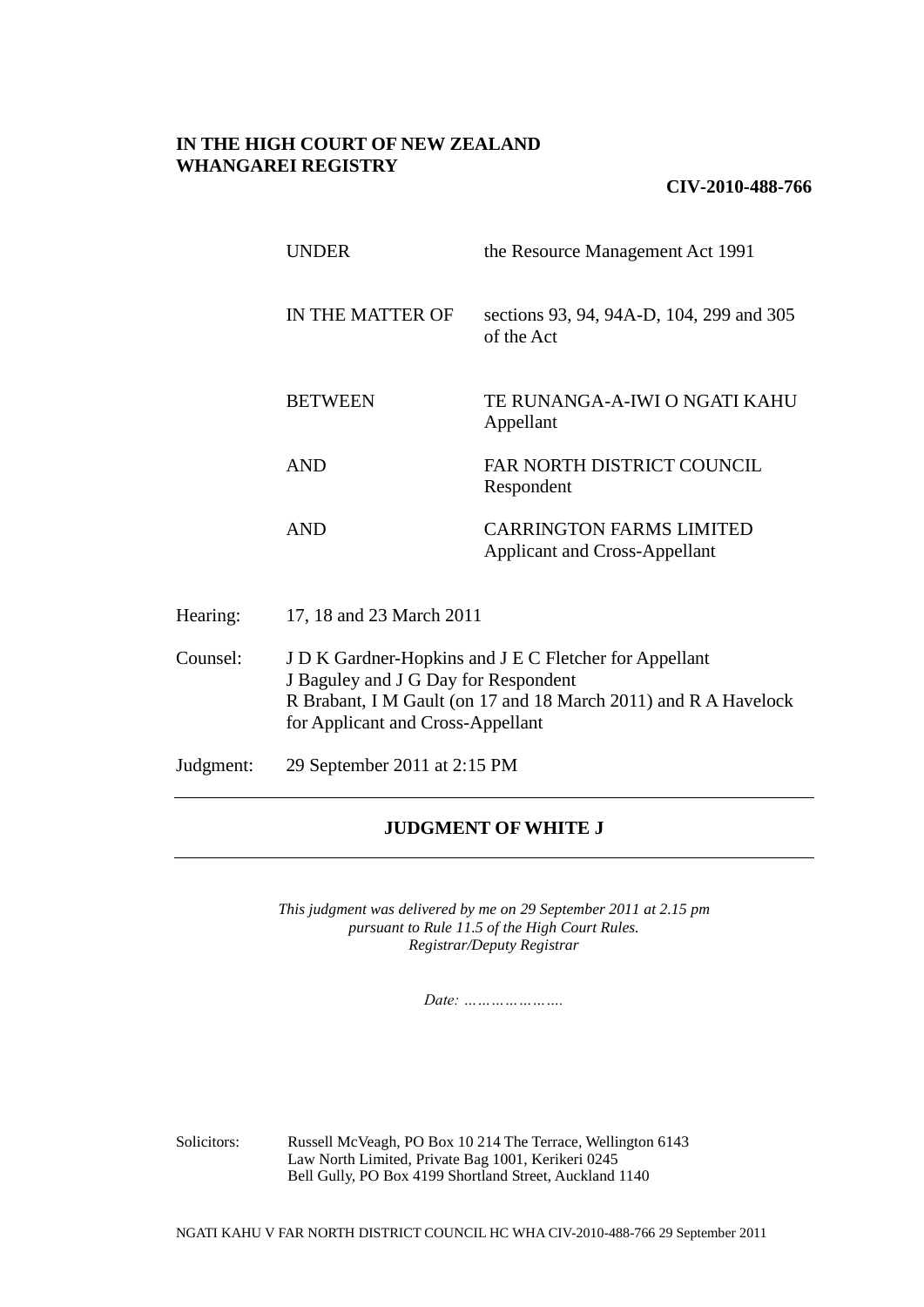# **Table of Contents**

| <b>Introduction</b>                               | $[1]$<br>[9]<br>$[32]$<br>$[53]$ |
|---------------------------------------------------|----------------------------------|
| The factual background                            |                                  |
| <b>Environment Court decision</b>                 |                                  |
| Appellate approach                                |                                  |
| <b>Issues</b>                                     | $[56]$                           |
| Questions 1 and 2                                 | $[58]$                           |
| Submissions for Ngāti Kahu                        | $[59]$                           |
| <b>Submissions for Carrington</b>                 | [65]                             |
| Submissions for the Council                       | $[67]$                           |
| Reply for Ngāti Kahu                              | $[68]$                           |
| Legal principles                                  | $[69]$                           |
| The unimplemented resource consent                | [83]                             |
| The answers to the questions                      | $[112]$                          |
| <b>Question 3</b>                                 | $[129]$                          |
| <b>Submissions for Carrington</b>                 | $[130]$                          |
| Submissions for Ngāti Kahu                        | [132]                            |
| The answer to the question                        | $[134]$                          |
| <b>Question 4</b>                                 | $[135]$                          |
| The Environment Court's reasons for the condition | [137]                            |
| <b>Submissions for Carrington</b>                 | $[138]$                          |
| Submissions for the Council                       | [143]                            |
| Submissions for Ngāti Kahu                        | $[145]$                          |
| Is the condition valid?                           | [146]                            |
| <b>Outcome</b>                                    | [149]                            |
| <b>Submissions for Carrington</b>                 | $[150]$                          |
| Submissions for the Council                       | [151]                            |
| Submissions for Ngāti Kahu                        | $[152]$                          |
| The Court's powers                                | [153]                            |
| <b>Result</b>                                     | $[157]$                          |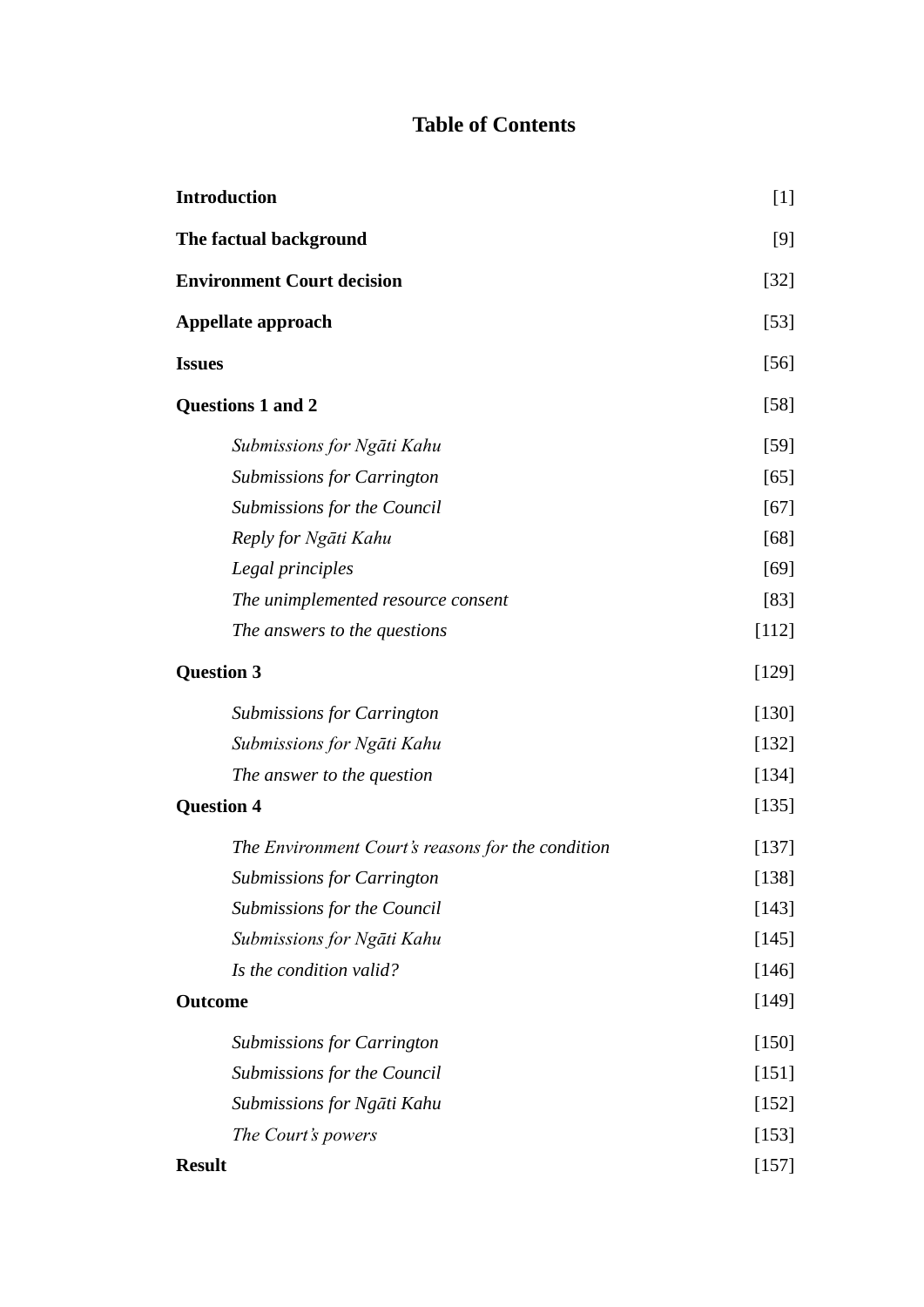# **Introduction**

 $\overline{a}$ 

[1] This case is about two appeals on questions of law under ss 299 and 305 of the Resource Management Act 1991 (the RMA) against an interim decision of the Environment Court<sup>1</sup> delivered on 3 November 2010 upholding, subject to conditions, a subdivision consent granted by the Far North District Court Council (the Council) to Carrington Farms Limited (Carrington) on 7 October 2009 for the issue of titles for 12 residential allotments and three other lots not in dispute on the Karikari Peninsula on the north-eastern coast of Northland.

[2] The first appeal is by Te Rūnanga-ā-Iwi O Ngāti Kahu (Ngāti Kahu), the mandated representative of Ngāti Kahu Iwi which represents the interests of various hapu and marae based on the Karikari Peninsula and which was a submitter in opposition to Carrington's subdivision application. The grounds of Ngāti Kahu's appeal are that the Environment Court erred in law in:

- (a) taking into account the consent for construction of the 12 dwelling houses (RC 2080553) as part of the future environment, despite having found a clear abuse of process and resource management practices in the consenting process undertaken by Carrington; and
- (b) consequently failing to take into account the fundamental policy of the common law that "no-one may take advantage of his own wrong": *Progressive Enterprises Ltd v North Shore City Council*. 2

[3] The second appeal is by Carrington and is on the grounds that the Environment Court erred in law in:

(a) taking into account, when considering whether subdivision consent should be refused by reference to ss 6(a) and (b) of the RMA, only the "environment" including the 12 residential units already consented under RC 2080553, but having no regard to the "permitted baseline"

<sup>1</sup> *Te Rūnanga-Ā-Iwi O Ngāti Kahu v Far North District Council* [2010] NZ EnvC 372.

<sup>&</sup>lt;sup>2</sup> Progressive Enterprises Ltd v North Shore City Council [2006] NZRMA 72 (HC) at [79].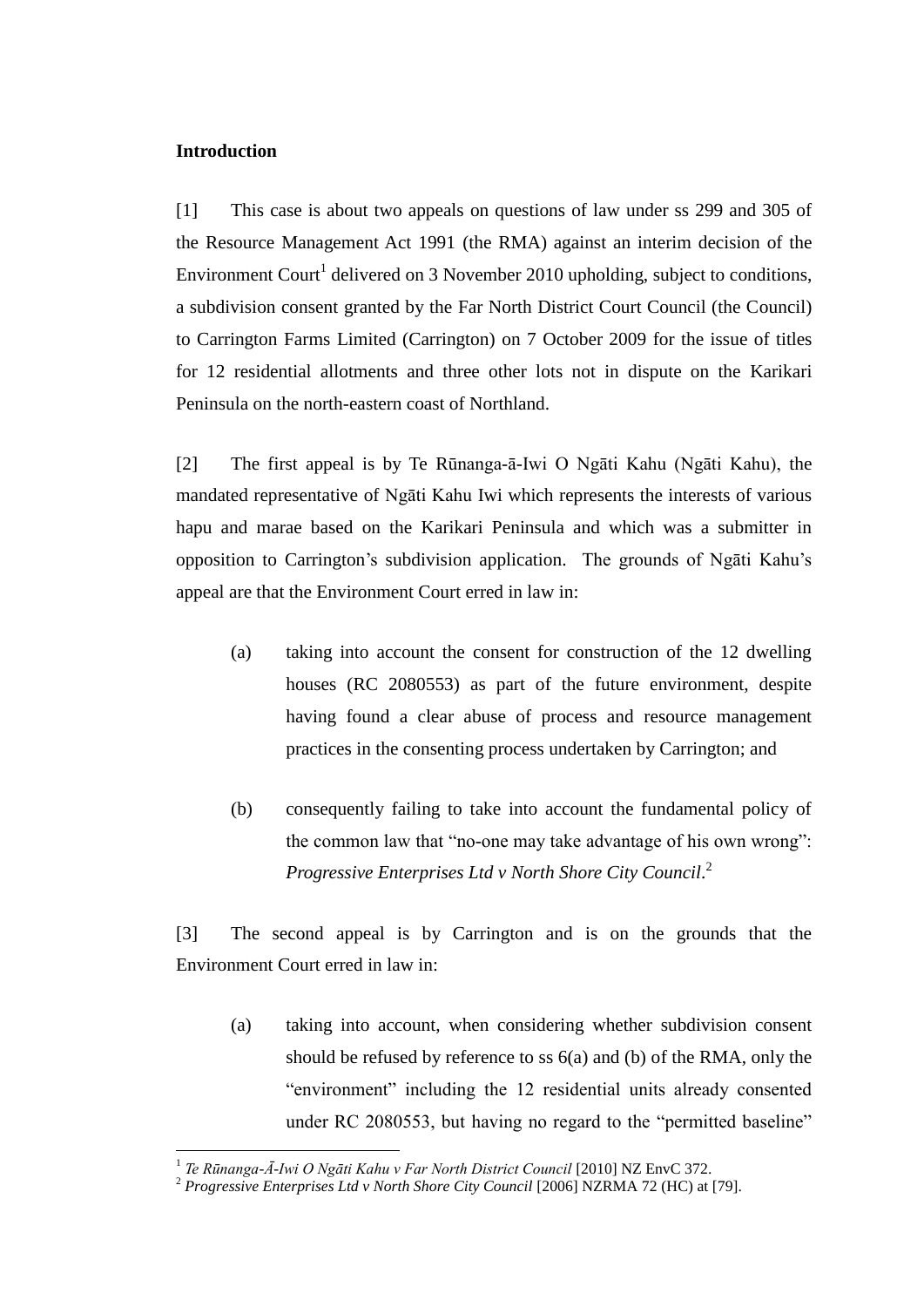in relation to the potential for development of seven residential units on the subdivision site as a permitted activity; and

(b) directing that a condition of consent must be added to the effect that the Carrington subdivision could not be completed until construction of the residential units authorised by RC 2080553 had been completed.

[4] The Council granted Carrington the consent for construction of the 12 dwelling houses (RC 2080553) referred to in Ngāti Kahu's first ground of appeal and both of Carrington's grounds of appeal on 22 December 2008. The validity of that consent was the subject of a separate proceeding under the Declaratory Judgments Act 1908 and the Judicature Amendment Act 1972. Although that proceeding and these two appeals were heard together, the parties were agreed that two separate judgments were required.

[5] At the conclusion of the combined hearing on 23 March 2011, I sought further submissions from the parties on the issue whether, if the judicial review proceeding was successful and the 2008 dwellings consent was set aside, the 2009 subdivision consent, the subject of the appeals, would also be "unsound" and should be set aside. Further submissions were received from the parties by memoranda dated 31 March and 1 and 4 April 2011 respectively. Counsel for Carrington and the Council took the position that quashing the 2008 dwellings consent in the judicial review proceeding would not affect the decision of the Environment Court upholding the subdivision consent, while counsel for Ngāti Kahu took the opposite position.

[6] In a separate judgment also issued today,<sup>3</sup> which should be read with this judgment, I have:

(a) made a declaration that under clause 4 of a settlement agreement dated 5 March 2001 Carrington agreed not to seek to expand its accommodation on to land that included the site the subject of its

<sup>3</sup> *Te Rūnanga-ā-Iwi O Ngāti Kahu v Carrington Farms Ltd* HC Whangarei CIV-2010-488-348, 29 September 2011.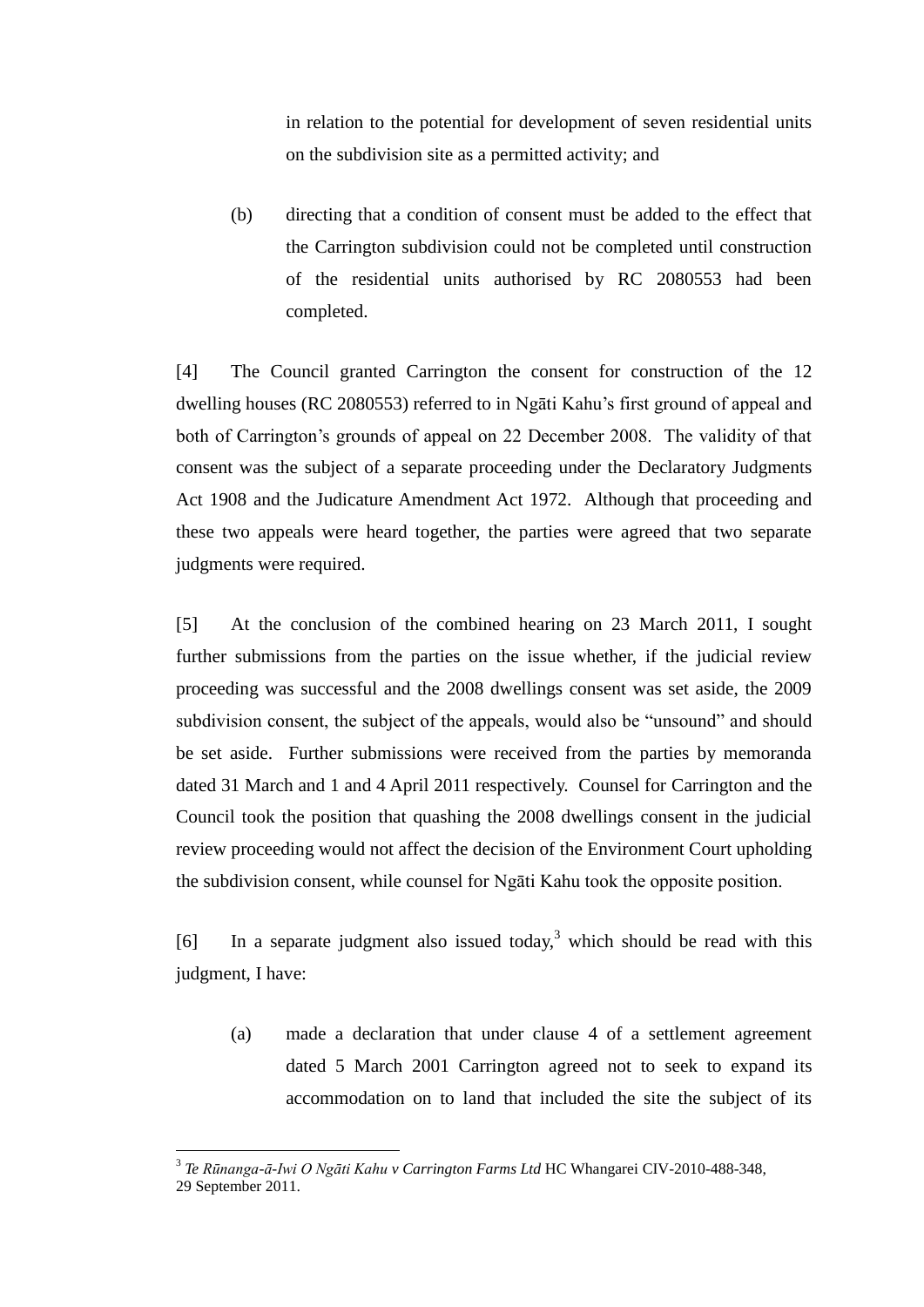amended land use consent application for the construction and use of 12 single residential units;

- (b) quashed the decisions of the Council relating to RC 2080553 and RC 2080553 itself; and
- (c) directed that Carrington's amended application for the dwelling house consent be referred back to the Council for reconsideration with directions that:
	- (i) the application is to proceed on a notified basis; and
	- (ii) the application is to be considered with the subdivision application for the same site.

[7] As will become apparent, my decision quashing RC 2080553 would have had a significant impact on the decision of the Environment Court. In considering the subdivision consent appeal, the Environment Court proceeded on the basis that RC 2080553 was a valid consent: interim decision at [127]-[129]. As already noted, counsel had different views as to the effect of a decision quashing RC 2080553 on the Environment Court decision under appeal. In these circumstances and because of the desirability of determining the appeals in any event, in view of the possibility of further appeals and the issues being reconsidered by the Council and the Environment Court, I proceed on the basis that the Environment Court was entitled to accept that RC 2080553 was a valid resource consent unless and until it was quashed. I address the practical repercussions of my judicial review decision on the outcome of the present appeals at the conclusion of this judgment.

[8] It is convenient to set out the factual background to the appeals before referring to the decision of the Environment Court, those factual findings made by the Environment Court which are not able to be challenged on appeal and the issues of law raised by the two appeals.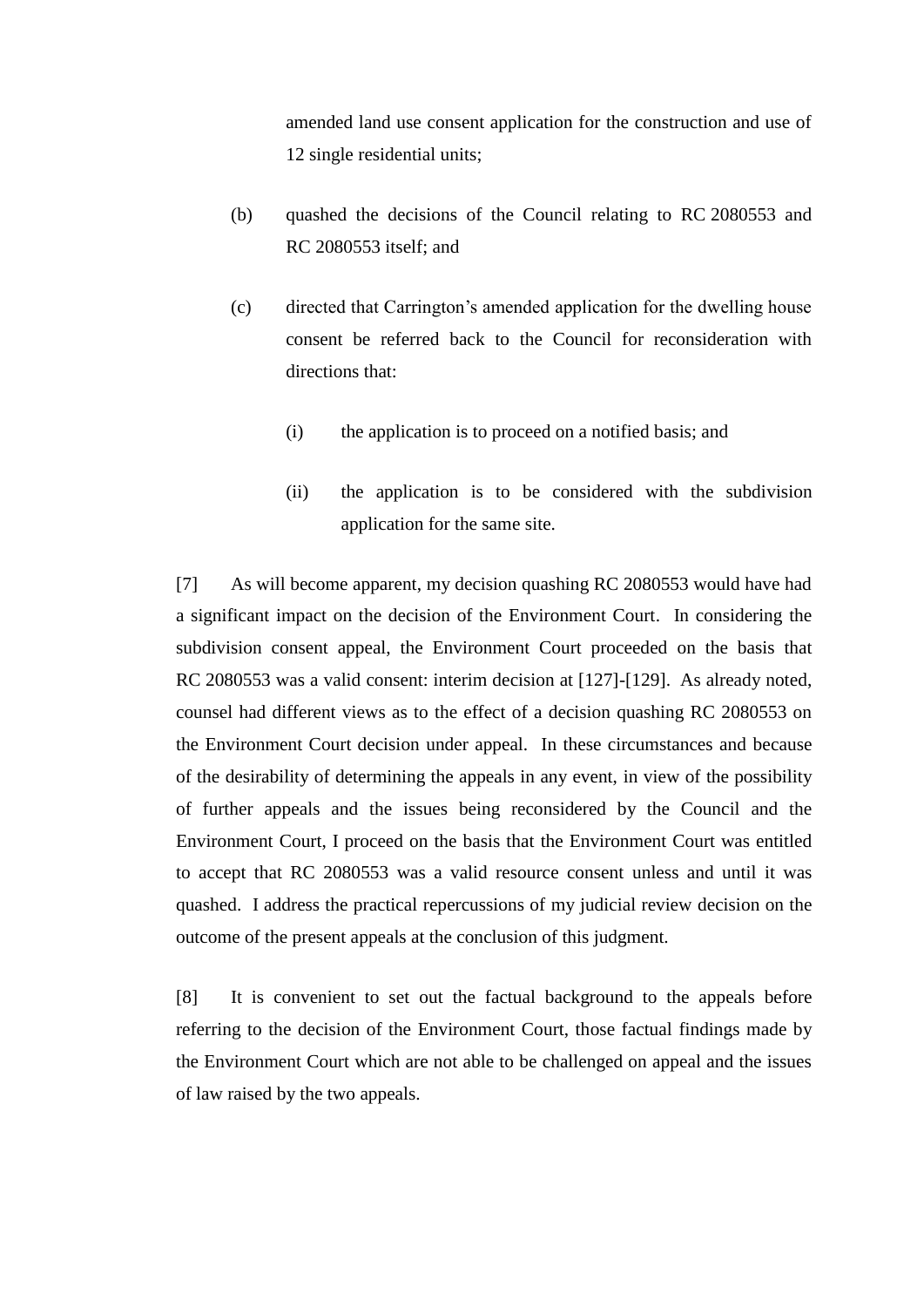### **The factual background**

[9] The factual background is described in detail in the Environment Court decision at [1]-[87]. For present purposes a more abbreviated summary will suffice.

[10] Carrington owns some 800 to 1,000 hectares towards the end of the Karikari Peninsula. It has developed on its land a golf course, lodge, winery/vineyard and other related facilities known as Carrington Club or Carrington Estate. Much of Carrington's land borders on or is in close proximity to the Karikari Beach. The 490 hectare subdivision site for the proposed residential allotments and other uncontested lots is on a low ridge of semi-consolidated sand dunes.

[11] Karikari Beach is a long, open and crescent shaped white sand beach which provides a panoramic northern view from the subdivision site. The predominantly native vegetation on the site is described as a habitat of high value, with kanaka and manuka (often wind-sculptured) the most abundant species. To the west of the subdivision site, behind the beach dunes is an extensive wetland area of over 200 hectares known as the Waimango Swamp. The Council's District Plan Resource Map 11 identifies Karikari Beach, together with the wetland and sand dune systems associated with it, as "Outstanding Natural Landscapes".

[12] The 12 proposed residential allotments are contained within the District Plan Rural Production Zone, but immediately on the boundary separating that zone from the General Coastal Zone. While the proposed allotments do not intrude into the immediately adjoining beach area identified as an Outstanding Natural Landscape, the Environment Court found that the site was part of the coastal environment "having high natural character" and noted that Carrington's landscape witness acknowledged that the subdivision site was indistinguishable in character from the adjoining Outstanding Natural Landscapes: [44], [140] and [170].

[13] For Ngāti Kahu the Karikari Peninsula is an area of considerable significance. Ngāti Kahu's concerns relate broadly to the effects on waahi tapu, both tangible and intangible, and the values of the cultural landscape as a whole. In particular Ngāti Kahu contended that the subdivision would have an effect on the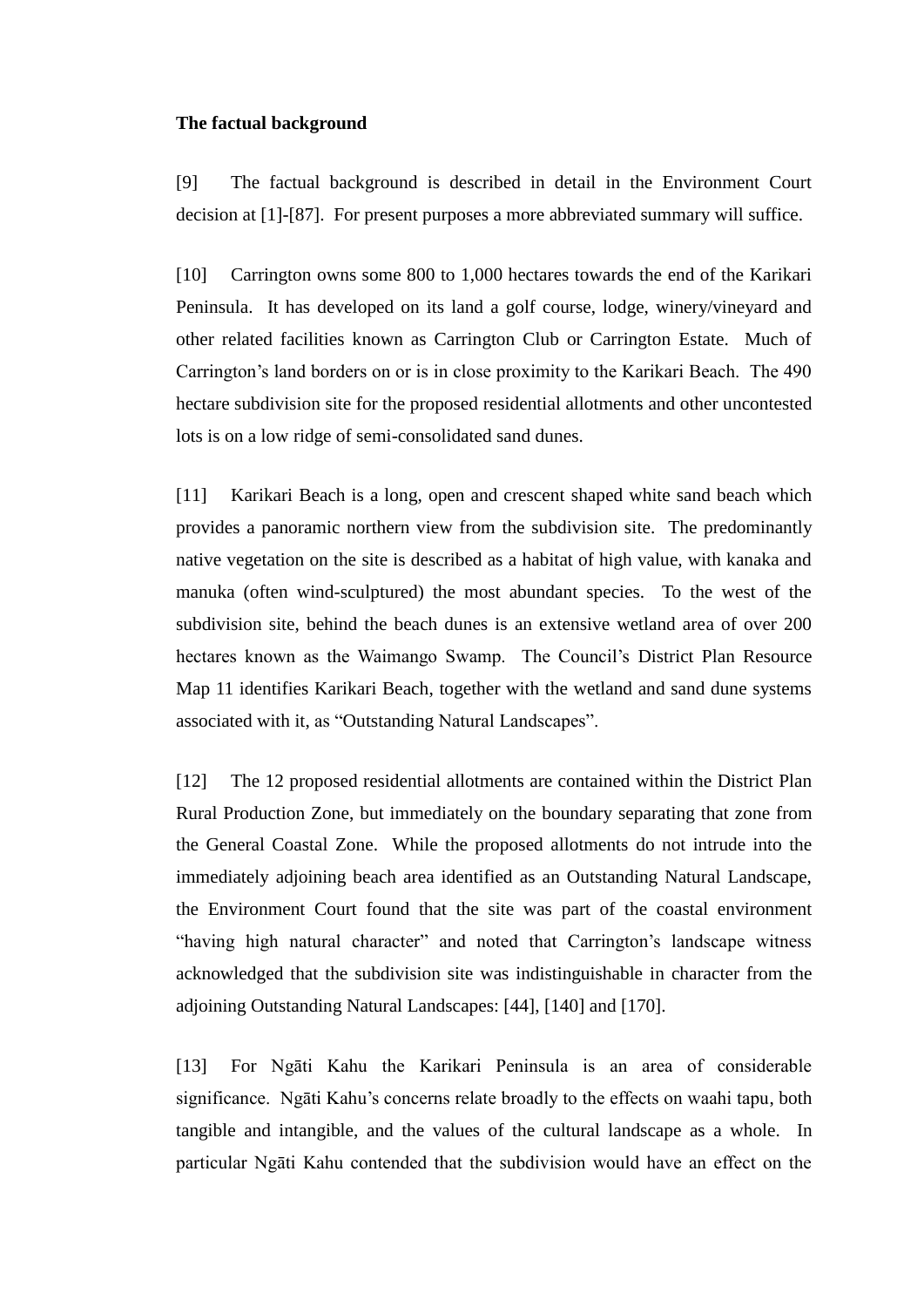relationship of Ngāti Kahu and its constituent hapu with a waahi tapu known as Te Ana O Taite/Taitehe (Te Ana), a burial cave situated on and underlying the land owned by Carrington.

[14] After considering the relevant evidence in detail, however, the Environment Court concluded that the substantial weight of evidence which it heard failed to support the contention advanced by Ngāti Kahu that there was a large burial cave physically underlying the Carrington subdivision site: [184]-[212]. Although Ngāti Kahu is unable to appeal against the findings of fact relating to waahi tapu, it does not accept the findings or that they resolve Ngāti Kahu's wider concerns.

[15] Carrington's property has been the subject of a series of resource consent approvals and an authority under the Historic Places Act 1993. Details are given in the Environment Court decision at [45]-[54] and [81]-[87]. For present purposes reference is made to the three principal resource consents.

[16] In May 1999 Carrington obtained consent for the establishment of its country club, incorporating a golf course, club rooms, lodge and accommodation and ancillary facilities, the subdivision of the accommodation units, lodge and golf club complex and the establishment and operation of its winery, restaurant and accommodation and ancillary facilities. The resource consent applications were approved by the Council on a non-notified basis.

[17] In February 2000 Ngāti Kahu and the Environmental Defence Society (EDS) issued judicial review proceedings against the Council and Carrington in respect of those consents. The validity of the consents was challenged on the grounds that the applications should not have been processed on a non-notified basis and that, in granting the consents, the Council had failed to have regard to relevant considerations, including adverse effects on the relationship of tangata whenua with their ancestral lands, the special significance of the Karikari Peninsula to tangata whenua, the patterns of use of the coast line of the Karikari Peninsula and its natural character and landscape values.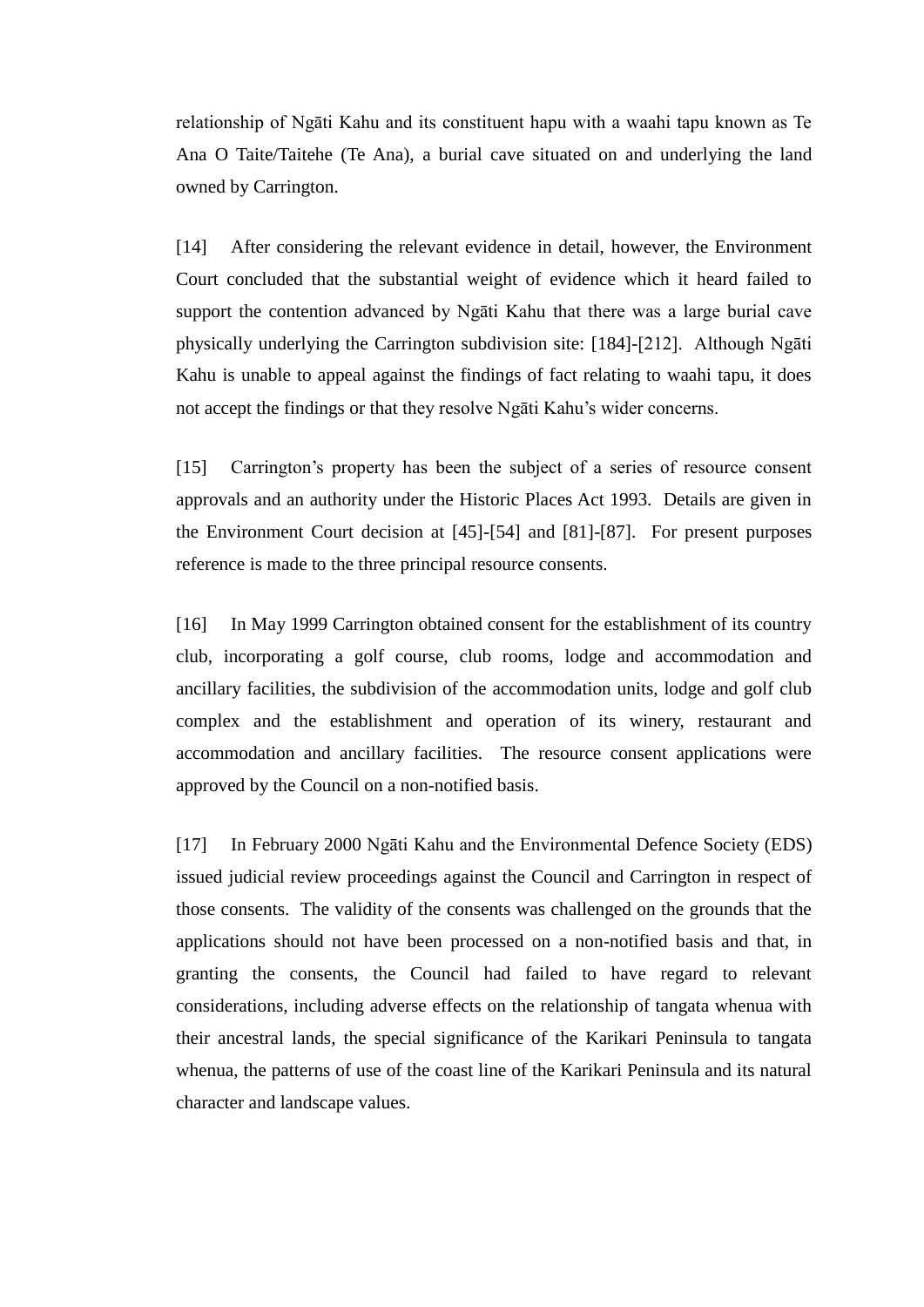[18] The 2000 judicial review proceeding was resolved by a settlement agreement dated 5 March 2001. The agreement is set out in full and summarised in my other judgment of today's date. Amongst other things, Carrington agreed:

- (a) to consult in "good faith" with Ngati Kahu and EDS on resource management matters of mutual interest relating to any part of Carrington's property that it might decide to develop in the future;
- (b) not to develop the beach (including the dunes) and wetland areas of its property as identified on an attached plan and to use its best endeavours to preserve and enhance those areas for the purpose of restoring the natural state of the wetland;
- (c) not to seek to expand the currently consented accommodation (including hotel, villas or any form of accommodation) on its property subject to any as of right development that might be able to take place without the need for resource consent at the time of the agreement and any "re-siting" of elements within the development site; and
- (d) to incorporate the consultation commitments into the resource consent conditions.

[19] The Environment Court noted that the attached plan was "far from clear": [62]. Carrington and the Council considered that the current subdivision was not included within the beach and dune area marked on the plan whereas Ngāti Kahu understood that it did fall within it: [62] and [63].

[20] The settlement agreement resulted in the making of a consent order by the High Court in the judicial review proceeding which was sealed on 14 March 2001 and provided that conditions should be inserted in the resource consents in relation to the consultation protocols and a condition that:

The consent holder shall not develop the beach (including the dunes) and wetland areas of its property as identified on the plan attached and marked "A", and shall use its best endeavours to preserve and enhance those areas for the purpose of restoring the natural state of the wetland.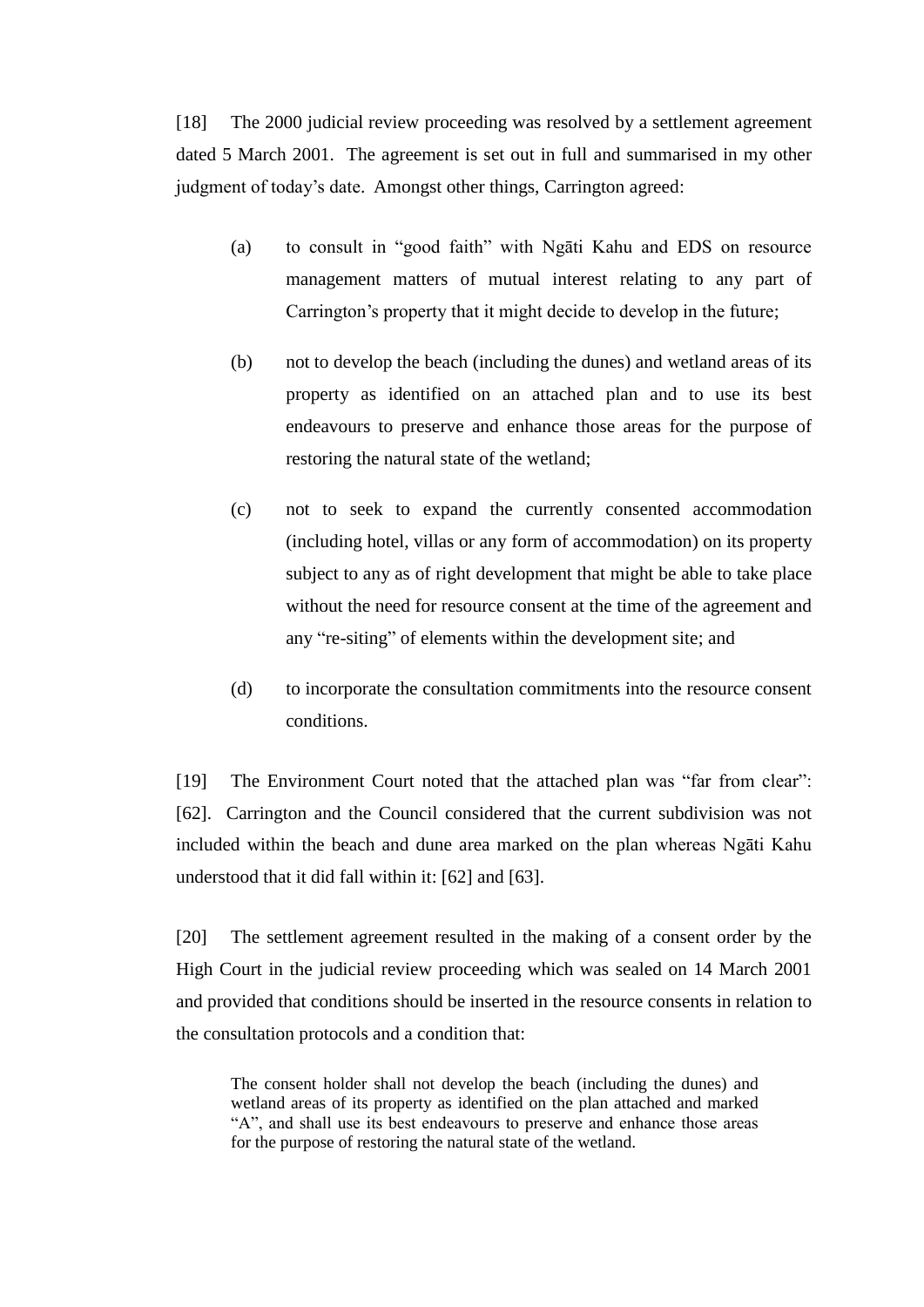[21] The Environment Court noted that the validity of the resource consent amendment process did not follow the provisions of ss 127 and 128 of the RMA, although the Court did not consider that anything necessarily turned on that in this case: [61].

[22] On 16 May 2002 the parties to the settlement agreement entered into an amended agreement.

[23] Clause 2 of the amended agreement provided:

### 2. **800 M Setback**

The parties agree to vary Clause 4(a) of the Settlement Agreement to permit re-siting provided there remains an 800 m setback from the beach (mean high-water) for the construction of any structures related to the Carrington Club and wineries/vineyards.

[24] It was common ground that the subdivision site was within 800 metres of mean high-water.

[25] On 25 February 2008 Carrington obtained an authority from the New Zealand Historic Places Trust to modify, damage or destroy the archaeological sites (middens) for the development of residential housing.

[26] On 22 December 2008 the Council granted Carrington a land use consent for the construction of 12 residential units in the Rural Production Zone on sites which coincide with the 12 contested allotments proposed in the subdivision application the subject of the present appeal. This consent was RC 2080553. It was granted on a non-notified basis. There was no consultation with Ngāti Kahu either by Carrington or the Council. Resource consent was required because the proposal to construct 12 residential units failed to meet permitted activity standards contained in the district plan relating to traffic intensity and the number of allotments which could be served off a private access way. Consent for restricted discretionary activity was therefore required. The only relevant considerations were the traffic effects of the proposal.

[27] Although the land use consent (RC 2080553) has been granted, it currently remains unimplemented and, as already noted, is the subject of the separate judicial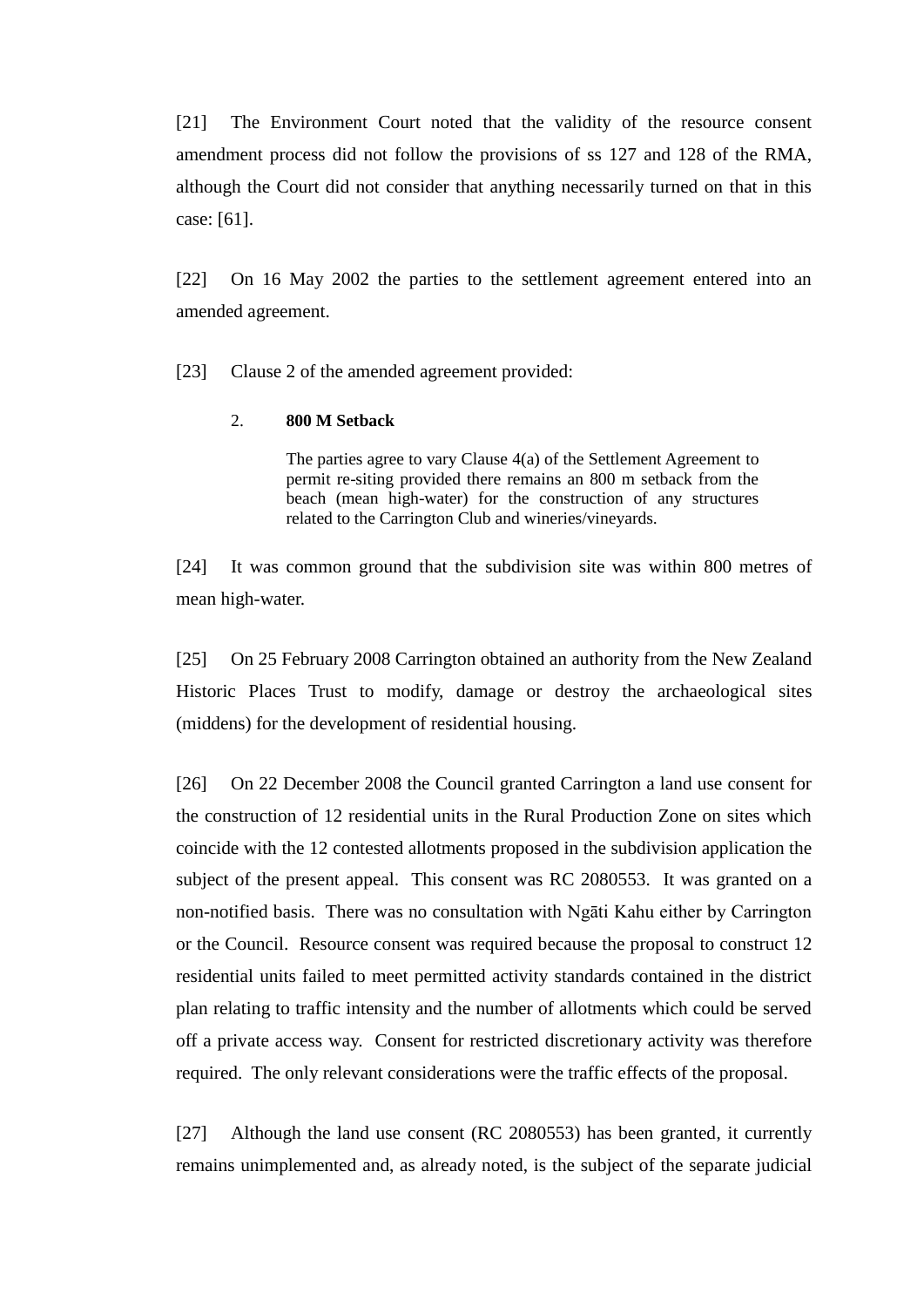review proceeding. An application by Ngāti Kahu for an interim order under s 8 of the Judicature Amendment Act 1972 was declined: *Te Rūnanga-Ā-Iwi O Ngāti Kahu v Carrington Farms Ltd*. 4

[28] On 16 March 2009 Carrington applied to the Council for subdivision consent to create 12 allotments for the 12 dwelling houses for which the land use consent had already been obtained and three other lots which are not contested. Consent as a non-complying activity was required because Rule 13.11(a) of the District Plan provides that subdivision is a non-complying activity where it does not comply with the standards for a discretionary activity: [147].

[29] On this occasion Ngāti Kahu was notified of the application and lodged submissions in opposition.

[30] The application was granted by the Council on 7 October 2009.

[31] On 30 October 2009 Ngāti Kahu lodged an appeal to the Environment Court against the decision of the Council granting the subdivision consent. The principal grounds for Ngāti Kahu's appeal were that the Council's decision was contrary to the purpose and principles of the RMA and failed to recognise Ngāti Kahu's status and role, to assess the effects of the consent on Te Ana, and to take into account Carrington's obligations under the settlement agreement.

# **Environment Court decision**

[32] As already noted, the Environment Court found as a matter of fact that the Carrington land to be subdivided for residential purposes was not situated on top of Te Ana: [212]. This meant that the first ground of Ngāti Kahu's appeal was unsuccessful.

[33] After considering the relevant evidence in detail the Environment Court found that it was likely, in the sense of being more likely than not, that Carrington would give effect to the unimplemented land use consent: [100]-[114]. Uncertainties

<sup>4</sup> *Te Rūnanga-Ā-Iwi O Ngāti Kahu v Carrington Farms Ltd* HC Whangarei CIV 2010-488-348,

<sup>13</sup> September 2010.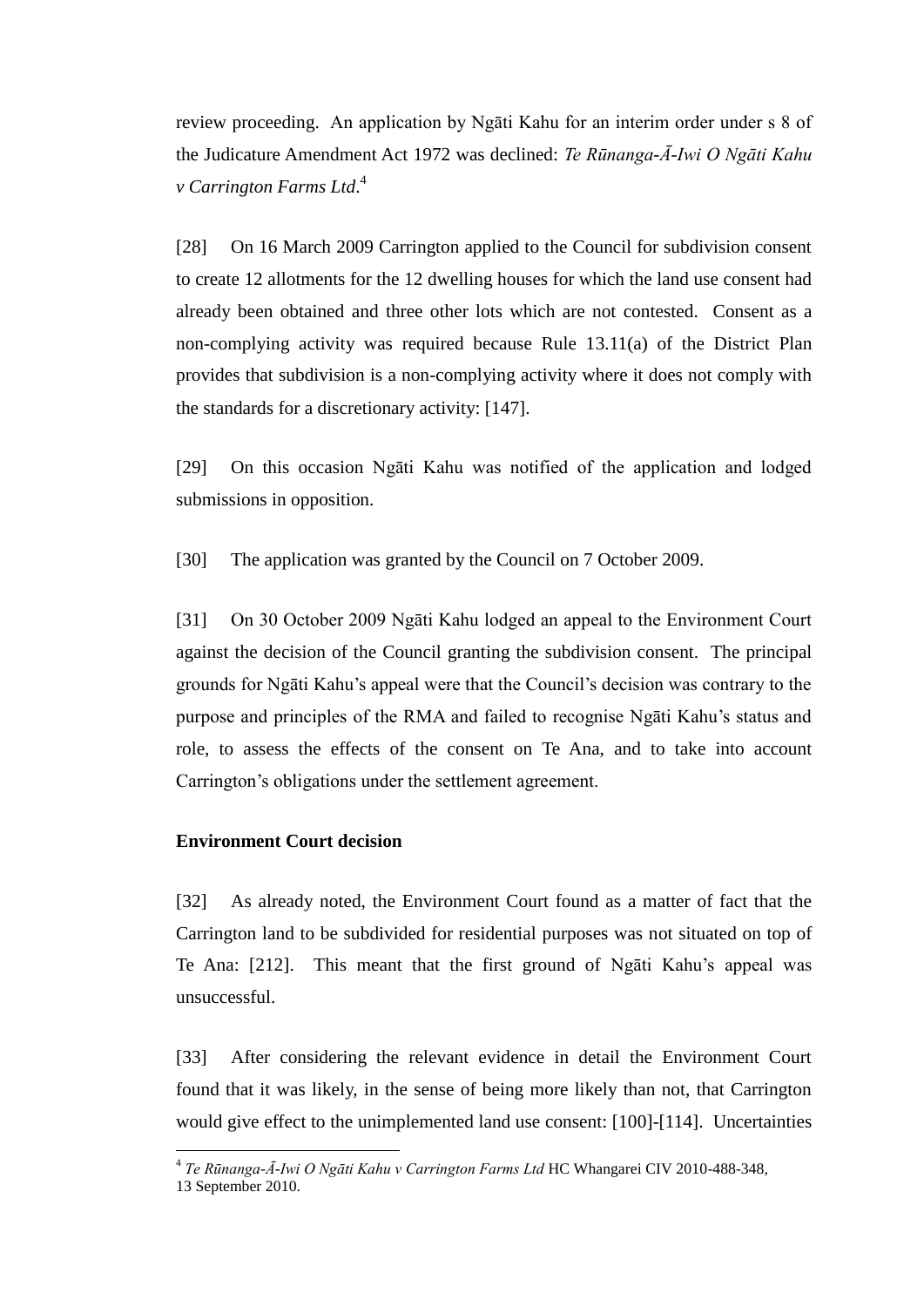relating to the need for earthworks consents and the outcome of the judicial review proceeding did not alter that conclusion: [115]-[131]. A condition requiring construction of the 12 residential units before subdivision could be implemented would address any uncertainties: [132] and [215].

[34] In the Court's view this finding meant that, following the Court of Appeal in *Queenstown Lakes District Council v Hawthorn Estate Ltd* (*Hawthorn*),<sup>5</sup> unimplemented consent RC 2080553 was to be included in the future state of the environment against which the effects of the proposal were to be assessed: [91]-[98]. In reaching this conclusion the Environment Court rejected a submission for Ngāti Kahu that the Court had a discretion as to whether or not it considered the unimplemented resource consent. The Court rejected the submission on the ground that it conflated the different concepts of the "permitted baseline" on the one hand and the "environment", including the future state of the environment, on the other: [92]-[98]. After explaining the differences between the two concepts and noting that the decision of the Court of Appeal in *Arrigato Investments Ltd v Auckland Regional*  Council,<sup>6</sup> relied on by Ngāti Kahu, was concerned with the "permitted baseline" rather than with what constitutes the existing or future environment, the Court concluded that *Hawthorn* required a factual determination as to whether or not it was "likely" that effect would be given to an unimplemented resource consent and that there was no "discretion to ignore that factual finding as to the future state of the environment": [98].

[35] The Environment Court then decided that its finding that the future state of the environment included the unimplemented resource consent (RC 2080553) had three significant consequences:

- (a) this was not a case involving "environmental creep":  $[134]$ - $[146]$ ;
- (b) the subdivision resource consent could not be said to be contrary to the District Plan's objectives/policies: [158]; and

<sup>5</sup> *Queenstown Lakes District Council v Hawthorn Estate Ltd* [2006] NZRMA 424 at [84].

<sup>6</sup> *Arrigato Investments Ltd v Auckland Regional Council* [2002] 1 NZLR 323.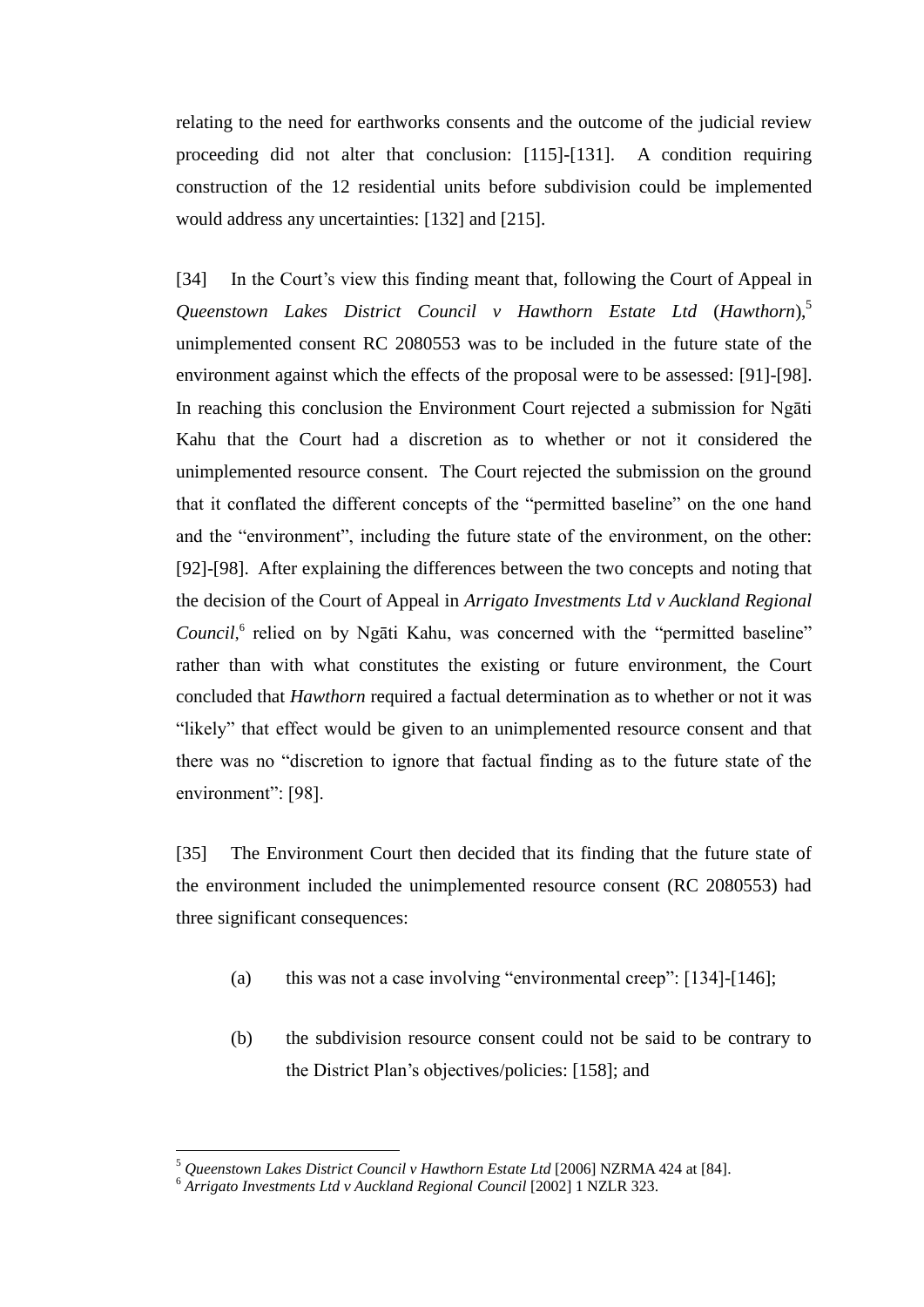(c) the subdivision consent should not be declined having regard to the matters contained in s 6(a) and (b) of the RMA: [164].

[36] The Environment Court accepted at [136] that as a matter of fact there was "
considerable merit" in Ngāti Kahu's submission that:

[Carrington's] actions over the past 5 or so years [have] not represented integrated management, but instead has been a deliberate systematic and sequential seeking of various approvals, with the ultimate endgame of acquiring freehold residential lots in a location close to the beach where the views (and therefore property values) are maximised. The purpose of this strategy has been to maximise the so called "permitted baseline/existing environment" prior to seeking subdivision consent.

[37] The Environment Court also accepted Ngāti Kahu's submission that the consenting path taken by Carrington fell "well short of the concept of integrated resource management embodied in the RMA": [138].

[38] The Environment Court went on to express strong criticisms of the process followed by Carrington and the Council:

[139] We consider this process to be contrary to the principles of good resource management practice previously identified by the Court.<sup>56</sup> The potential for a subdivision consent application to follow RC 2080553 was blindingly obvious. The Council could have reasonably been expected to make inquiry as to whether or not it was anticipated that subdivision would follow RC 2080553. In light of Mr Kelly's [Carrington's] acknowledgement that subdivision was always intended, the answer would have been, yes. We do not know if any such inquiry was made. None is readily apparent from the papers which we have seen. Clearly consideration should have been given to whether or not a subdivision was required as part of the overall consent package and in accordance with the long standing principle that all resource consent applications necessary for a proposal ought [to] be made at the same time $57$ .

[140] The situation now arises where consent has been obtained for 12 residential units in a part of the coastal environment having high natural character, which CFL's landscape witness conceded is logically part of an ONL and where there is a store of undeveloped lots at nearby Whatuwhiwhi/Tokerau Beach. It is unsurprising that Mr Reaburn, an experienced planner, should express concern about the provisions of the District Plan and the process which has led to the current situation<sup>58</sup>. We share his concern, however, the issue for the Court is what are the consequences of the described process in our decision making in this case?

<sup>56</sup> See *AFFCO NZ Ltd v Far North District Council* [1994] NZRMA 224.

<sup>&</sup>lt;sup>57</sup> See *AFFCO* (fn 56 above)<br><sup>58</sup> NOE, p248.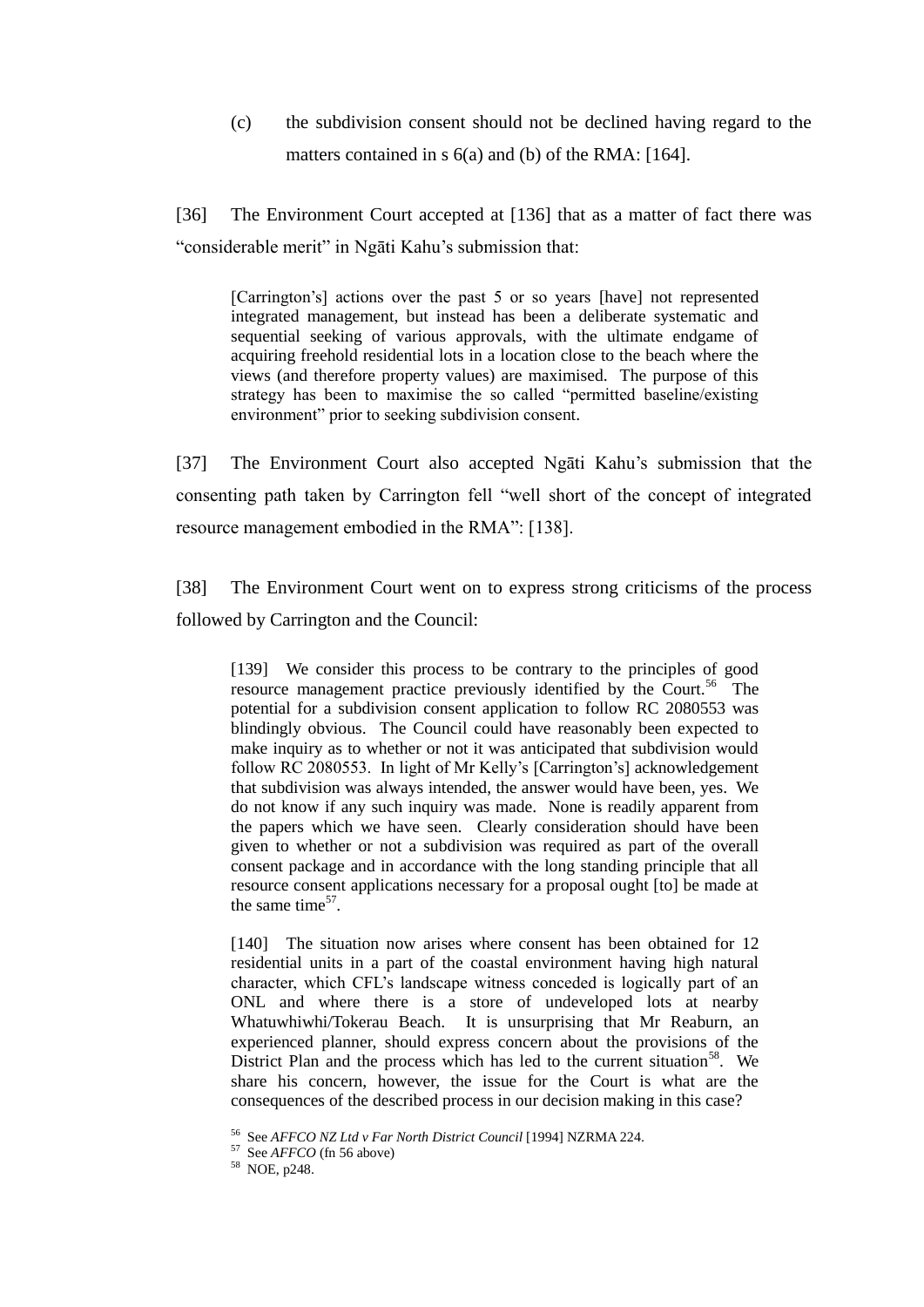[39] Notwithstanding these criticisms, however, the Environment Court decided that the issue of "environmental creep" was not a determinative factor in the outcome of the application because:

- (a) the outcomes were permitted by the District Plan: [141]-[144];
- (b) any adverse effects arose out of implementation of the 12 residential unit development (RC 2080553), which was at "the apex" of the process, rather than the subdivision application: [145]-[146]; and
- $(c)$  the subdivision application, of itself, did not lead to "an intensification" of the activities on site":  $[146]$ .

[40] Although the parties had concentrated largely on the questions of the effects of the subdivision on Te Ana and the future environment rather than on the interpretation and application of ss 104D and 104 of the RMA, the Environment Court considered that it should do so: [148]-[151]. In doing so, the Environment Court decided that the subdivision proposal was contrary to the overall thrust of the relevant objectives and policies of the District Plan and, importantly, those which were concerned to implement the matters in Part 2 of the RMA: [154]-[157].

[41] Notwithstanding this view, however, the Environment Court decided that when the proposal was considered in the context of the future environment, with the inclusion of 12 residential units, the subdivision resource consent could be said to be not contrary to the District Plan's objectives/policies. To that extent the proposal met the second of the s 104D "gateway tests", with the likely existence of the residential units critical to that conclusion: [158].

[42] Turning to the matters of national importance in s 6 of the RMA, the Environment Court noted that Carrington had not addressed these matters because of its underlying position that any adverse effect would be brought about by the consented 12 residential unit development and not by the subsequent subdivision: [163].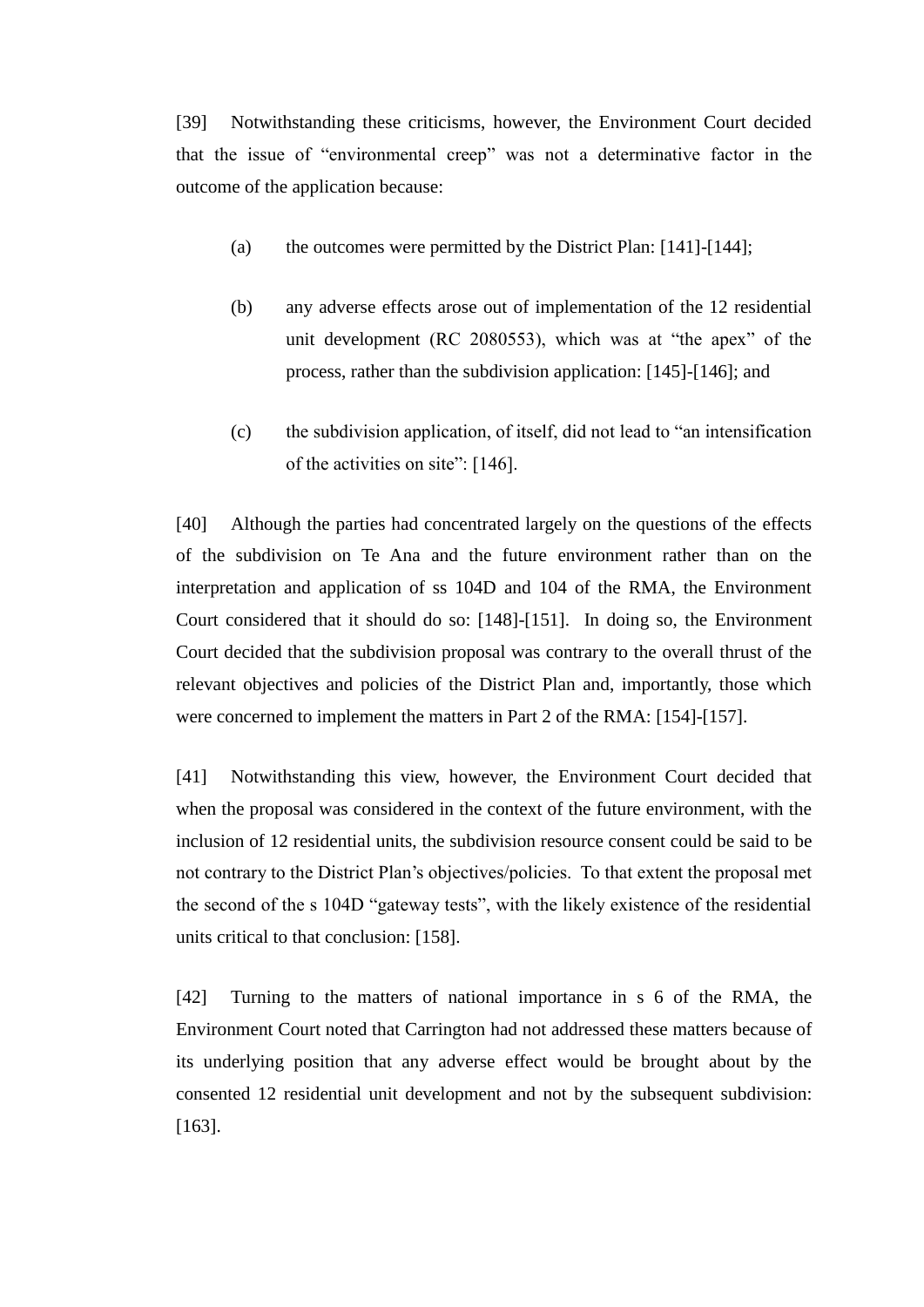[43] The Environment Court was clear that if it had not reached the conclusion that it was likely that the future environment would include the 12 residential units it would have been obliged to have declined consent to the subdivision having regard to the matters contained in  $s$  6(a) and (b): [164].

[44] The Environment Court pointed out that s 6 of the RMA obliged the Court (and any consent authority) to turn its mind to the identified matters of national importance while exercising its functions and that in this case the relevant matters were those in s  $6(a)$  and (b): [165]-[166]. The matters proscribed by s  $6(a)$  and (b) are:

### **6 Matters of national importance**

- .....
- (a) The preservation of the natural character of the coastal environment (including the coastal marine area), wetlands, and lakes and rivers and their margins, and the protection of them from inappropriate subdivision, use, and development:
- (b) The protection of outstanding natural features and landscapes from inappropriate subdivision, use, and development:
- .....

 $\overline{a}$ 

[45] There was no dispute that the Carrington subdivision site lay within "the coastal environment" referred to in  $s$  6(a): [167]. The Environment Court rejected a submission for Carrington that s 6(b) did not apply. The Court considered that, while the subdivision site did not lie within the Outstanding Natural Landscape identified in the District Plan, it was immediately adjacent to that Outstanding Natural Landscape and, on the basis of the decisions in *Chance Bay Marine Farms Ltd v Marlborough District Council* and *Unison Networks Ltd v Hastings District*  Council,<sup>7</sup> it was open to the Court to find as a matter of fact that the subdivision site was within an Outstanding Natural Landscape notwithstanding that it was not identified as such in the District Plan: [168]-[172].

[46] The Court made it clear that if it had reached a different conclusion as to the likelihood of RC 2080553 being given effect it could not have been satisfied that the

<sup>&</sup>lt;sup>7</sup> Chance Bay Marine Farms Ltd v Marlborough District Council [2000] NZRMA 3 (NZEnvC); and *Unison Networks Ltd v Hastings District Council* HC Wellington CIV-2007-485-896, 11 December 2000.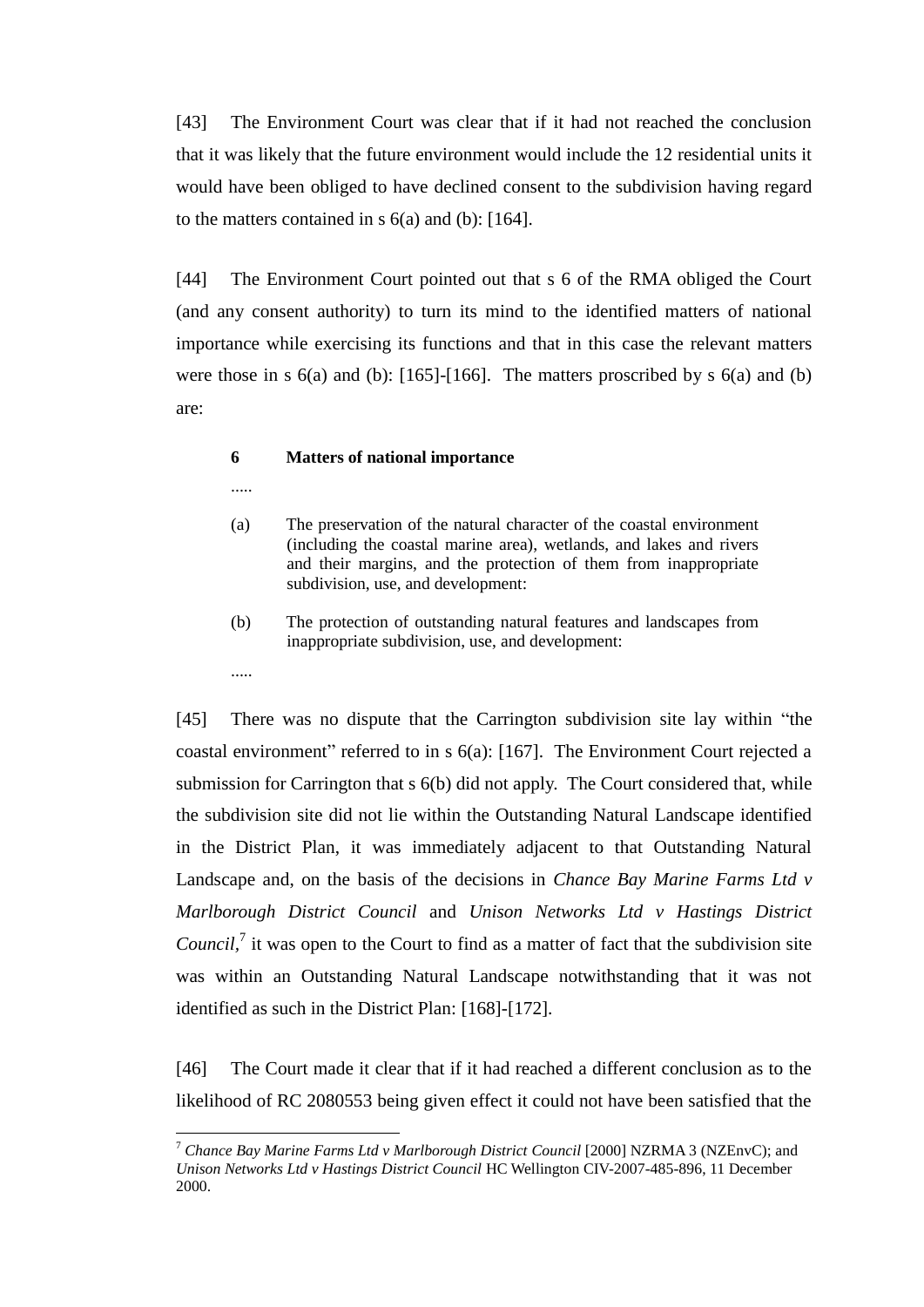subdivision proposal accorded with the provisions of s 6(a) and (b) on the basis of the evidence it heard and the consent would have been declined: [175].

[47] The Environment Court also noted that the existing lot which it was proposed to subdivide adjoined the coastal marine area to which public access was to be maintained and enhanced as a matter of national importance under s 6(d) of the RMA. On this basis the Court recorded that if consent were granted public pedestrian access to the coastal marine area would need to be secured through the subdivision: [176]-[178].

[48] The Environment Court set out its "determinative conclusions" at [213] as follows:

- It is *likely* that effect will be given to RC 2080553 so that the residential unit construction and related works authorised by it form part of the future environment against which we must assess the effects or potential effects of the subdivision proposal before us.
- Any adverse effects on Te Ana brought about by the proposed CFL developments will be occasioned by CFL giving effect to RC 2080553 and related permitted activity works.
- In any event, the evidence which we heard did not establish that the burial cave Te Ana extended underneath the CFL subdivision site as contended by Ngati Kahu. The only cave near the CFL site, which could be identified, was a small cave limited in extent which would not be physically affected by works on the subdivision site.
- Accordingly, we consider that the subdivision before us will not give rise to the adverse effects contended by Ngati Kahu and which were at the heart of Ngati Kahu's case.

[49] The Environment Court then addressed the conditions to the subdivision consent: [214]-[227]. One condition was to the effect that the Carrington subdivision could not be completed until construction of the residential units authorised by RC2010553 had been completed: [215]. The Environment Court's reasons for imposing this condition were given earlier in its decision: [132]-[133]. These reasons are set out later in my judgment as this condition is the subject of Carrington's second ground of appeal.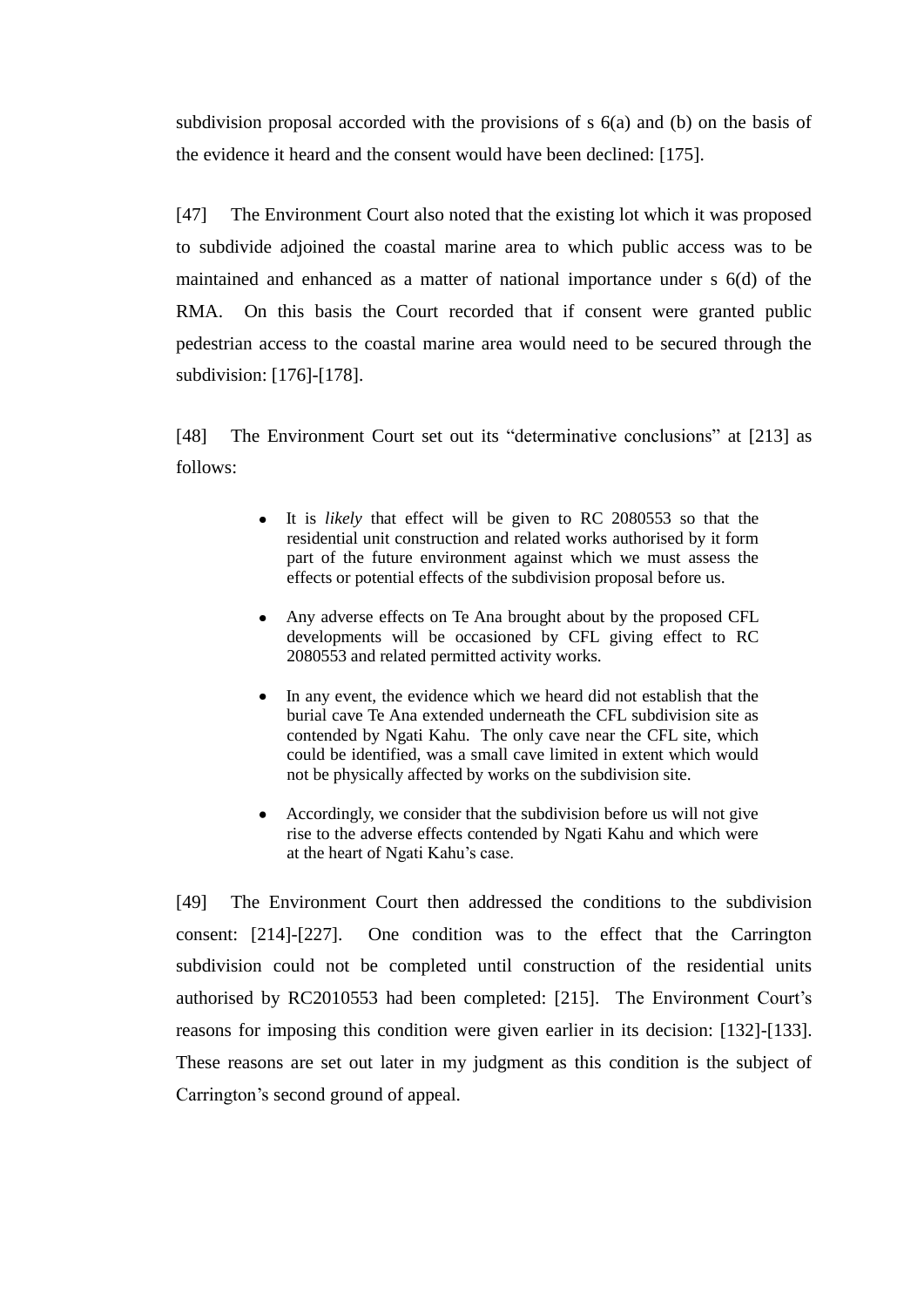[50] Finally, the Court suggested an appropriate process for finalisation of the conditions to the consent and reserved the question of costs: [228]-[229].

[51] Implementation of the judgment of the Environment Court awaits the outcome of this appeal and the judicial review proceeding challenging the validity of the 2008 consent for the construction of the residential units (RC 2080553).

[52] Before turning to address the questions of law raised by Ngāti Kahu and Carrington in their appeals, it is appropriate to note the correct approach to the determination of appeals from the Environment Court to the High Court.

### **Appellate approach**

[53] The correct approach to appeals from the Environment Court to the High Court is explained by the Court of Appeal in *Estate Homes Ltd v Waitakere City Council*<sup>8</sup> where Baragwanath J, for the majority, stated:

### *The roles of the council, the High Court and the Environment Court*

[198] The scheme of the RMA is to confer fact-finding and policy-making power on a consent authority which is either, in the case of the council, an elected body or, in the case of the Environment Court, a specialist tribunal. The initial decision is that of the council. But at the de novo hearing on appeal the council decision has no greater status than is accorded it by the Environment Court which has plenary authority to find facts and make policy evaluations within the scheme of the Resource Management Act and the district plan. The role of the Courts of general jurisdiction – the High Court and this Court – is confined to correction of legal error on the statutory appeal on points of law under ss 299 and 308. As the Supreme Court has recently emphasised (*Bryson v Three Foot Six Ltd* (2005) 2 NZELR 135), an appellate Court whose jurisdiction is limited to matters of law is not authorised under that guise to make factual findings.

[199] It is accordingly the council, at first instance, and on appeal the Environment Court that is authorised by Parliament to exercise the statutory powers under ss 104 and 108. Each must ask itself the right questions and there must be some evidence to support its conclusion. It must also act reasonably, in the sense stated in *R (Daly) v Secretary of State for the Home Department* [2001] 2 AC 532. If those constraints, which may be loosely be expressed in terms of nexus or causation, are not maintained the consent authority would err in law. But if they are they are unchallengeable.

<sup>.....</sup>

<sup>&</sup>lt;sup>8</sup> *Estate Homes Ltd v Waitakere City Council* [2006] 2 NZLR 619. The decision of the Court of Appeal was reversed by the Supreme Court, but not in respect of the correct approach to appeals: *Waitakere City Council v Estate Homes Ltd* [2006] NZSC 112; [2007] 2 NZLR 149.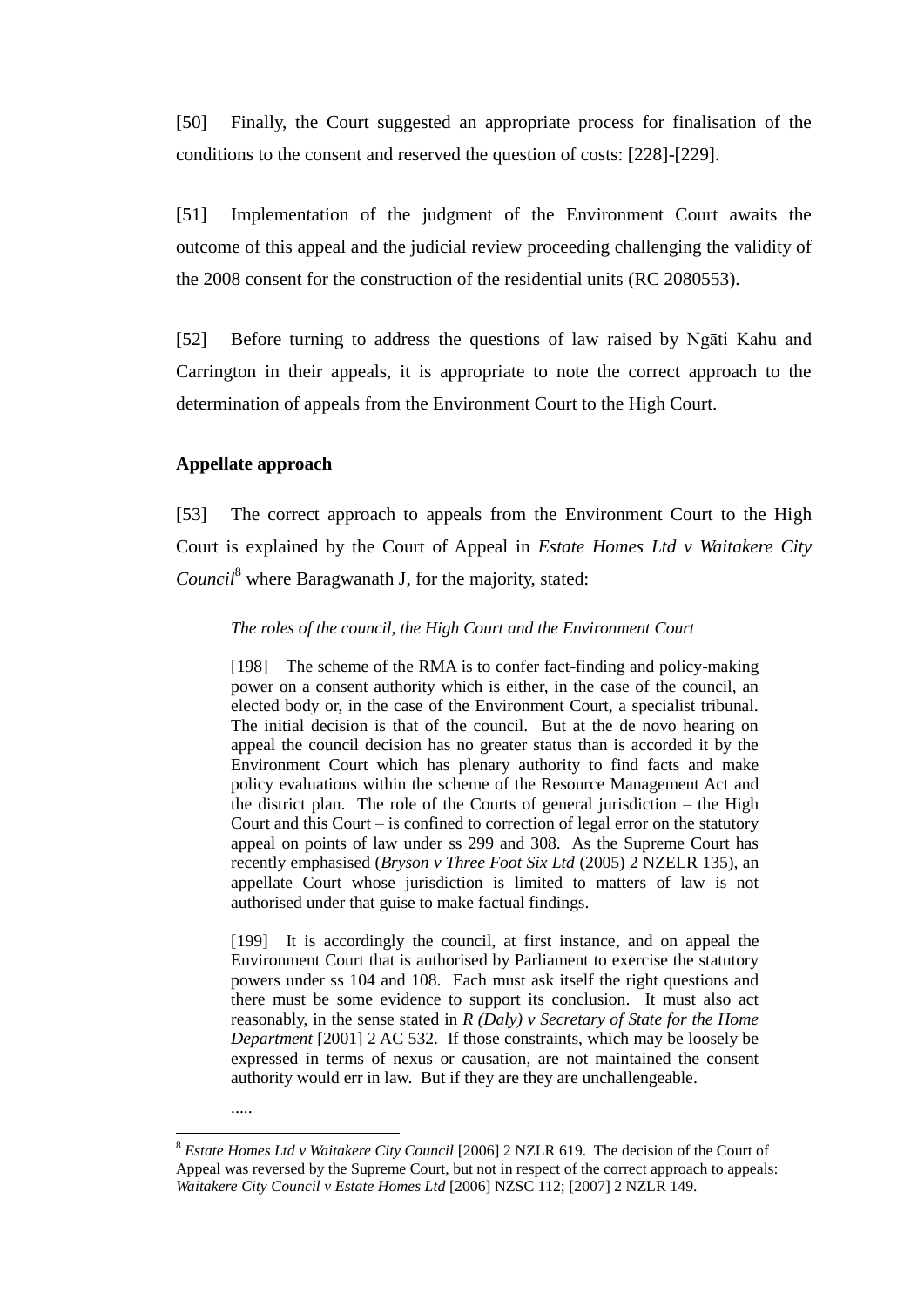[54] Although Chambers J dissented in part, he did not suggest that the appellate approach in the majority judgment was incorrect.

[55] The High Court has previously accepted that it only interferes with decisions of the Environment Court if it considers that Court applied a wrong legal test; came to a conclusion without evidence, or one to which, on the evidence, it could not reasonably come; took into account matters extraneous to the decision or failed to take relevant matters into account; with the Environment Court given some latitude in reaching findings of fact within its area of expertise: *Countdown Properties (Northlands) Ltd v Dunedin City Council* and *Hill Country Corporation Ltd v Hastings District Council*. 9

# **Issues**

 $\overline{a}$ 

[56] In the present case the parties agreed that in terms of ss 299 and 305 of the RMA the four questions of law raised by the two appeals were:

- 1. Was the Environment Court obliged to include the residential units consented under RC 2080553 within the future environment upon being satisfied that the consent was likely to be implemented when determining whether the subdivision consent should be upheld or cancelled having regard to the matters in s 6(a) and (b) of the RMA?
- 2. Even if the Court was obliged to include the consented units in the future environment, was the Environment Court able to decline to grant consent?
- 3. Was the Environment Court in error when considering whether subdivision consent should be refused by reference to s 6(a) and (b) of the RMA to take into account only the environment including the 12 residential units already consented under RC 2080553, but have no regard to the permitted baseline in relation to the potential for

<sup>9</sup> *Countdown Properties (Northlands) Ltd v Dunedin City Council* [1994] NZRMA 145 (HC); and *Hill Country Corporation Ltd v Hastings District Council* [2010] NZRMA 539 (HC).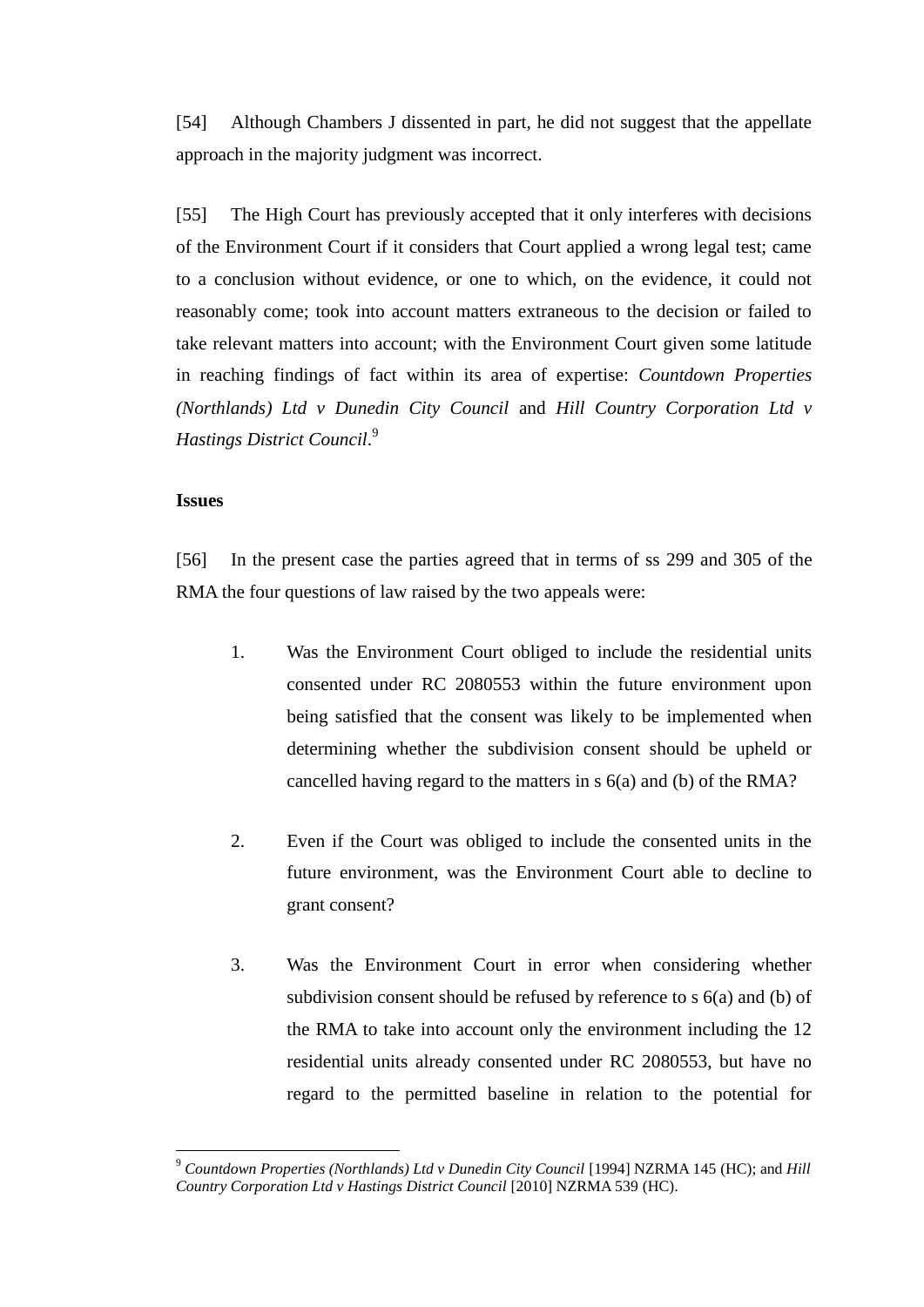development of seven residential units on the subdivision site as a permitted activity?

4. In relation to the proposed revised conditions of subdivision consent, was the Environment Court within its powers in directing a condition of consent must be added to the effect that the subdivision cannot be completed until construction of the residential units authorised by RC 2080553 has been completed?

[57] There was no dispute that these questions of law were to be answered in light of the Environment Court's findings of fact which are not open to challenge on appeal, namely that:

- (a) RC 2080553 was likely to be implemented by Carrington;
- (b) The Carrington land to be subdivided was not situated on top of Te Ana; and
- (c) The Carrington land to be subdivided was within both "the coastal" environment" and was an "outstanding natural ... landscape" in terms of s 6(a) and (b) of the RMA.

# **Question 1 and 2**

[58] It is convenient to consider the first and second agreed questions of law raised by Ngāti Kahu together.

# *Submissions for Ngāti Kahu*

- [59] For Ngāti Kahu, Mr Gardner-Hopkins submitted that:
	- (a) the Environment Court unduly fettered its evaluation by assuming that it was obliged to include the residential units as part of the future environment;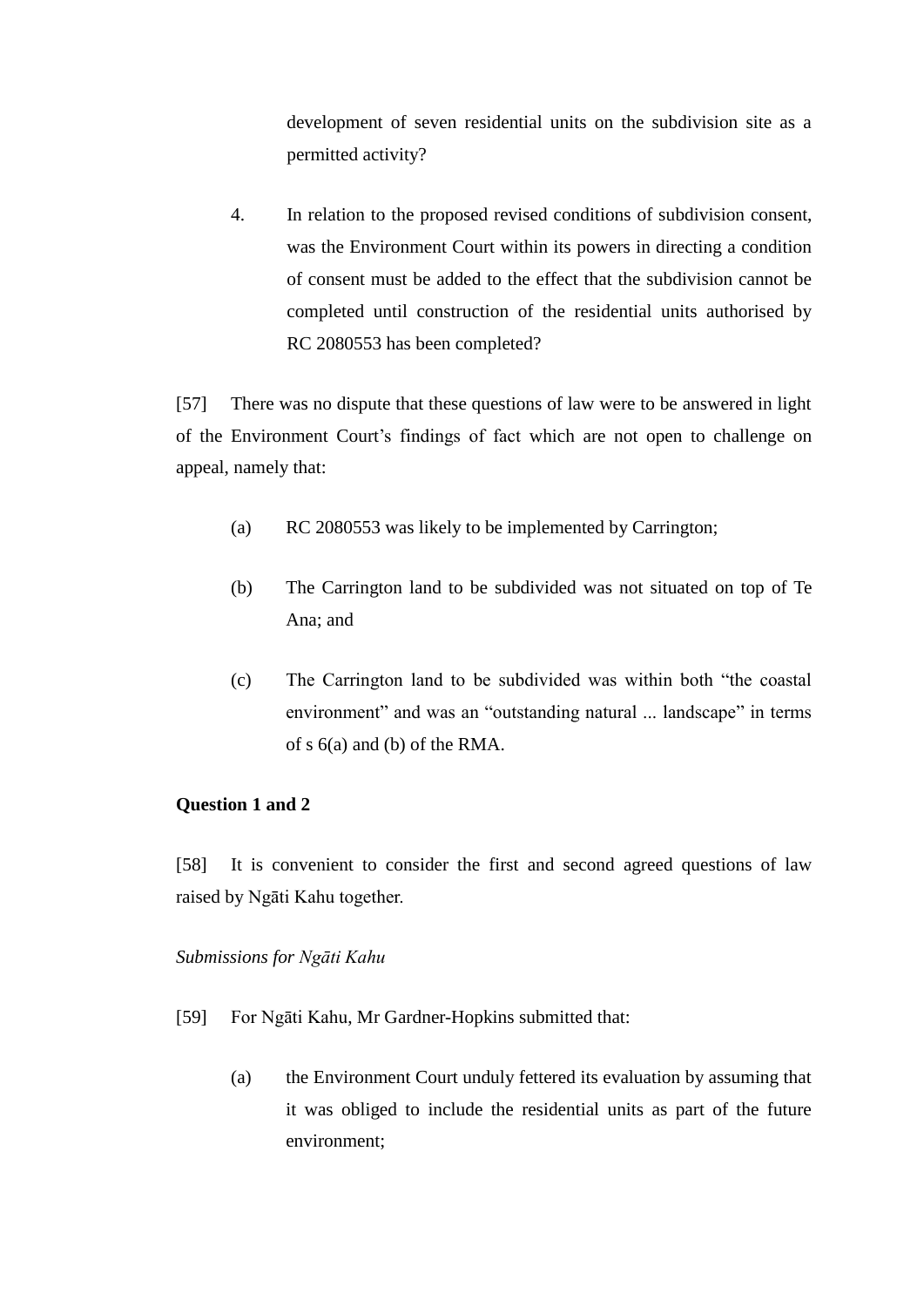- (b) the Environment Court erred in assuming that the decision of the Court of Appeal in *Hawthorn*, which related to the existing environment beyond the subject site, applied to the subject site; and
- (c) even if the Environment Court was obliged to do so, it had a residual discretion to decline the subdivision consent as the process enabling the dwelling consents was "contrary to the principles of good resource" management practice".

[60] The essence of Mr Gardner-Hopkins' first submission, which emerged from his written and oral submissions, was that, while the construction consent (RC 2080553) formed part of the legal and factual matrix, the weight to be accorded to it was a matter for the Court. The decisions of the Court of Appeal in *Hawthorn* and *Arrigato* did not require the Environment Court to give more than minimal weight to the construction consent in this case when it was obtained without notification and thorough evaluation and was contrary to good resource management practice. In these circumstances the Environment Court was not "obliged" to discount the effects of the proposal.

[61] The essence of Mr Gardner-Hopkins' second submission was that the Environment Court's finding of fact that it was likely that Carrington would give effect to the unimplemented resource consent (RC 2080553) related solely to the subject site and was therefore relevant to the question of the "permitted baseline", rather than to the separate question of the future of the environment. The decision of the Court of Appeal in *Arrigato*, rather than the decision in *Hawthorn*, applied.

[62] The essence of Mr Gardner-Hopkins' third submission was that, as both the decision in *Arrigato* and s 104(2) of the RMA as amended in 2003 recognised, the Environment Court had a residual discretion as to whether or not to apply the "permitted baseline" analysis in the circumstances of this case where, contrary to *AFFCO NZ Ltd v Far North District Council*, <sup>10</sup> a poor planning process had been adopted and the consequences of the proposal undermined the requirements of s 5 (the sustainable management purpose) and s 6 (the matters of national importance)

<sup>10</sup> *AFFCO NZ Ltd v Far North District Council* [1994] NZRMA 224 (PT).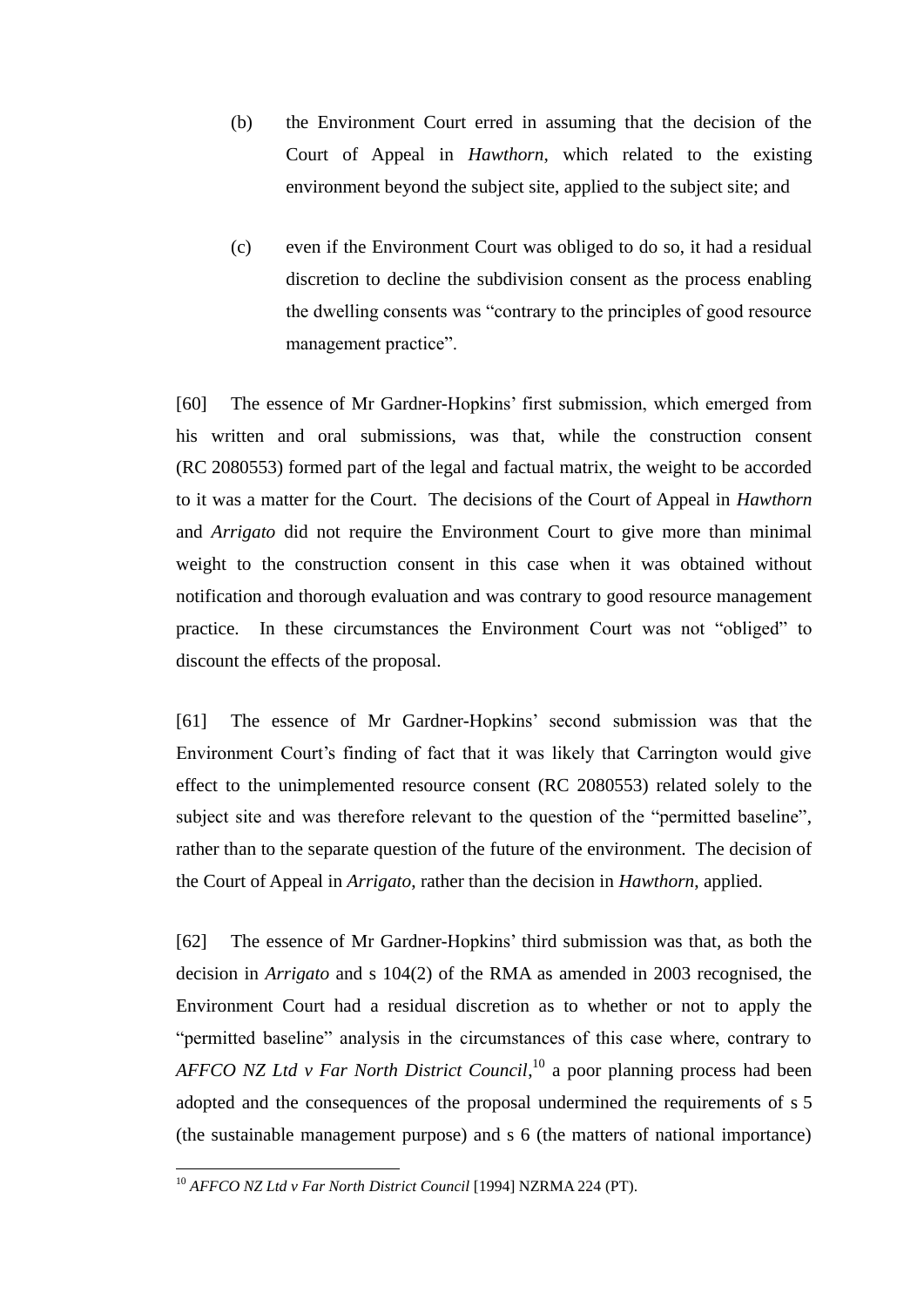of the RMA. Nothing in s 104 required grant of consent on the basis of findings as to effects. There were numerous cases where notwithstanding findings that the effects were minor, grant was declined on policy grounds: *McKenna v Hasting District Council*, *Stirling v Christchurch City Council* and *Manos v Waitakere City Council.*<sup>11</sup> The grant of the subdivision consent enabled the developer to benefit from its own wrongdoing contrary to the policy of the law that "no one may take advantage of his own wrong": *Progressive Enterprises Ltd v North Shore City* Council.<sup>12</sup> The Environment Court did not appear to appreciate that it possessed a residual discretion to decline the grant of consent on the basis that it would better achieve sustainable management. The matter should be referred back to the Environment Court.

[63] Mr Gardner-Hopkins referred to the report of the Local Government and Environment Committee, $^{13}$  which preceded the enactment of s 104(2) in 2003 to show that Parliament intended to introduce a discretion as to whether activities under an unimplemented consent were part of a consented baseline as recognised in *Arrigato* at [35].

[64] In response to my questions, Mr Gardner-Hopkins submitted that if I found that there was a discretion and allowed the appeal the case should be referred back to the Environment Court. The Environment Court, as the specialist tribunal, should weigh all the competing considerations to determine how to exercise the discretion. The competing relevant considerations were: the existing consent; the efforts to acquire it; good resource management practice which required both applications to be considered together; Part 2 matters especially s 6(a) and (b); and s 6(e) matters raised by Ngāti Kahu other than Te Ana.

# *Submissions for Carrington*

 $\overline{a}$ 

[65] In response, Mr Brabant for Carrington submitted that:

<sup>11</sup> *McKenna v Hasting District Council* (2009) 15 ELRNZ 41 (HC) at [65]; *Stirling v Christchurch City Council* [2010] NZEnvC 401 at [133] and [147]; and *Manos v Waitakere City Council* [1996] NZRMA 145 (NZEnvC) at 146 and 148.

<sup>&</sup>lt;sup>12</sup> *Progressive Enterprises Ltd v North Shore City Council* [2006] NZRMA 72 (HC) at [79].

<sup>&</sup>lt;sup>13</sup> Local Government and Environment Committee *Report on the Resource Management Amendment Bill(No. 2)* 28 April 2003, at 3-4.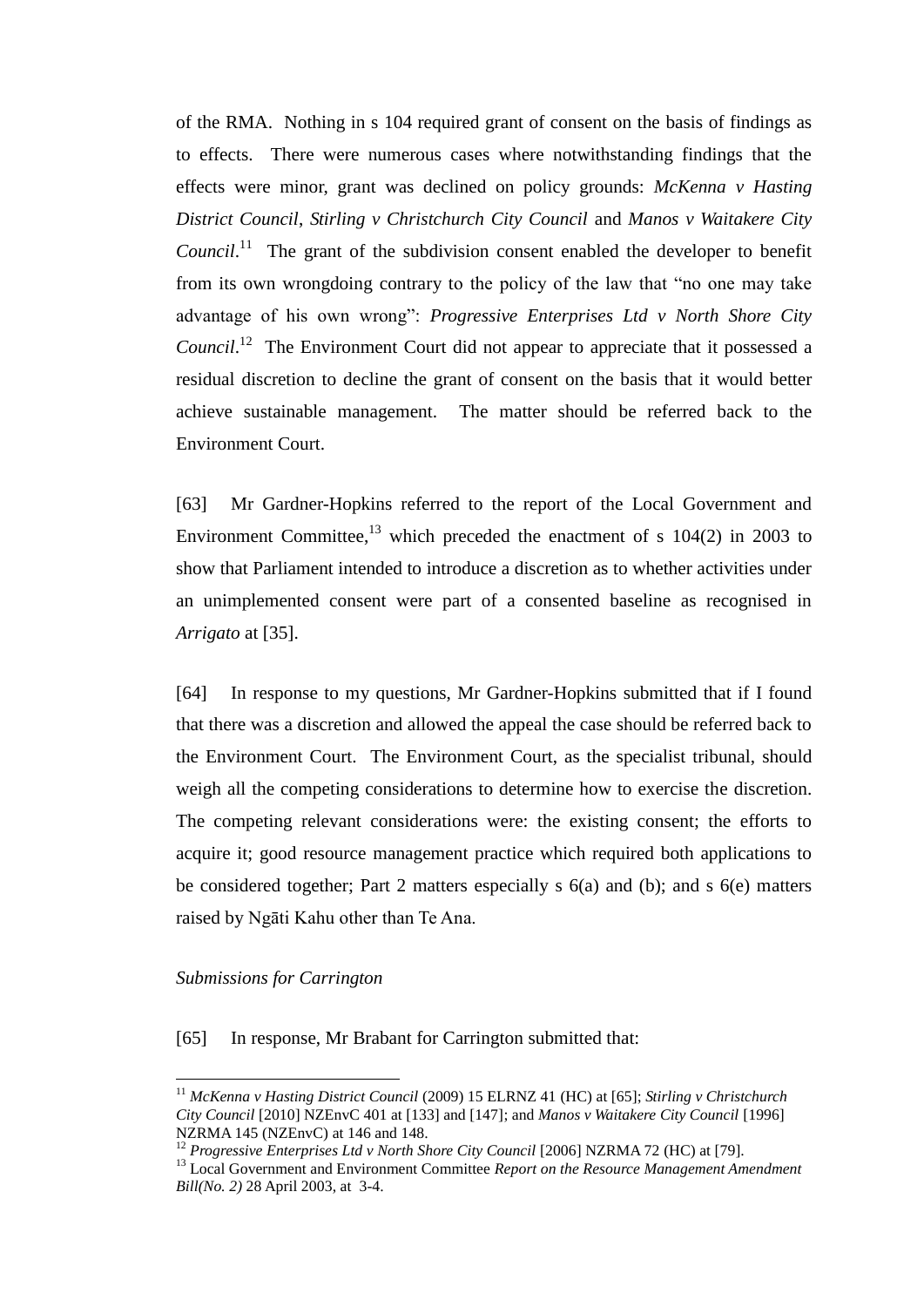- (a) The decision of the Court of Appeal in *Hawthorn*, which bound both the Environment Court and the High Court, applied directly. Determining whether the effects of an unimplemented resource consent formed part of the future environment was simply "an evaluative factual assessment" and not the exercise of a discretion: *Hawthorn* at [90].
- (b) As the Court of Appeal held in *Hawthorn* at [89]-[91], the decision in *Arrigato* did not apply when it came to the consideration of unimplemented resource consents.
- (c) No other considerations brought a discretionary approach into play. The fact that the application for the construction consent (RC 2080553) was not notified made no difference. There was also no "environmental creep" here.
- (d) The finding of the Environment Court that the process followed by Carrington's planner was contrary to principles of good resource management practice, as described in *AFFCO*, was not disputed, but that process did not result in the shortcomings evident in *AFFCO* where additional or other effects could arise on further necessary applications being made. In *AFFCO* the Planning Tribunal was concerned about potential adverse effects arising from discharges to air, taking of water from a bore and a river, and from spray irrigation of treated effluent and the discharge of stormwater. The applications for those consents were yet to be made. Here the application to construct the residential dwellings had been made and granted.
- (e) The matters of national importance referred to in s  $6(a)$ , (b) and (e) of the RMA were not applicable to the application for the construction consent (RC 2080553) because under the District Plan Rural Production Zone Carrington was entitled to construct the 12 residential houses "as of right". The Council had therefore already taken into account the relevant matters of national importance when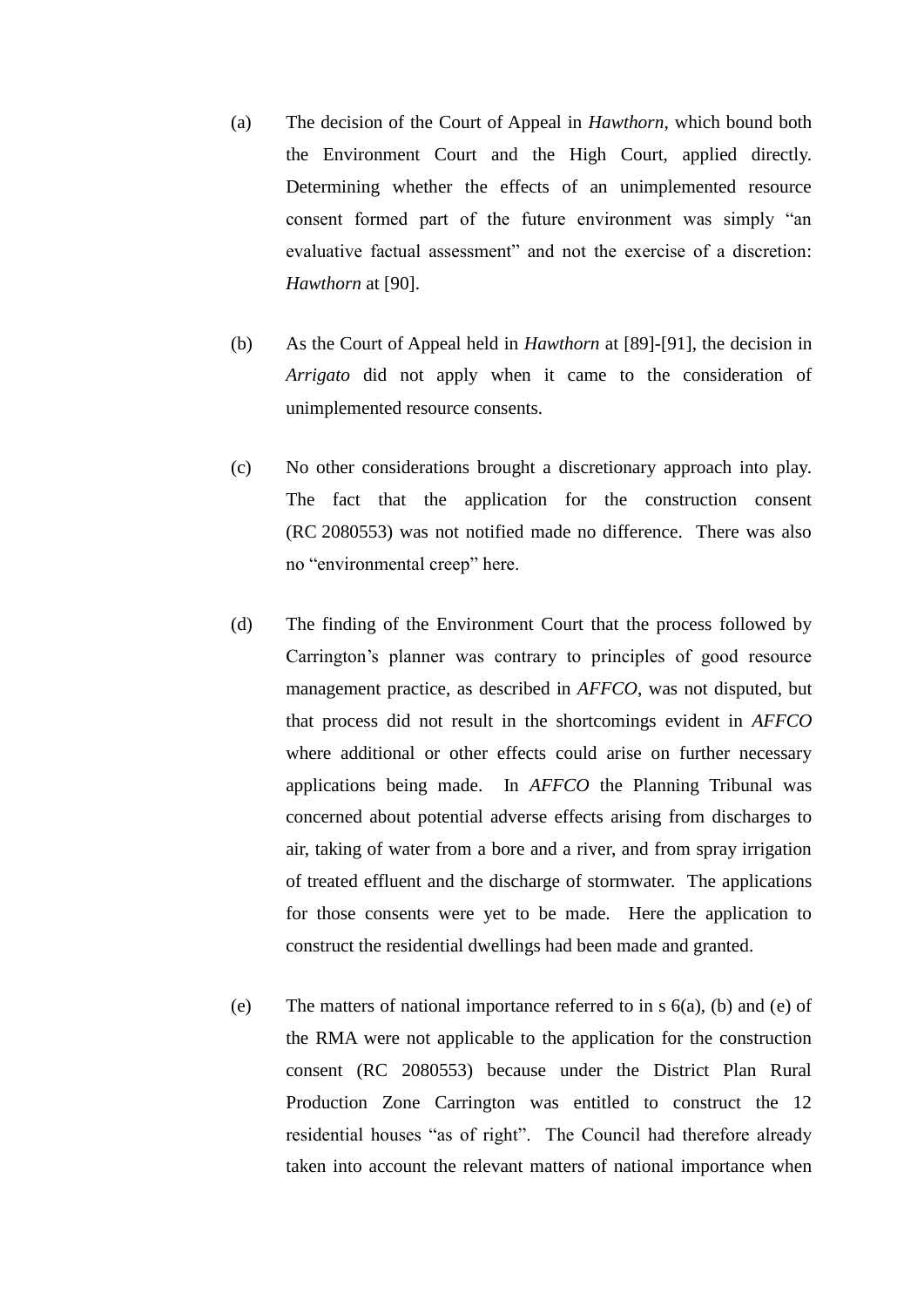adopting its District Plan: cf *Auckland City Council v John Woolley Trust*. 14

- (f) The effect of the enactment of s 104(2) of the RMA in 2003 was to make discretionary what was previously mandatory, but only in respect of the "permitted baseline" under the District Plan for the purpose of applying s 104(1)(a). The issue in the present case, however, related to Carrington's unimplemented resource consent, which, as the Court of Appeal held in *Hawthorn* at [84], was to be included in the future state of the environment. No discretion was involved because a resource consent should be distinguished from a requirement of a plan: cf *Arrigato* at [34], [35] and [38].
- (g) Even if it were accepted that *Hawthorn* did not apply because the unimplemented resource consent related to the subject site, it would constitute a "consented baseline" as well as a "permitted baseline" so that the discretion under s 104(2) of the RMA would still be inapplicable.
- (h) The Environment Court exercised its "overall" discretion when it upheld the subdivision consent after traversing the relevant statutory provisions, including Part 2, and carrying out the appropriate evaluation under s 104 and determining that the second "gateway" test under s 104D(1) could be met. There was no error of law and, even if there were, remitting the matter back to the Environment Court would serve no purpose.

[66] In response to my questions, Mr Brabant also submitted that s  $104(1)(a)$  of the RMA involved a factual assessment or evaluation and not a discretion and that, as the Local Government and Environment Committee report showed, the discretion only came under s 104(2) as a threshold question in respect of what was permitted by the District Plan. The overall discretion under s 104B of the RMA was limited: cf *Auckland City Council v John Woolley Trust*.

<sup>&</sup>lt;sup>14</sup> Auckland City Council v John Woolley Trust [2008] NZRMA 260 (HC).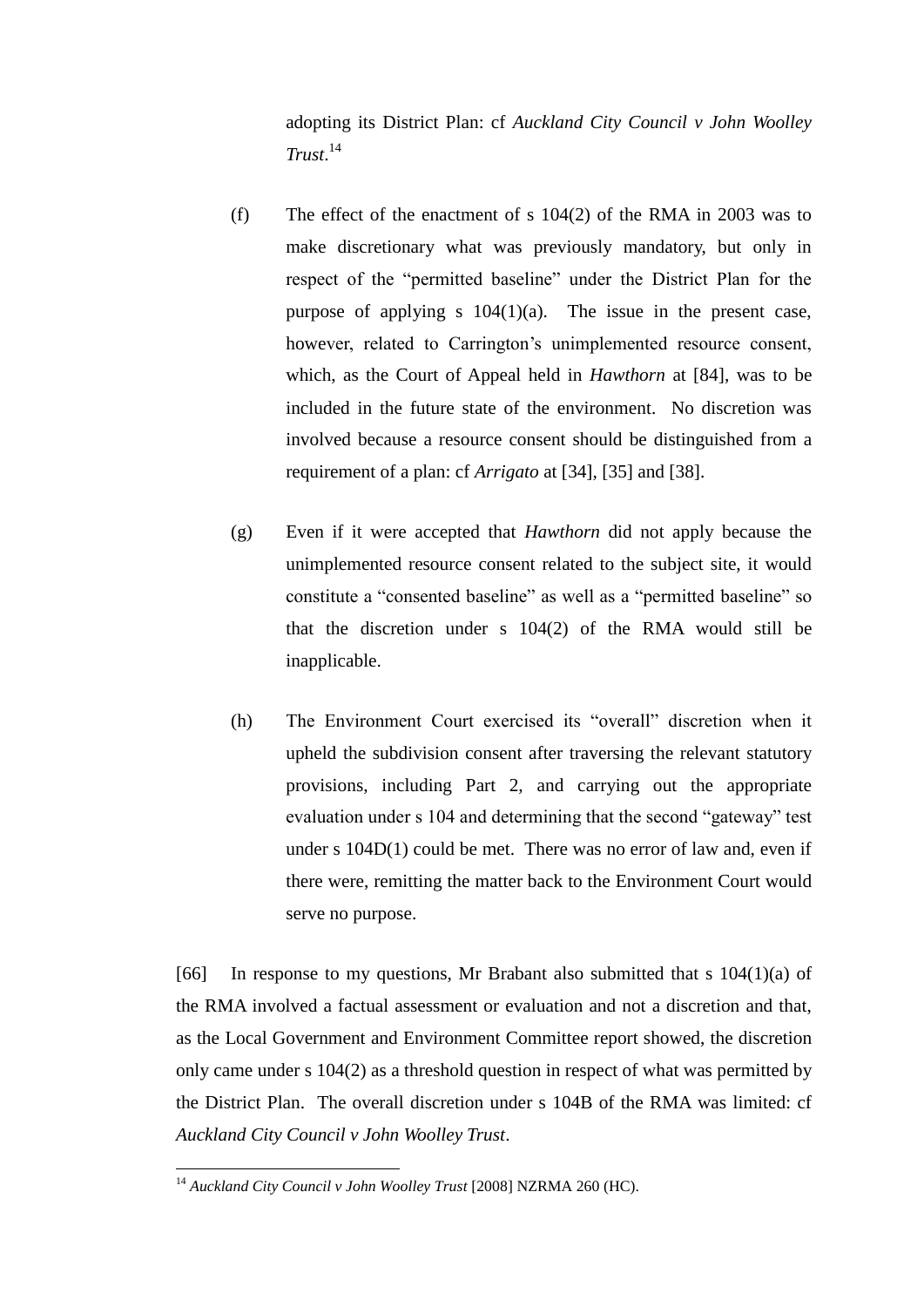### *Submissions for the Council*

[67] For the Council, Ms Baguley adopted and relied on the submissions for Carrington. She also submitted that:

- (a) Ngāti Kahu's assertion that the Council should, in effect, use a discretion to penalise applicants who lodge sequential consents for the same site was undesirable and unreasonable. The proper approach was for the Council to assess each application against the principles of the RMA and the provisions of the applicable District Plan.
- (b) There was no evidence before the Environment Court that there was an abuse of process in relation to the land use consent. The application under scrutiny was the subdivision consent and the Environment Court correctly surmised that it could not make any judgment on the way in which the land use consent was obtained in the context of the application before it. In response to the comment of the Environment Court that it was "blindingly obvious", it needed to be noted that the land use consent and the process for obtaining it were not before the Environment Court which did not have the benefit of all the evidence which the High Court had now in the judicial review proceeding.
- (c) The Council could not oblige an applicant to present its application in a particular way or to apply for more consents than were necessary to give effect to its proposal. Nor could it oblige an applicant to apply for subdivision consent if the applicant only requested a land use application. A council's statutory duties are to assess the effects of the proposal against the provisions of the District Plan and the RMA. Beyond that, the applicant is in control of the way it goes about its planning business. The provisions of s 91 of the RMA did not apply because the proposal for the land use consent did not require the subdivision consent and the matter should not be remitted back to the Environment Court.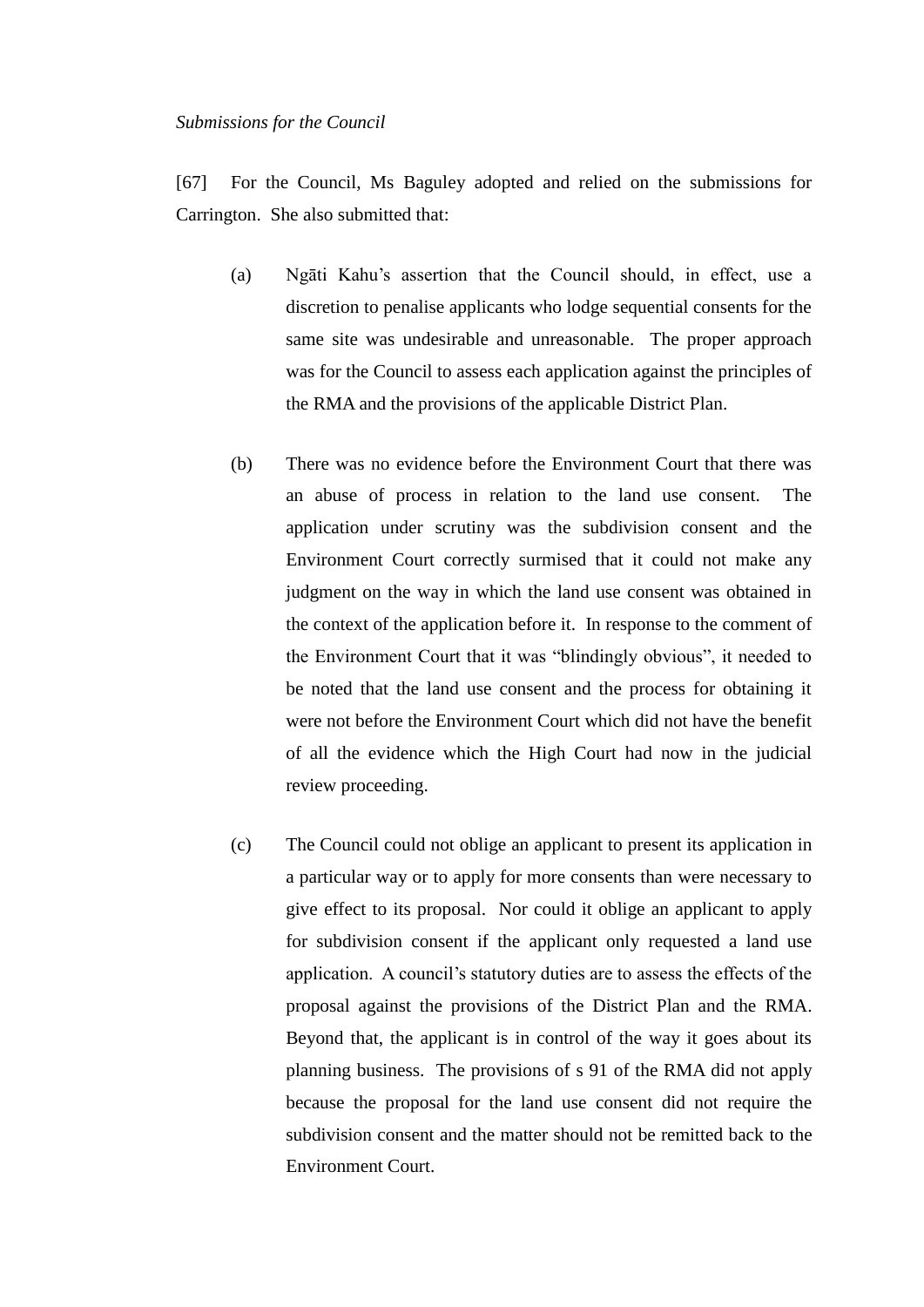- (d) Ngāti Kahu was confined to argument about the subdivision consent in this appeal. It cannot trespass into criticism of the process in relation to the land use consent because that would be beyond the High Court's jurisdiction when determining the appeal.
- (e) If Ngāti Kahu's assertion were accepted by the Court, it would set a new consideration for councils in assessing applications. It would be a perverse outcome if a consent authority, having reasoned through the relevant criteria of the RMA and District Plan to a conclusion that there were no effects of a proposal beyond minor, would then be obliged to refuse an application because an earlier consent on the same site had been applied for and granted. That would be the consequence of a finding that there was such a discretion in the way suggested by Ngāti Kahu. There are therefore good policy reasons against the finding of a discretion.

# *Reply for Ngāti Kahu*

[68] In reply for Ngāti Kahu, Mr Gardner-Hopkins submitted that it would not be futile to remit the matter back to the Environment Court because the Court could consider the s 6(a) and (b) effects without the constraint of the dwellings consent being part of the "existing environment" and also the "construction effects" as opposed to the "subdivision effects".

# *Legal principles*

[69] There was no dispute between the parties as to the relevant statutory provisions and the relevant authorities. The dispute relates to the interpretation and application of those provisions and authorities, especially the decisions in *Arrigato* and *Hawthorn*, in the context of the present case.

[70] Carrington's proposed subdivision to create the 12 allotments for the 12 dwelling houses, for which land use consent had already been obtained (RC 2080553), was a non-complying activity under the Council's District Plan and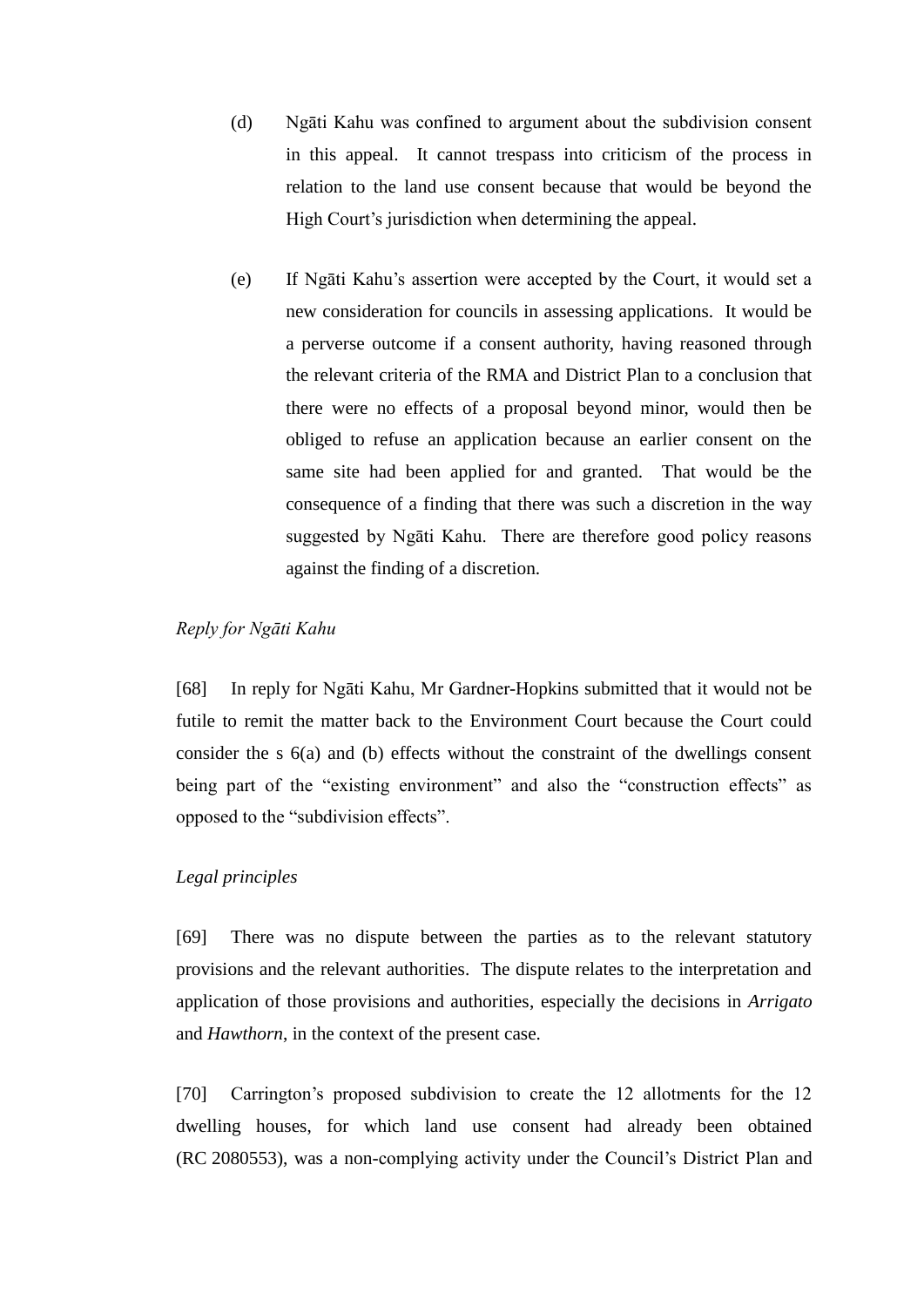therefore required a resource consent. As at 16 March 2009 when Carrington applied to the Council for the requisite resource consent, the relevant empowering provisions were s 77B(5) and (6) of the RMA. At the relevant time, that is prior to 1 October 2009 when the provisions were replaced, s 77B(5) and (6) provided:

### **77B Types of activities**

.....

- (5) If an activity is described in this Act, regulations, or a plan or proposed plan as a non-complying activity,—
	- (a) a resource consent is required for the activity; and
	- (b) the consent authority may grant the resource consent with or without conditions or decline the resource consent.
- (6) Particular restrictions for non-complying activities are in section 104D.

.....

[71] It was common ground therefore that both the Council and the Environment Court were required to consider Carrington's subdivision application under ss 104, 104B and 104D of the RMA. At that time those provisions were in the following form:

### **104 Consideration of applications**

- (1) When considering an application for a resource consent and any submissions received, the consent authority must, subject to Part 2, have regard to–
	- (a) any actual and potential effects on the environment of allowing the activity; and
	- (b) any relevant provisions of—
		- (i) a national policy statement:
		- (ii) a New Zealand coastal policy statement:
		- (iii) a regional policy statement or proposed regional policy statement:
		- (iv) a plan or proposed plan; and
	- (c) any other matter the consent authority considers relevant and reasonably necessary to determine the application.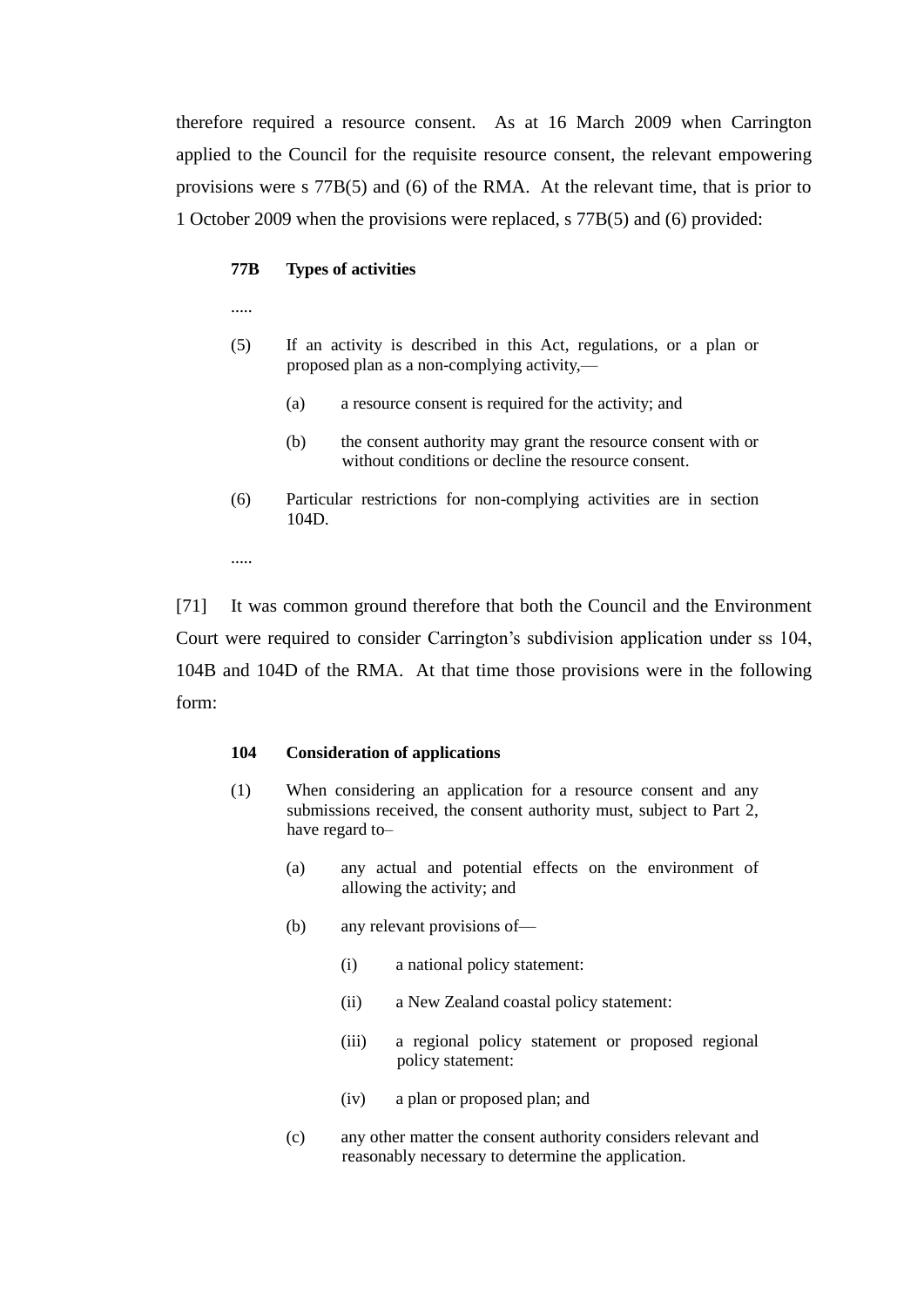- (2) When forming an opinion for the purposes of subsection (1)(a), a consent authority may disregard an adverse effect of the activity on the environment if the plan permits an activity with that effect.
- (2A) When considering an application affected by section 124, the consent authority must have regard to the value of the investment of the existing consent holder.
- (3) A consent authority must not—
	- (a) have regard to trade competition when considering an application:
	- (b) when considering an application, have regard to any effect on a person who has given written approval to the application:
	- (c) grant a resource consent contrary to—
		- (i) section 107, 107A, 107E, or 217:
		- (ii) an Order in Council in force under section 152:
		- (iii) any regulations:
		- (iv) a Gazette notice referred to in section 26(1), (2), and (5) of the Foreshore and Seabed Act 2004:
	- (d) grant a resource consent if the application should have been publicly notified and was not.
- (4) Subsection (3)(b) does not apply if a person has given written approval in accordance with that paragraph but, before the date of the hearing (if a hearing is held) or otherwise before the determination of the application, that person gives notice in writing to the consent authority that the approval is withdrawn.
- (5) A consent authority may grant a resource consent on the basis that the activity is a controlled activity, a restricted discretionary activity, a discretionary activity, or a non-complying activity, regardless of what type of activity the application was expressed to be for.
- .....

# **104B Determination of applications for discretionary or noncomplying activities**

After considering an application for a resource consent for a discretionary activity or non-complying activity, a consent authority—

- (a) may grant or refuse the application; and
- (b) if it grants the application, may impose conditions under section 108.
- .....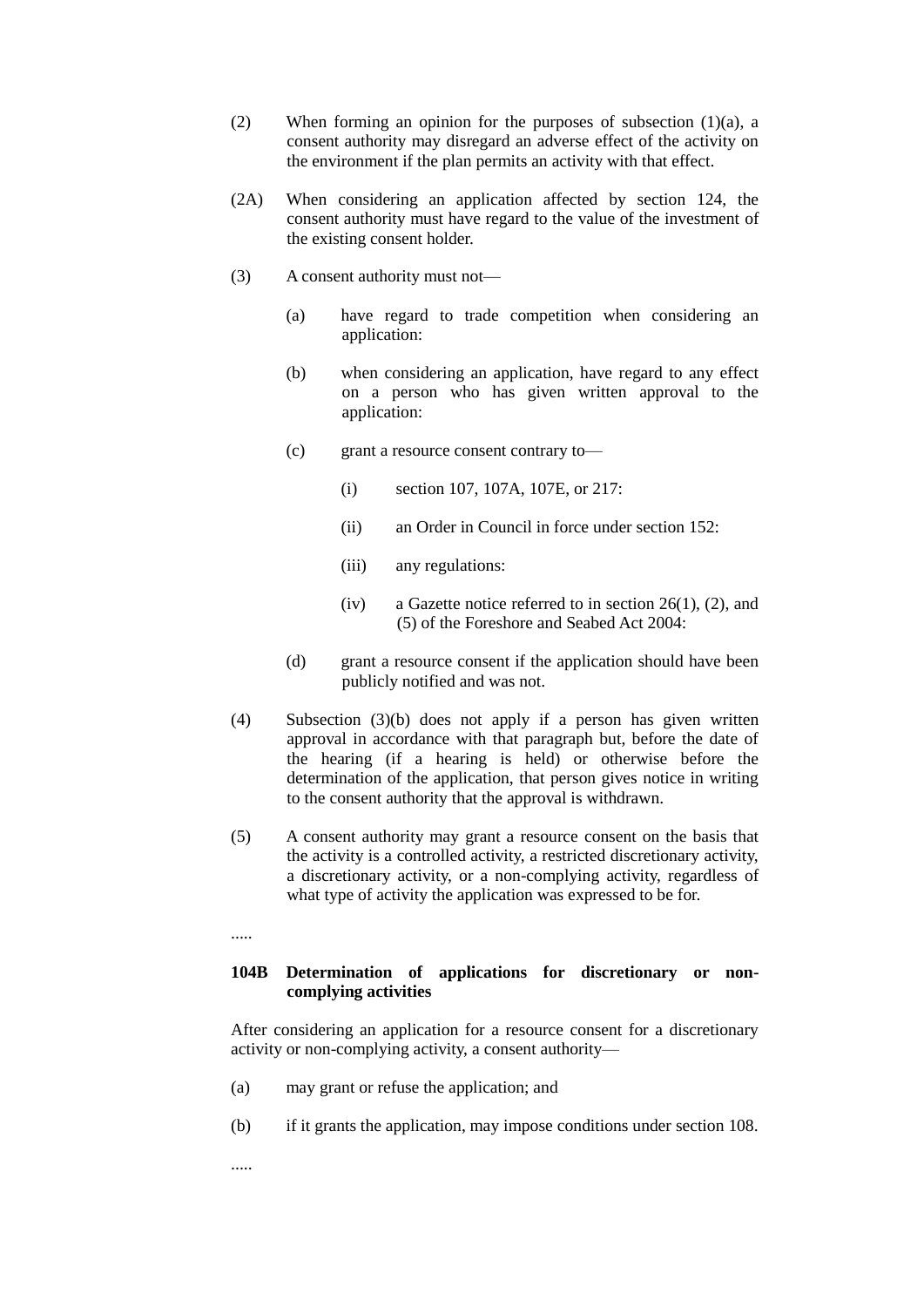#### **104D Particular restrictions for non-complying activities**

- (1) Despite any decision made for the purpose of section 93 in relation to minor effects, a consent authority may grant a resource consent for a non-complying activity only if it is satisfied that either—
	- (a) the adverse effects of the activity on the environment (other than any effect to which section  $104(3)(b)$  applies) will be minor; or
	- (b) the application is for an activity that will not be contrary to the objectives and policies of—
		- (i) the relevant plan, if there is a plan but no proposed plan in respect of the activity; or
		- (ii) the relevant proposed plan, if there is a proposed plan but no relevant plan in respect of the activity; or
		- (iii) both the relevant plan and the relevant proposed plan, if there is both a plan and a proposed plan in respect of the activity.
- (2) To avoid doubt, section 104(2) applies to the determination of an application for a non-complying activity.

[72] These statutory provisions have a number of features which should be noted at the outset.

[73] First, it is clear from ss 77B(5)(b) and 104B that the consent authority had a discretion to exercise either to grant the resource consent for the non-complying activity, with or without conditions, or to decline the resource consent. In exercising this discretion in accordance with well-established principles of administrative law the consent authority was required to have regard to the mandatory considerations referred to in s  $104(1)(a)-(c)$  and  $104D(1)$  and to recognise that:

- (a) s  $104(1)(c)$  included "any other matter the consent authority considered relevant and reasonably necessary to determine the application";
- (b) it might "disregard" an adverse effect of the activity on the environment if the plan permitted an activity with that effect under s  $104(2)$  (as it then stood);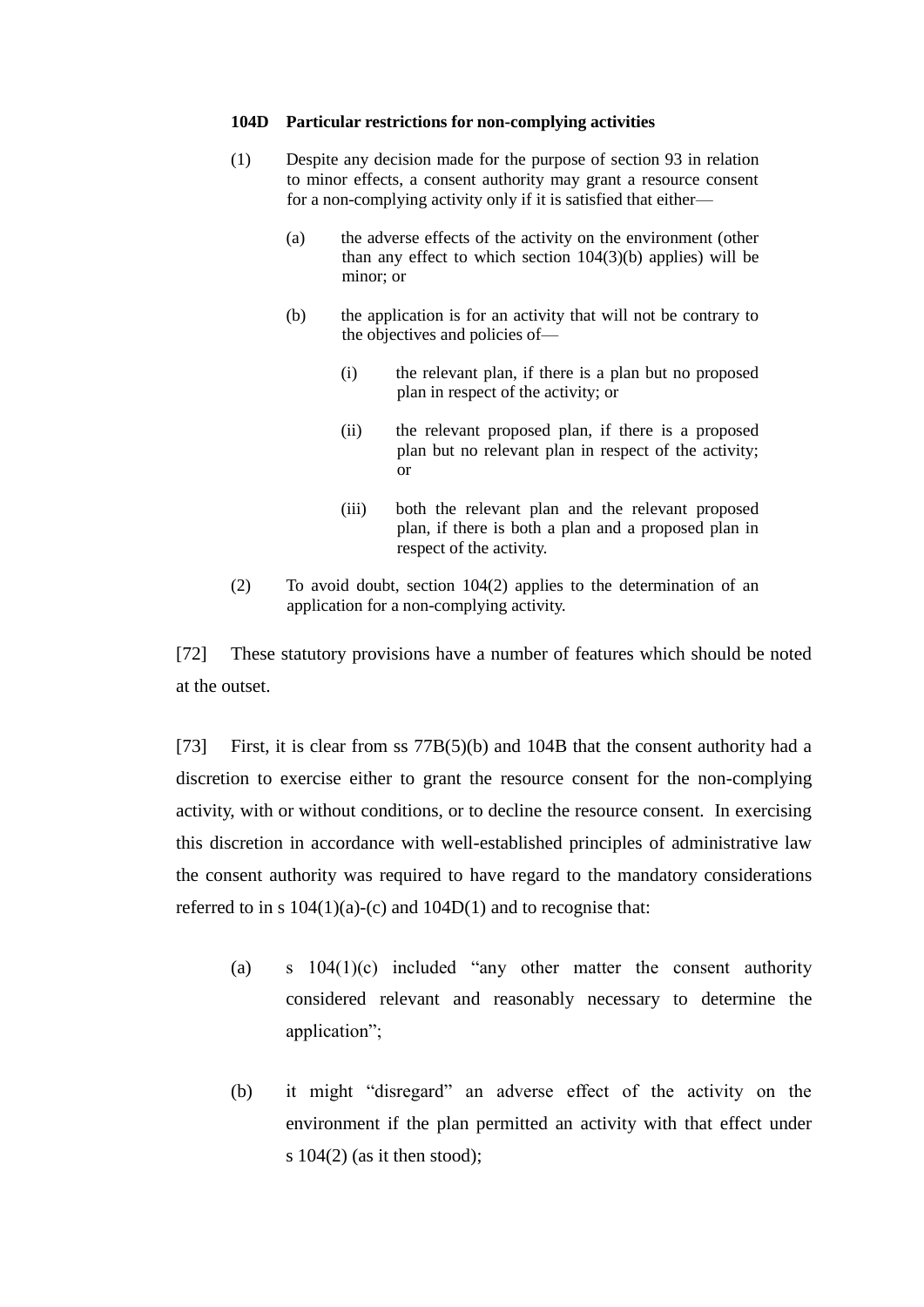- (c) both the exercise of its discretion and the mandatory considerations in s 104(1) were subject to Part 2, that is the purpose and principles of the RMA, including the matters of national importance prescribed by s 6;
- (d) there was a distinction to be drawn between whether a consideration was material and the weight to be given to it: cf *Waitakere City*  Council v Estate Homes Ltd;<sup>15</sup> and
- (e) irrelevant considerations were to be disregarded.

[74] Second, the significance of Part 2 of the RMA, including the matters of national importance prescribed in s 6, is well established. Because Part 2 is designed to govern the exercise of every function and power under the RMA, the Court of Appeal in *Hawthorn* at [50]-[51] described it as "central to the process" of an application for resource consent and referred also to its "pervasiveness". More recently the Court of Appeal has agreed that the policy of Part 2 "suffuses the whole statute": *Central Plains Water Trust v Synlait Ltd*.<sup>16</sup>

[75] At the same time the application of Part 2 may be excluded expressly or by necessary implication.<sup>17</sup> As the Court of Appeal also said in *Central Plains Water Trust v Synlait Ltd*: 18

.... As we explain below, [Part 2's] grand themes cannot afford consideration *de novo* on each application for resource consent. That would not only defeat the policy of theme (1) [efficiency] but run counter to the carefully planned hierarchy and sequence of procedures contained in the RMA, which in general move from the general to the particular.

[76] As already noted, the mandatory considerations in s 104(1) are made expressly "subject to Part 2". In *Central Plains Water Trust v Synlait Ltd* the Court of Appeal, after recognising the significance of this express reference went on to

<sup>&</sup>lt;sup>15</sup> *Waitakere City Council v Estate Homes Ltd* [2006] NZSC 112, [2007] 2 NZLR 149 at [66].

<sup>&</sup>lt;sup>16</sup> Central Plains Water Trust v Synlait Ltd [2009] NZCA 609, [2010] 2 NZLR 363 at [78].

<sup>17</sup> cf *R (Morgan Grenfell & Co Ltd) v Special Commissioners of Income Tax* [2003] 1 AC 563 (HL) at [45]; *B v Auckland District Law Society* [2004] 1 NZLR 326 (PC) at [58]; and *Cropp v Judicial Committee* [2008] 3 NZLR 774 (SC) at [26].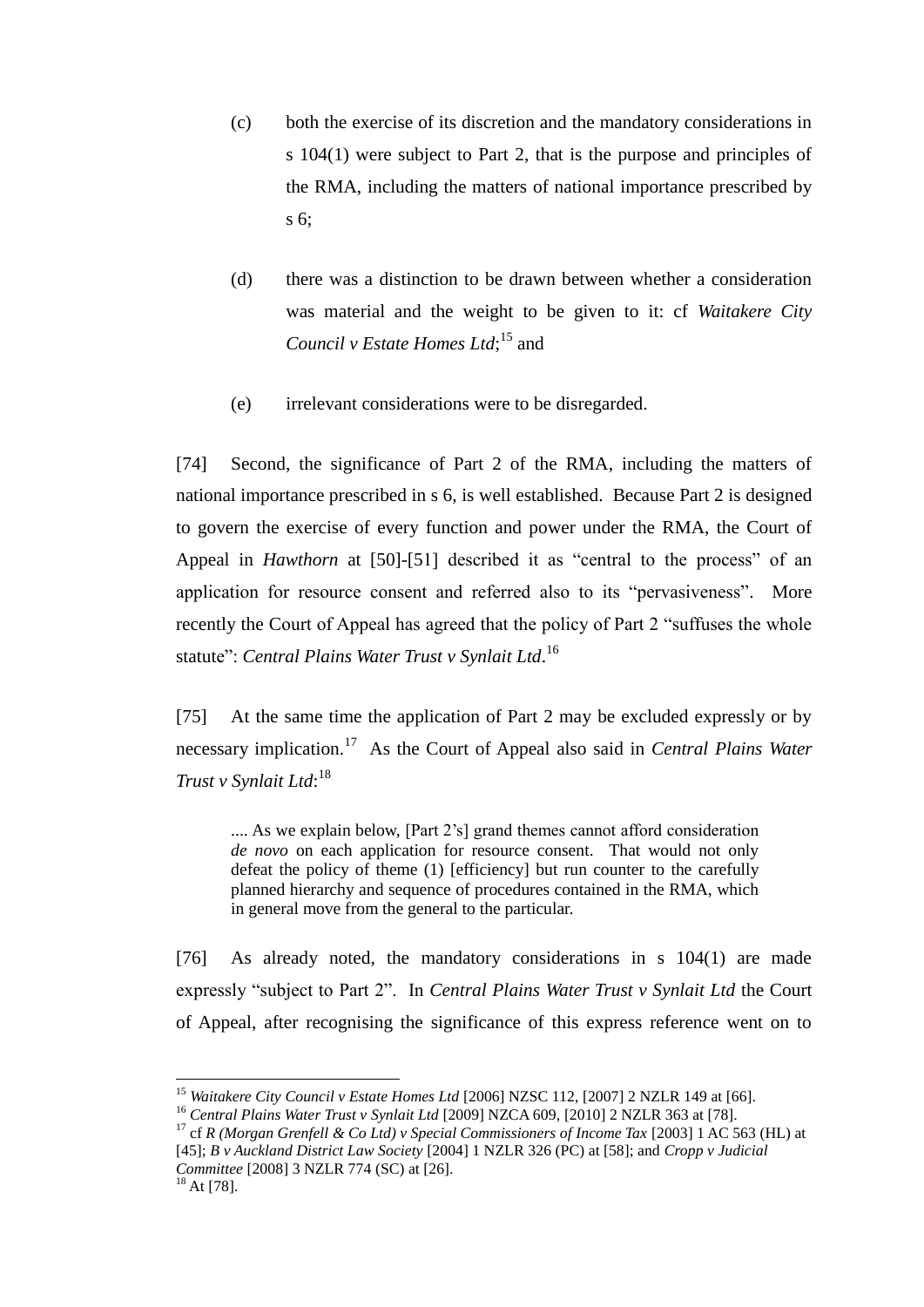reconcile the two RMA themes it had identified in the context of that particular case: [82]-[90].

[77] As Mr Brabant submitted, the relevance of the express reference to "Part 2" in s 104(1) has also been considered by the High Court in the context of an application for a resource consent for a restricted discretionary activity to which ss 77B(3) and 104C of the RMA applied: *Auckland City Council v John Woolley Trust*.<sup>19</sup> Under s  $77B(3)(c)$  the consent authority's powers to decline a resource consent were expressly "restricted" to matters that had been specified under subparagraph (b), namely matters specified by the consent authority in the District Plan to which it had restricted its discretion. This express restriction led Randerson J to conclude at [43]-[45] that Part 2 matters should not be taken into account as additional grounds to decline consent for a restricted discretionary activity.

[78] Randerson J recognised, however, that in the absence of an express exclusion or limitation of that nature Part 2 would apply. He said:

[47] I would add that the words "subject to Part  $2$ " in s  $104(1)$  must be given some meaning consistent with both s 104C and s 77B(3). Given the primacy of Part 2 in setting out the purpose and principles of the RMA, I do not accept the general proposition mentioned at [94] of the decision in Auckland City Council v Auckland Regional Council, that the words "subject to Part 2" in s 104 mean that Part 2 matters only become engaged when there is a conflict between any of the matters in Part 2 and the matters in s 104. Part 2 is the engine room of the RMA and is intended to infuse the approach to its interpretation and implementation throughout, except where Part 2 is clearly excluded or limited in application by other specific provisions of the Act.

I agree.

 $\overline{a}$ 

[79] As s 77B(5) and s 104D, which applied to Carrington's application for a noncomplying activity, did not contain a similar restriction, Part 2, including s 6, remained an overriding relevant consideration for the consent authorities in the present case.

[80] This conclusion means that both the Council and the Environment Court, as the consent authorities, were required to recognise the matters of national importance

<sup>19</sup> *Auckland City Council v John Woolley Trust* [2008] NZRMA 260.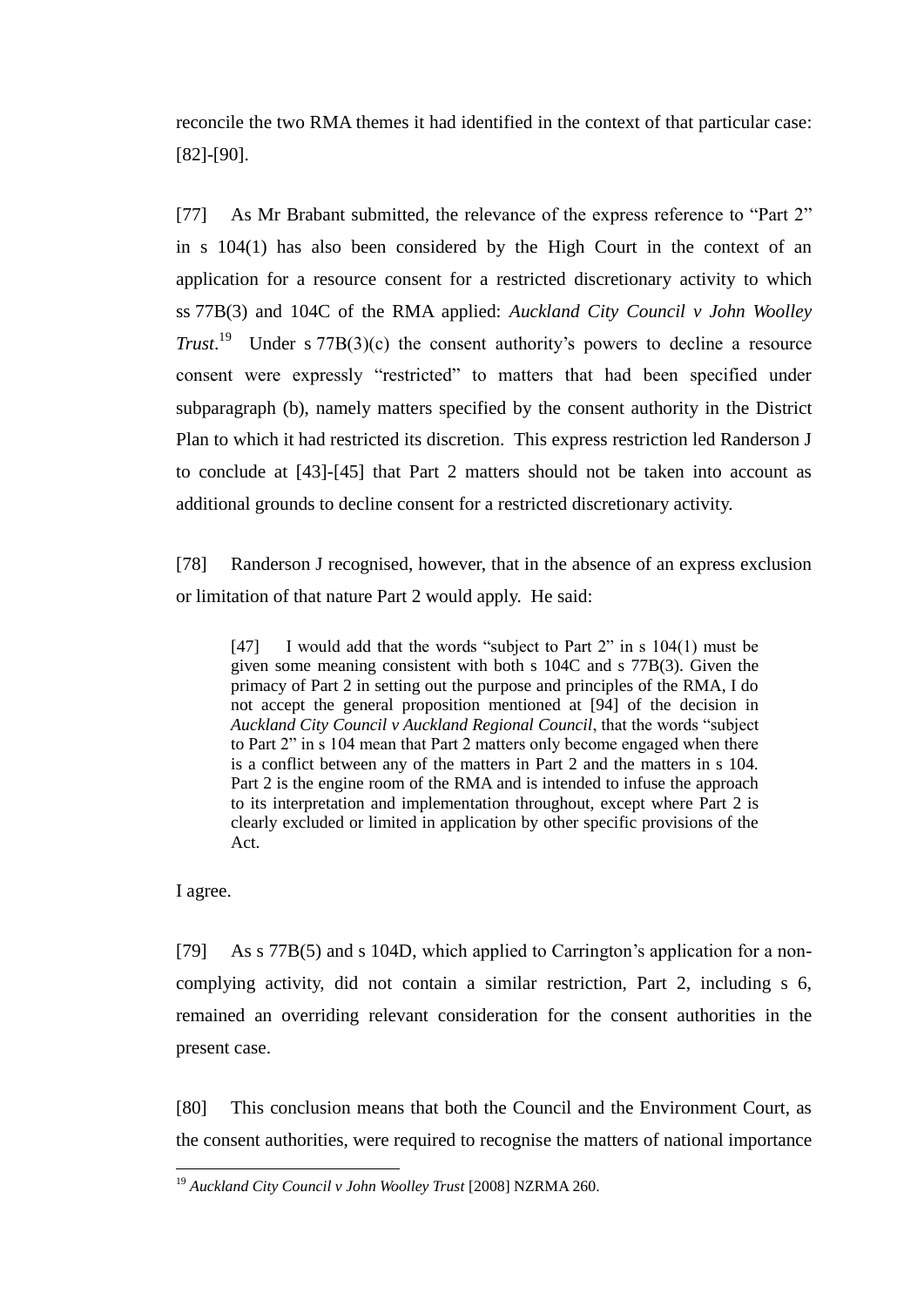in s 6 of the RMA when they were exercising their functions and powers under ss  $77B(5)$ ,  $104(1)$  and  $(2)$ ,  $104B$  and  $104D$ . In other words, the consent authorities had to recognise that:

- (a) their consideration of the mandatory requirements in s 104(1), including any actual and potential effects on the environment of allowing the activity, was "subject to Part  $2$ ";
- (b) in exercising their discretion under s 104(2), which by virtue of s 104D(2) clearly applied, they would need to take into account Part 2; and
- (c) in considering the mandatory requirements of s  $104D(1)$ , Part 2 would be relevant.

[81] The Environment Court recognised, correctly, that Carrington's application for its non-complying subdivision did require consideration of s 6 of the RMA: [165]-[166]. In this case the Environment Court considered that, having regard to the matters of national importance in s 6(a) (the preservation of the natural character of the coastal environment) and s 6(b) (the protection of outstanding natural features), it would have declined the application but for its conclusion that it was likely that "the future environment" would include the 12 residential units as permitted by unimplemented resource consent RC 2080553: [164]-[175].

[82] The Environment Court's conclusion as to the application of s 6(a) and (b) was consistent with its conclusion that the subdivision proposal was also contrary to the overall thrust of the relevant objectives and policies of the District Plan that implemented the matters in Part 2 of the RMA: [154]-[157]. But for the existence of the unimplemented construction resource consent, this conclusion would probably have been determinative for the Environment Court in the context of s 104(1)(b)(iv), s 104(2), s 104D(1)(b)(i) and (2).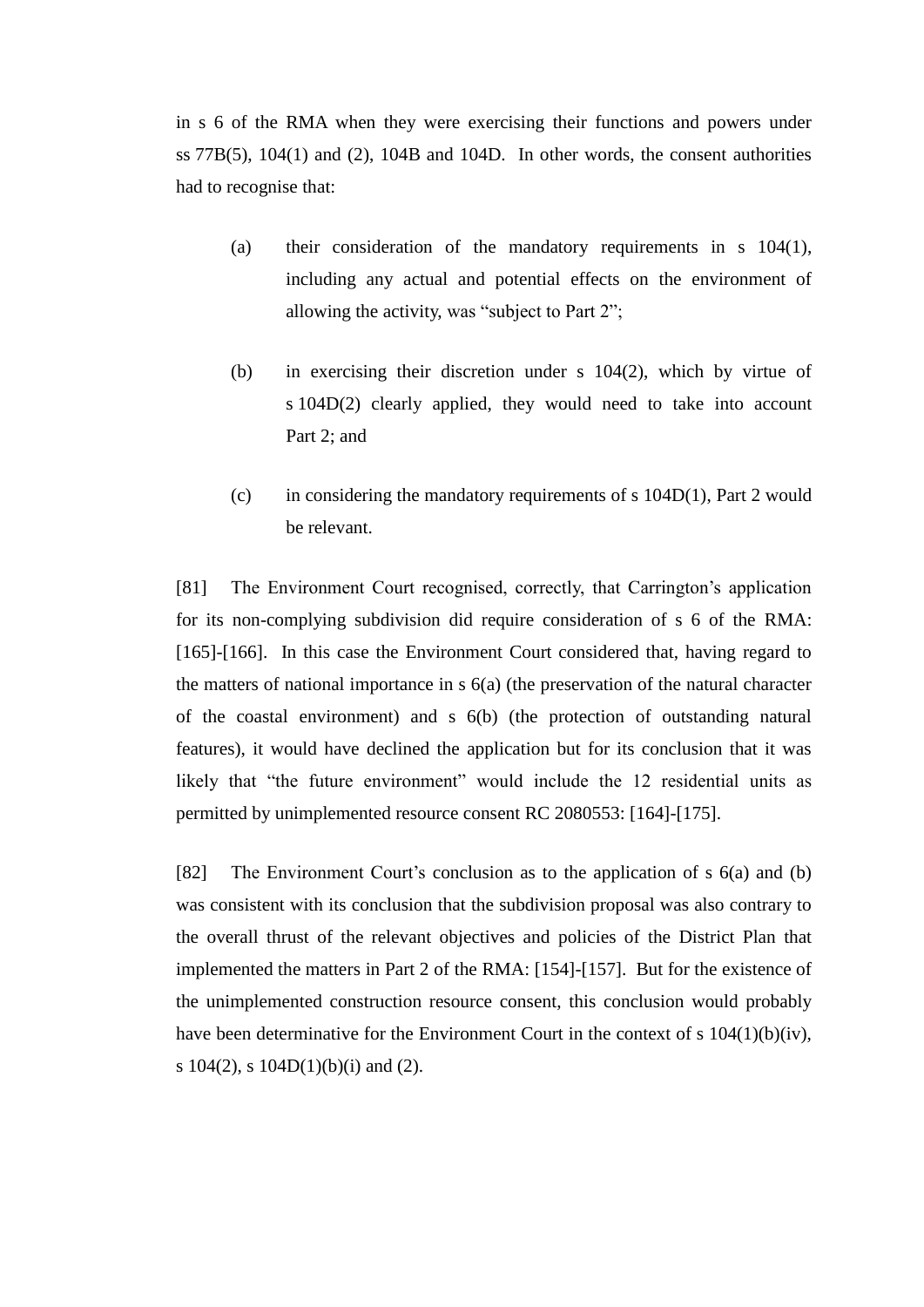# *The unimplemented resource consent*

[83] It is clear that the existence of the unimplemented resource consent for the construction of the 12 dwelling houses which Carrington obtained from the Council on 22 December 2008 (RC 2080553) has had a fatal impact on the decision which the Environment Court would otherwise have reached in respect of the subdivision application. The crucial issue on this appeal therefore is whether the decision of the Court of Appeal in *Hawthorn* required that outcome. To answer this question it is necessary to consider the decisions of the Court of Appeal in *Arrigato* and *Hawthorn* in some detail.

[84] In *Arrigato Investments Ltd v Auckland Regional Council*<sup>20</sup> the applicants, who already had an unimplemented resource consent to subdivide their land into nine lots, applied for a resource consent to subdivide the land into 14 lots. The subdivision was a non-complying activity under the relevant District Plan. The issue was whether in terms of s  $105(2A)(a)$  of the RMA, the predecessor to s  $104D(1)(a)$ , the existing but unimplemented consent should be taken into account in assessing the effects on the environment of the proposed activity. The High Court held that the unimplemented consent should not be taken into account.<sup>21</sup> But an appeal to the Court of Appeal was successful.

[85] In considering the question raised on appeal relating to the unimplemented resource consent, the Court of Appeal referred first to its previous decisions in Bayley v Manukau City Council and Smith Chilcott Ltd v Auckland City Council<sup>22</sup> as to activities on land "as of right" under a District Plan and the "permitted baseline" and said at [29]:

Thus the permitted baseline in terms of *Bayley*, as supplemented by *Smith Chilcott Ltd*, is the existing environment overlaid with such relevant activity (not being a fanciful activity) as is permitted by the plan. Thus, if the activity permitted by the plan will create some adverse effect on the environment, that adverse effect does not count in the ss 104 and 105 assessments. It is part of the permitted baseline in the sense that it is deemed to be already affecting the environment or, if you like, it is not a relevant

<sup>&</sup>lt;sup>20</sup> Arrigato Investments Ltd v Auckland Regional Council <sup>[2002]</sup> 1 NZLR 323.

<sup>21</sup> *Auckland Regional Council v Arrigato Investments Ltd* [2002] NZRMA 254.

<sup>22</sup> *Bayley v Manukau City Council* [1999] 1 NZLR 568; and *Smith Chilcott Ltd v Auckland City Council* [2001] 3 NZLR 473.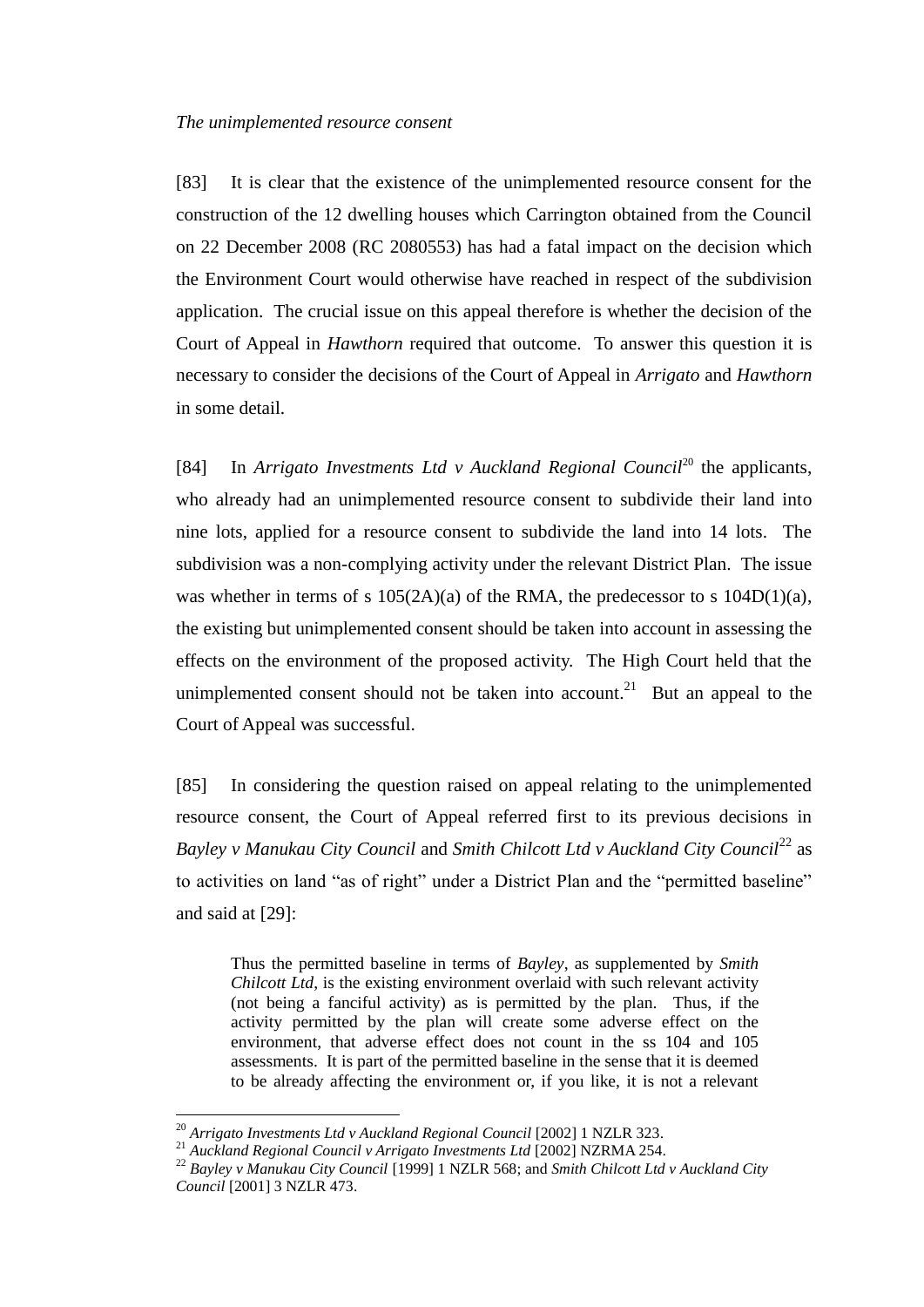adverse effect. The consequence is that only other or further adverse effects emanating from the proposal under consideration are brought to account.

[86] The Court of Appeal at [33] then rejected a submission for *Arrigato* that activities contemplated by unimplemented resource consents formed part of the *Bayley v Manukau City Council* permitted baseline by dint of the decision in *Bayley v Manukau City Council* itself.

[87] The Court of Appeal decided, however, that *Bayley v Manukau City Council* should be extended so as to include unimplemented resource consent activities within the permitted baseline. The Court of Appeal's reasons were:

[34] There remains, however, the second issue, whether *Bayley* should be extended so as to include unimplemented resource consent activities within the permitted baseline. Mr Brabant argued that following the granting of a resource consent, the holder has an equal right to do what is allowed as would have been the case had the plan allowed it. That is so but, as Mr Burns and Mr Loutit submitted, there is a material difference between what is allowed under a plan and what is allowed under a resource consent. The plan represents a consensus, usually after very extensive community and regional involvement, as to what activities should be permitted as of right in the particular location. There is therefore good reason for concluding, as was done in *Bayley*, that any such permitted activities should be treated as part of the fabric of the particular environment.

[35] Resource consents are capable of being granted on a non-notified as well as a notified basis. Furthermore, they relate to activities of differing kinds. **There may be circumstances when it would be appropriate to regard the activity involved in an unimplemented resource consent as being part of the permitted baseline, but equally there may be circumstances in which it would not be appropriate to do so. For example, implementation of an earlier resource consent may on the one hand be an inevitable or necessary precursor of the activity envisaged by the new proposal. On the other hand the unimplemented consent may be inconsistent with the new proposal and thus be superseded by it. We do not think it would be in accordance with the policy and purposes of the Act for this topic to be the subject of a prescriptive rule one way or the other. Flexibility should be preserved so as to allow the consent authority to exercise its judgment as to what bearing the unimplemented resource consent should have on the question of the effects of the instant proposal on the environment**.

[36] We do not accept Mr Brabant's submission that this approach is inconsistent with ss 9 and 11 of the Act. As Mr Cowper pointed out, s 9(1) does not purport to equate a resource consent with a permitted activity. The Act contemplates the relevant environment being addressed in a realistic and factually-based way. It would be artificial to require the effects of unimplemented resource consents either to be ignored altogether, or always to be a component of the existing environment. Sections 9 and 11 are in any case directed to significantly different concepts. Their presence in the Act,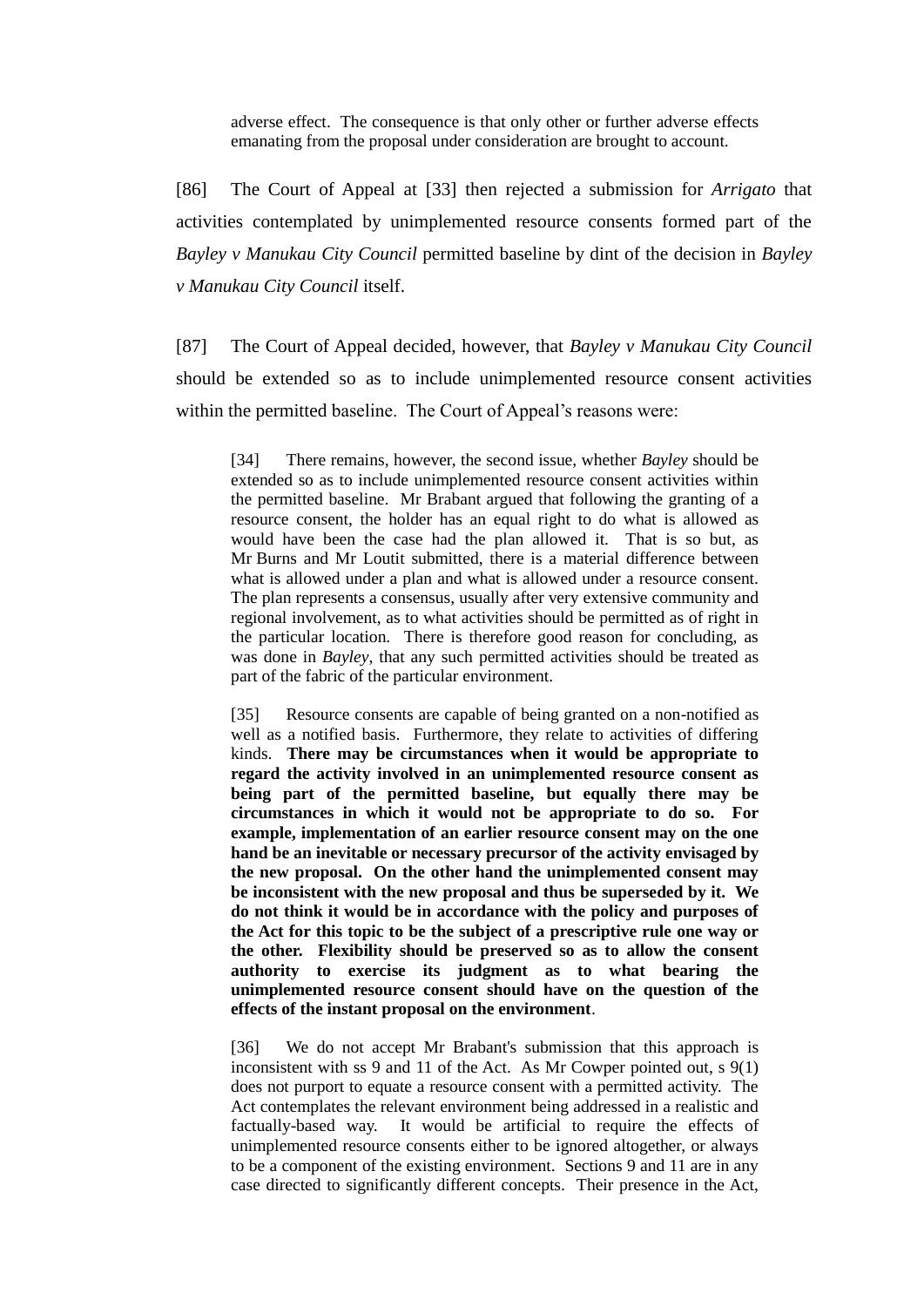albeit in Part II, does not have the suggested constraining effect on determining the relevant environment for the purposes of ss 94, 104 and 105.

[37] We have given careful attention to the submissions made in respect of what was described as "environmental creep". This expression describes a process whereby having achieved a resource consent for a particular building or activity, a person may seek consent for something more and try to use their existing consent, as yet unimplemented, as the base from which the effects of the additional proposal are to be assessed. In physical terms consent might be obtained for a 10 storey building and then before any work is done an application made for 2 extra floors. On the basis posited by Arrigato effects would be limited on the second application to the extra two floors, rather than to the whole building comprising 12 floors. Mr Burns and Mr Loutit expressed concern about the position consent authorities would be in if the 10 floor structure had become part of the permitted baseline. Mr Brabant argued that if such tactics became prevalent, consent authorities could amend their plans or reject the second application as going too far.

[38] Reflecting on the competing contentions in this area has reinforced us in the view that there should be no rigid rule of law either way. That conclusion should relieve consent authorities of the anxieties expressed by counsel while also allowing applicants for consent to seek a factually realistic appraisal. What is permitted as of right by a plan is deemed to be part of the relevant environment. But, beyond that, assessments of the relevant environment and relevant effects are essentially factual matters not to be overlaid by refinements or rules of law. It follows therefore that Chambers J was wrong in law in his approach to this question. The Environment Court did not err in taking into account Arrigato's existing resource consent. The Court was entitled to do so and no criticism was or indeed could be raised as a matter of law about the way this aspect was taken into account by the Court. Although our conclusions do not go as far as Mr Brabant suggested, Arrigato has established enough to obtain an affirmative answer to question two.

(emphasis added)

[88] As is clear from the emphasised passages, the Court of Appeal considered that the consent authority should exercise judgment in determining what "bearing" an unimplemented resource consent should have when considering the effects on the environment of the later proposal. A prescriptive rule would not be appropriate because that would not accord with "the policy and purposes" of the RMA. Flexibility should be preserved.

[89] The Court of Appeal also recognised in [35] that implementation of an earlier resource consent might be "an inevitable or necessary precursor" of the activity envisaged by the new proposal or it might be inconsistent with, and superseded by, it.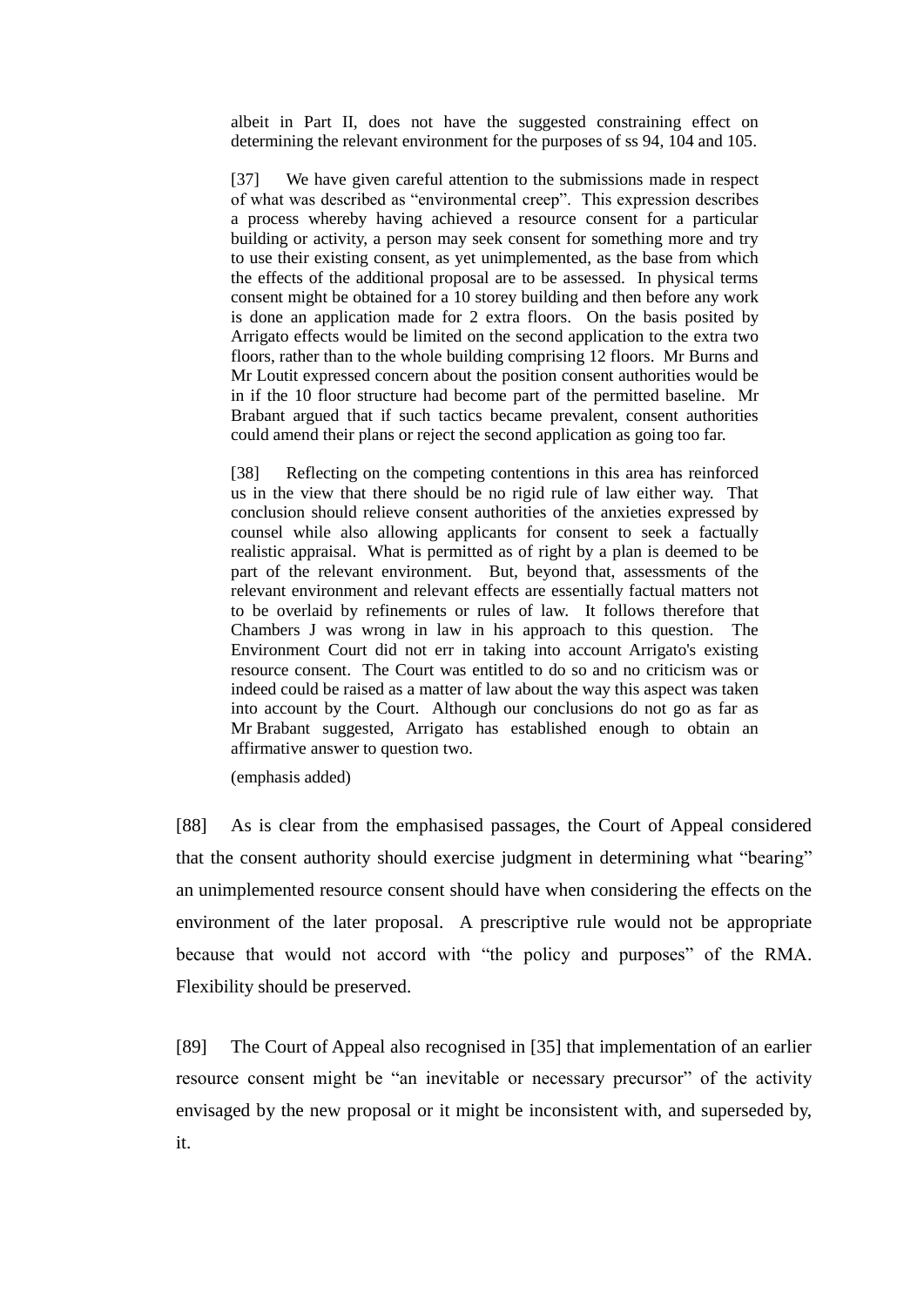[90] In *Arrigato* the Court of Appeal was dealing with an unimplemented resource consent and the question of the permitted baseline for the site the subject of the later application.

- [91] Applying the decision in *Arrigato* to the present case, it is apparent that:
	- (a) The Environment Court, as the consent authority, had a judgment to exercise as to whether Carrington's unimplemented resource consent for the residential units (RC 2080553) should be taken into account as part of the "permitted baseline".
	- (b) In exercising its judgment, the Environment Court ought to have considered whether RC 2080553 for the construction of the residential units was "an inevitable or necessary precursor" of the subsequent application for the subdivision consent or was inconsistent with and superseded by it.
	- (c) If the Environment Court had exercised its judgment in this way, it is unlikely that it would have decided that RC 2080553 was "an inevitable or necessary precursor" to the subdivision consent because, as already noted, the Environment Court accepted that, in accordance with "the concept of integrated resource management embodied in the RMA", the subdivision consent should have been sought with the construction consent: [136]-[140]. The Environment Court might well have considered that, while the subdivision consent was not "inconsistent" with the construction consent, it was "superseded" by it.
	- (d) The Environment Court might also have decided, in exercising its "judgment" in this case, that the adverse effects of the subdivision consent on the matters of national importance under s 6(a) and (b) of the RMA, namely "the coastal environment" and the "outstanding" natural .... landscape", were so significant that the existence of the construction consent should have little bearing or weight.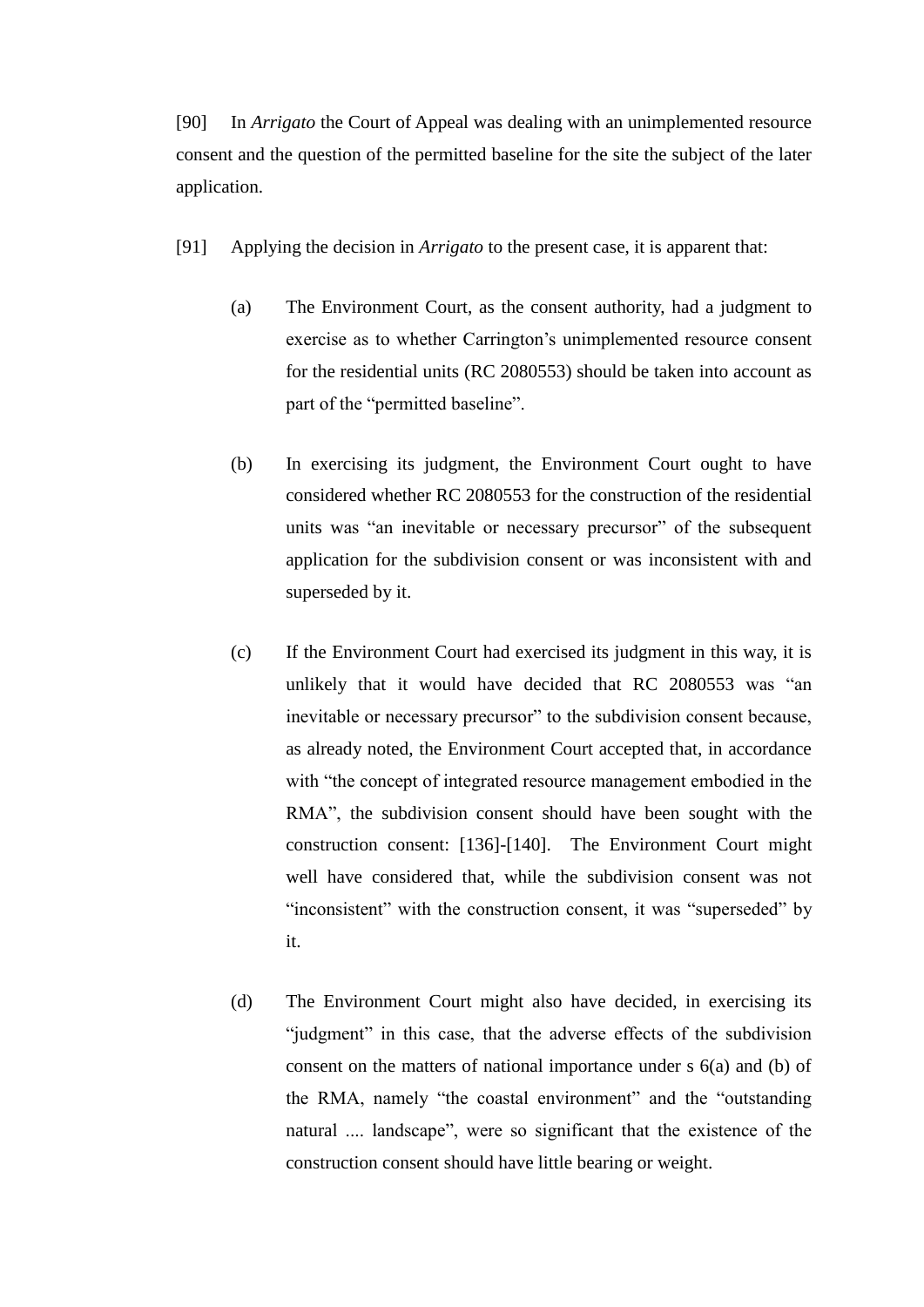[92] The Environment Court did not apply the decision in *Arrigato* in this way because it accepted the submission for Carrington that the later decision of the Court of Appeal in *Hawthorn* was applicable: [91]-[98]. The Environment Court accepted that it was concerned with assessing the existing or future environment in accordance with *Hawthorn* rather than the permitted baseline in accordance with *Arrigato*. I therefore turn to consider *Hawthorn*.

[93] In *Queenstown Lakes District Council v Hawthorn Estate Ltd*<sup>23</sup> the applicant applied for consent to subdivide 33.9 hectares into 32 separate lots and for consent to erect a residential unit on each lot. The proposal required consent as a noncomplying activity under the operative District Plan and as a discretionary activity under the proposed District Plan.

[94] The following relevant resource consents already existed:

- (a) an unimplemented consent to subdivide the subject site into eight blocks of approximately four hectares each;
- (b) building consents in respect of a 166 hectare triangle, which included the subject site, for 24 houses already erected and a further 28 consented to, but not yet built; and
- (c) consents in respect of a further 35 building platforms outside the area of the triangle.

[95] The Environment Court held that the dwellings, and the approved building platforms yet to be developed by the erection of buildings, both within and outside the triangle, were part of the receiving environment.

[96] The Environment Court also held that the eight dwellings for which resource consent had already been granted on the subject site were appropriately considered as part of the "permitted baseline".

<sup>23</sup> *Queenstown Lakes District Council v Hawthorn Estate Ltd* [2006] NZRMA 424.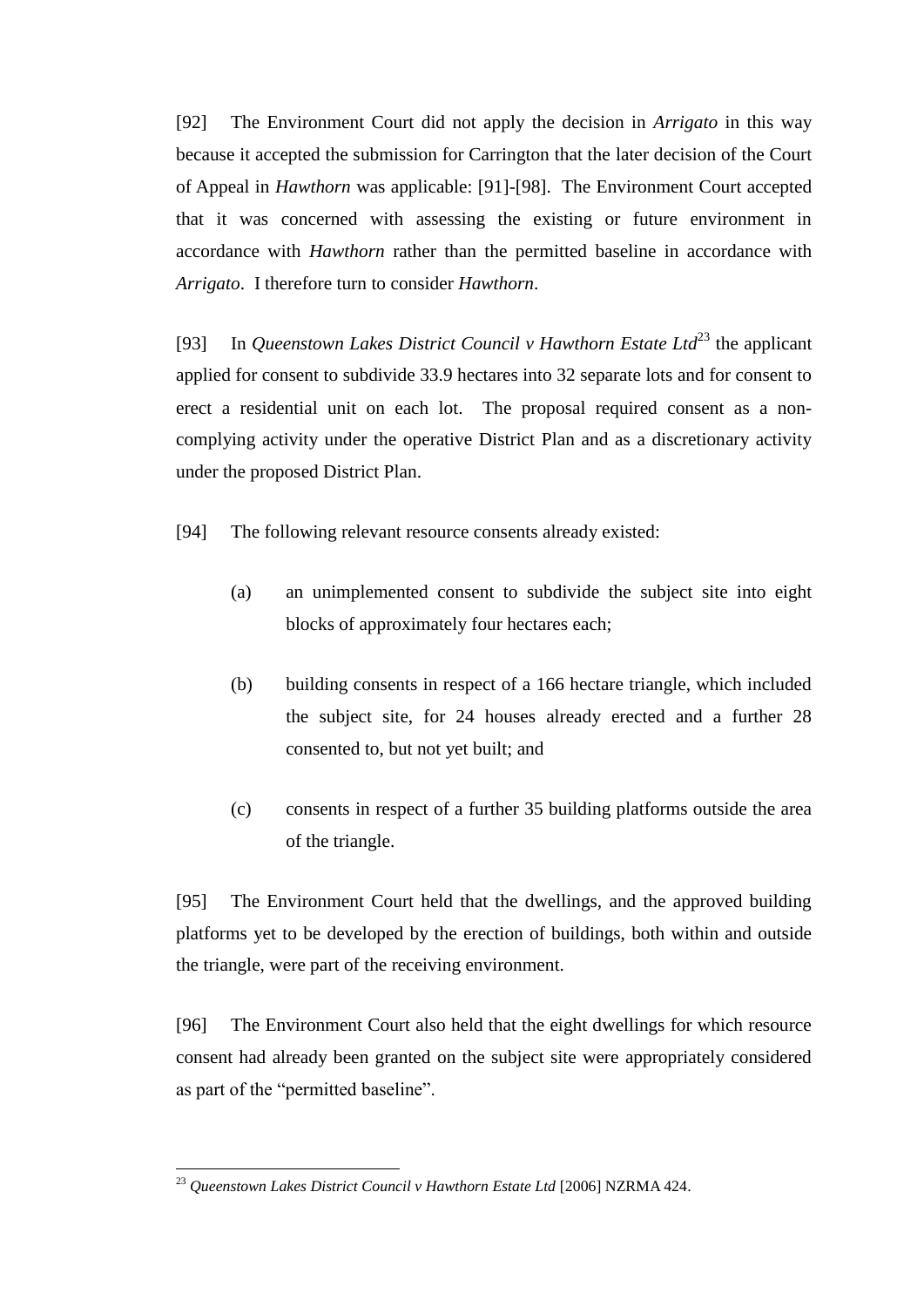- [97] The questions of law considered by the Court of Appeal included:
	- (a) whether the receiving environment should be understood as including not only the environment as it existed but also the reasonably foreseeable environment; and
	- (b) whether the Environment Court had given adequate and appropriate consideration to the application of the permitted baseline.

[98] The Court of Appeal noted at the outset at [27] that the term "permitted" baseline" related to developments that might lawfully occur "on the site subject to the resource consent application itself" and needed to be distinguished from ascertaining the future state of the environment "beyond the site". The Court of Appeal said at [27]:

As we will emphasise later in this judgment the "permitted baseline" is simply an analytical tool that excludes from consideration certain effects of developments **on the site** that is subject to a resource consent application. It is not to be applied for the purpose of ascertaining the future state of the environment **beyond the site**.

(emphasis added)

[99] After reference to relevant provisions of the RMA, including the definition of the expression "environment" in s 2, s 5 (the purpose provision), other sections in Part 2 and s 104, the Court of Appeal had little difficulty in concluding at [57] that:

In summary, all of the provisions of the Act to which we have referred lead to the conclusion that when considering the actual and potential effects on the environment of allowing an activity, it is permissible, and will often be desirable or even necessary, for the consent authority to consider the future state of the environment, on which such effects will occur.

[100] The Court of Appeal then turned to consider the question of the relevance of the "permitted baseline" to the question of determining the future state of the environment. The Court of Appeal reiterated its view that the "permitted baseline" related solely to the site the subject of the resource consent application and should be distinguished from the issue of the receiving environment beyond the subject site. The Court of Appeal said: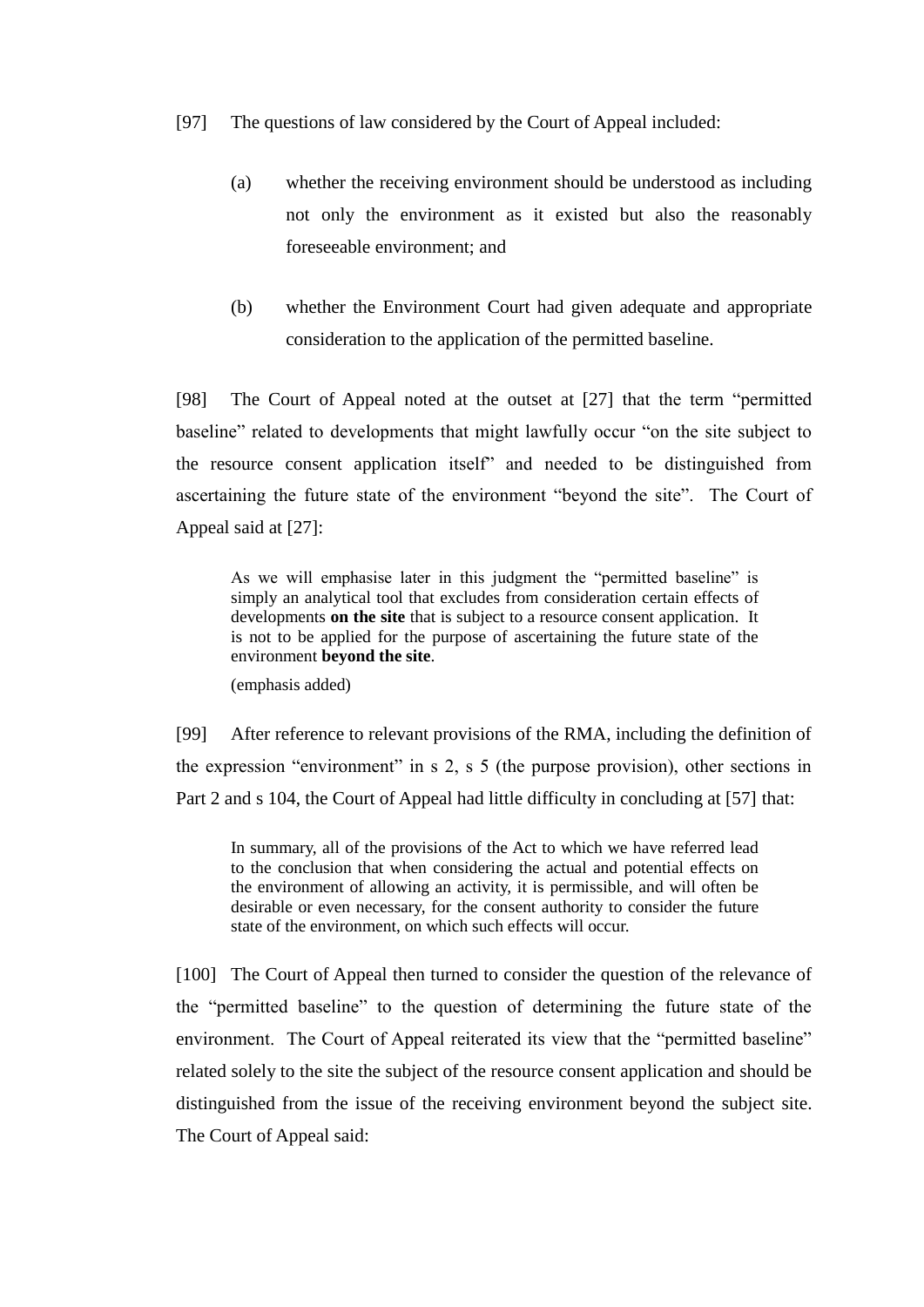[65] It is as well to remember what the "permitted baseline" concept is designed to achieve. In essence, its purpose is to isolate, and make irrelevant, effects of activities on the environment that are permitted by a district plan, or have already been consented to. Such effects cannot then be taken into account when assessing the effects of a particular resource consent application. As Tipping J said in *Arrigato* at [29]:

> Thus, if the activity permitted by the plan will create some adverse effect on the environment, that adverse effect does not count in the ss 104 and 105 assessments. It is part of the permitted baseline in the sense that it is deemed to be already affecting the environment or, if you like, it is not a relevant adverse effect. The consequence is that only other or further adverse effects emanating from the proposal under consideration are brought to account.

[66] Where it applies, therefore, the "permitted baseline" analysis removes certain effects from consideration under s 104(1)(a) of the Act. That idea is very different, conceptually, from the issue of whether the receiving environment (**beyond the subject site**) to be considered under s 104(1)(a), can include the future environment. The previous decisions of this Court do not decide or even comment on that issue.

(emphasis added)

[101] As to the relevance to the future state of the environment of an unimplemented resource consent that was likely to be implemented and the possibility of "environmental creep", the Court of Appeal said at [78] that this "fear" could be given the same answer as was given in *Arrigato* where the Court had to determine whether unimplemented resource consents should be included within the "permitted baseline". The Court of Appeal in *Hawthorn* set out [35] from the judgment of the Court of Appeal in *Arrigato*. The Court of Appeal then concluded at [84]:

... in our view, the word "environment" embraces the future state of the environment as it might be modified by the utilisation of rights to carry out permitted activity under a district plan. It also includes the environment as it might be modified by the implementation of resource consents which have been granted at the time a particular application is considered, where it appears likely that those resource consents will be implemented.

[102] The Court of Appeal then turned to answer the question relating to the consideration of the "permitted baseline" and said:

[88] The issue raised by this question is whether the Environment Court had given adequate and appropriate consideration to the application of the permitted baseline. Mr Wylie's argument on this issue proceeded as if the Environment Court had been making a decision about the permitted baseline when it allowed itself to be influenced by its conclusion that the building sites in and around the triangle would be developed. For reasons that we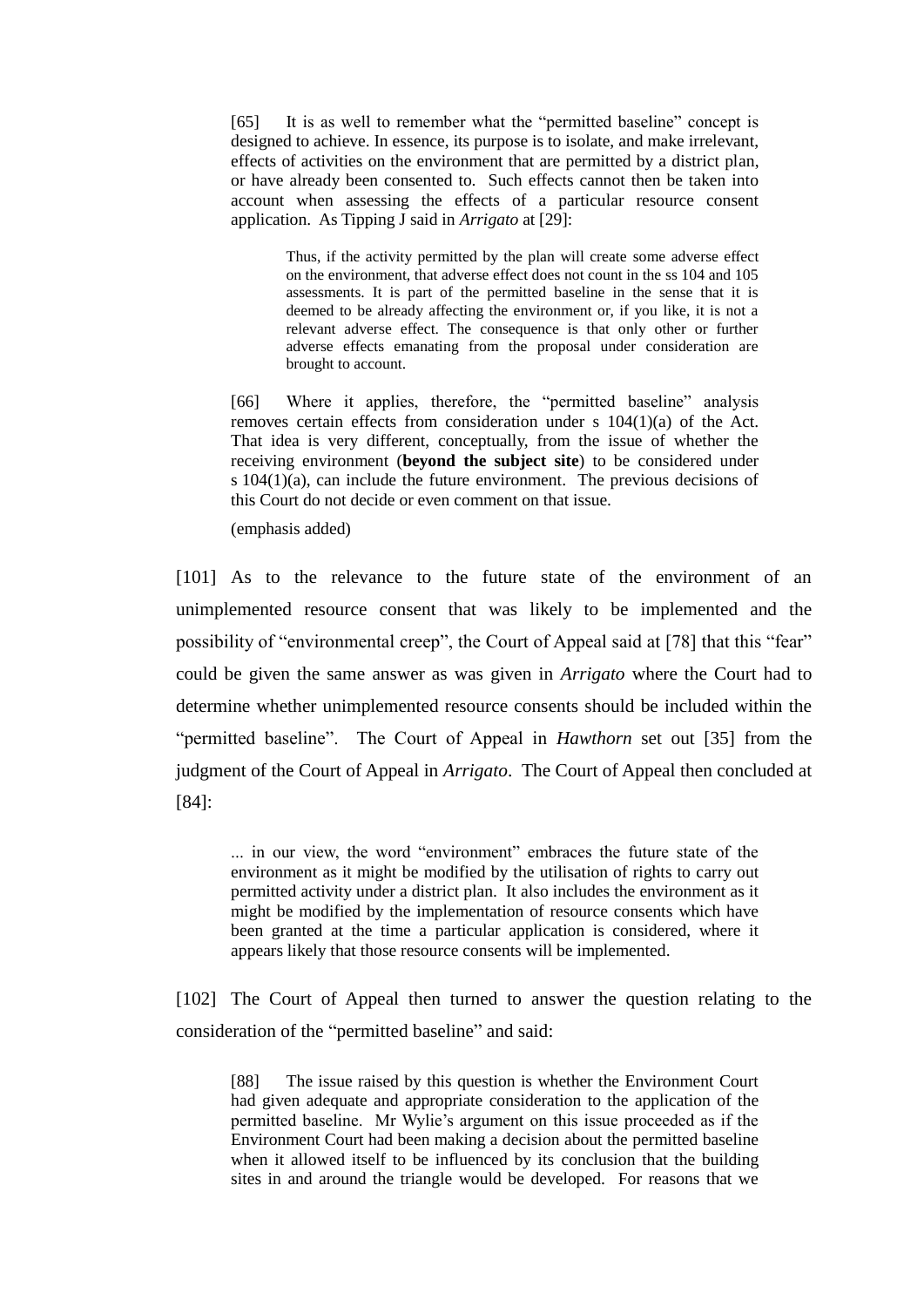have already given, we do not consider that the receiving environment was properly to be approached on the basis of a "permitted baseline" analysis, as that term has normally been used.

[89] Whatever label is put upon the exercise, Mr Wylie's main contention in this part of his argument was that there was nothing in the Environment Court's decision to show that it had a discretion of the kind that had been explained by this Court in the decision in *Arrigato Investments Ltd v Auckland Regional Council*, in particular the passage at para [35] that we have earlier set out. Mr Wylie submitted that, properly understood, the decision in *Arrigato* meant that there was a discretion when it came to the consideration of unimplemented resource consents. Mr Wylie also contended that it was not obvious from the Environment Court's judgment that it was aware that it had that discretion, let alone that it had exercised it.

[90] We do not consider that it is appropriate to describe what is simply an evaluative factual assessment as the exercise of a discretion. Further, we agree with Mr Castiglione that the council's argument wrongly conflates the "permitted baseline" and the essentially factual exercise of ascertaining the likely state of the future environment. We have previously stated our reasons for limiting the permitted baseline to the effects of developments **on the site** that is the subject of a resource consent application. On the relevant issue of fact, the Environment Court relied on the evidence of Mr Goldsmith about **the virtual certainty of development occurring on the approved building platforms in and around the triangle**. There was no error in that approach.

(emphasis added)

[103] From this analysis of the decision of the Court of Appeal in *Hawthorn*, it is apparent that the Court was making it clear that when a consent authority is having regard to "any actual and potential effects on the environment of allowing the activity" it was permissible and desirable or even necessary for the consent authority to consider the future state of the environment on which such effects would occur and that in doing so resource consents, both implemented and likely to be implemented, **beyond the subject site** were part of the future environment. The Court of Appeal did not, however, "overrule" its earlier decision in *Arrigato*. In *Hawthorn* the Court of Appeal accepted that the "permitted baseline", which recognised both implemented and likely to be implemented consents **for the subject site**, remained relevant for the purpose of assessing the significance of effects of a particular resource application in the context of s  $105(2A)(a)$ , the predecessor to s  $104D(1)(a)$  of the RMA.

[104] While the Court of Appeal suggested at [65] that the effects of activities already consented to "cannot" then be taken into account, it also relied at [78] on its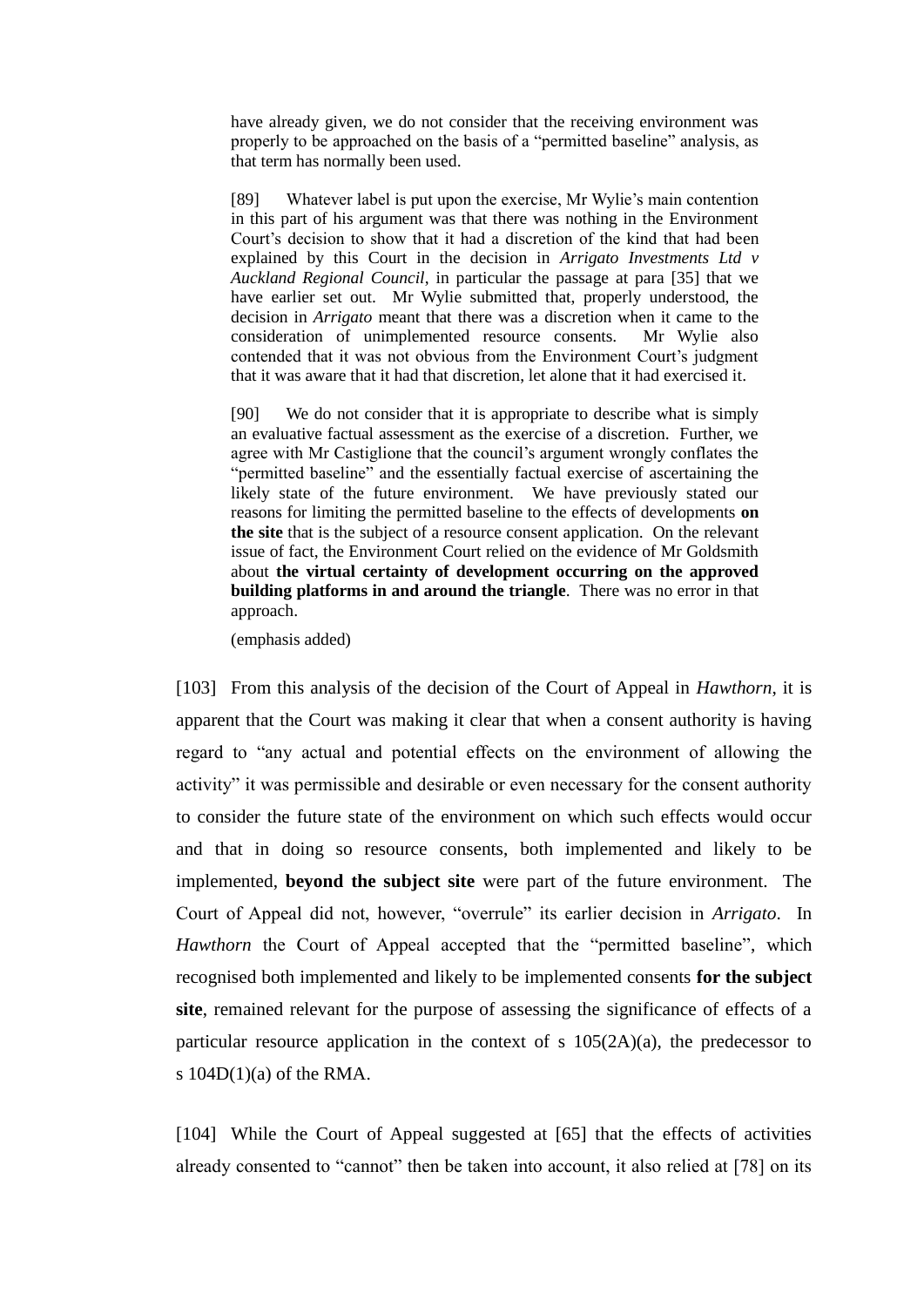decision in *Arrigato* at [35] that an exercise of judgment was involved because flexibility should be preserved and a prescriptive rule avoided. If it had been necessary to do so, I would have read the reference to "cannot" in [65] as qualified by the reference to *Arrigato* in [78]. It is, however, unnecessary to resolve this possible internal inconsistency because, as the Court of Appeal itself recognised in *Hawthorn* at [6], its decision was made under the RMA in the form in which it stood prior to the coming into force of the Resource Management Amendment Act 2003.

[105] Before turning to the 2003 amendments, which apply in the present case, I note that the decision in *Hawthorn* should not in any event have had the effect submitted by Carrington and accepted by the Environment Court in the present case because:

- (a) here the unimplemented consent (RC 2080553) related to the site that is the subject of the subdivision application;
- (b) the "permitted baseline" concept was therefore relevant under s  $105(2A)(a)$  (now s  $104D(1)(a)$ );
- (c) the Environment Court was required to exercise the "judgment" referred to in *Arrigato* at [35]; and
- (d) the Environment Court was not required to consider the unimproved consent for the subject site when considering the receiving environment "beyond the subject site" under s 104(1)(a): cf *Hawthorn* at [66] and [90].

[106] As Mr Gardner-Hopkins submitted, the 2003 amendments were significant and affect this case. In particular, s 104(2) was a new provision inserted for the first time by the 2003 amendments and resulted in a partial codification of the permitted baseline test: *Auckland Regional Council v Living Earth Ltd*. 24

<sup>&</sup>lt;sup>24</sup> Auckland Regional Council v Living Earth Ltd [2009] NZRMA 22 (CA) at [47].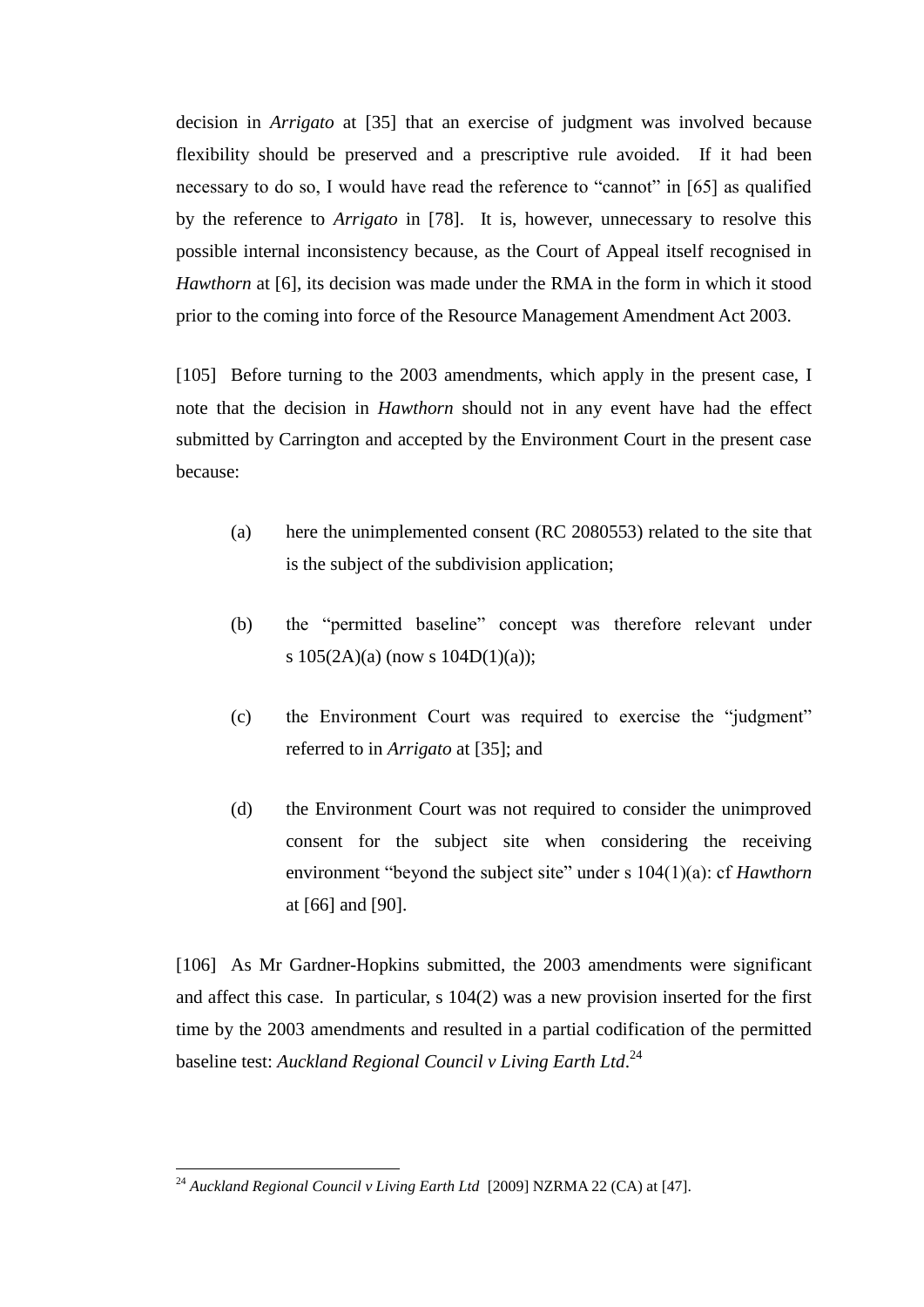[107] The purpose of the amendments was explained by the Local Government and Environment Committee in its report to the House of Representatives on the Resource Management Amendment Bill (No. 2) on 28 April 2003. The Report stated at  $3-4$ 

### **Permitted baseline is discretionary**

The concept of 'permitted baseline' has been defined by case law. It is relevant for councils' decisions about whether the effects of an activity are minor, and whether a person is adversely affected by a proposal. It is relevant to decisions on both notification and the substantive (grant or decline) decisions on consents under the Act.

The permitted baseline defines the environment against which a proposed activity's level of effect is gauged. The permitted baseline comprises the existing environment and hypothetical activities that would be permitted as of right by the plan.

The Resource Management Amendment Bill 1999 as introduced included a provision to 'codify' the permitted baseline, but only in terms of notification of resource consent applications. It was silent on substantive decisions.

Since then the Court of Appeal's decisions in *Smith Chilcott v Auckland City Council* [2001] 3 NZLR 473 and *Arrigato Investments Ltd v Auckland Regional Council* [2002] 1 NZLR 323 have further defined the concept of the permitted baseline.

As currently interpreted, this concept means that councils *must* disregard any adverse effects that are the same as those of activities already permitted. The bill formally introduces the permitted baseline, but clarifies that councils *may*, rather than *must*, take into account the adverse effects of activities on the environment if a plan permits an activity with that effect. We recommend removing reference to proposed plans, to clarify it is only effects occurring as of right that are part of the permitted baseline.

The proposed discretionary wording has been promoted because it:

- allows for the effects of permitted activities to be considered where appropriate on a case by case basis, but does not require priority to be given to this concept over and above consideration of all effects and the plan as a whole
- delivers increased flexibility to councils, allowing then to take into account the effects of other permitted activities where they are appropriate, without unnecessarily restricting their discretion or weakening the intent of their plans; accordingly, it avoids the potential for plans to develop in an ad hoc and unmanaged way
- allows consideration of the effects as a whole and therefore a more  $\bullet$ informed judgment as to what effects are to count as adverse, rather than the current formulaic approach.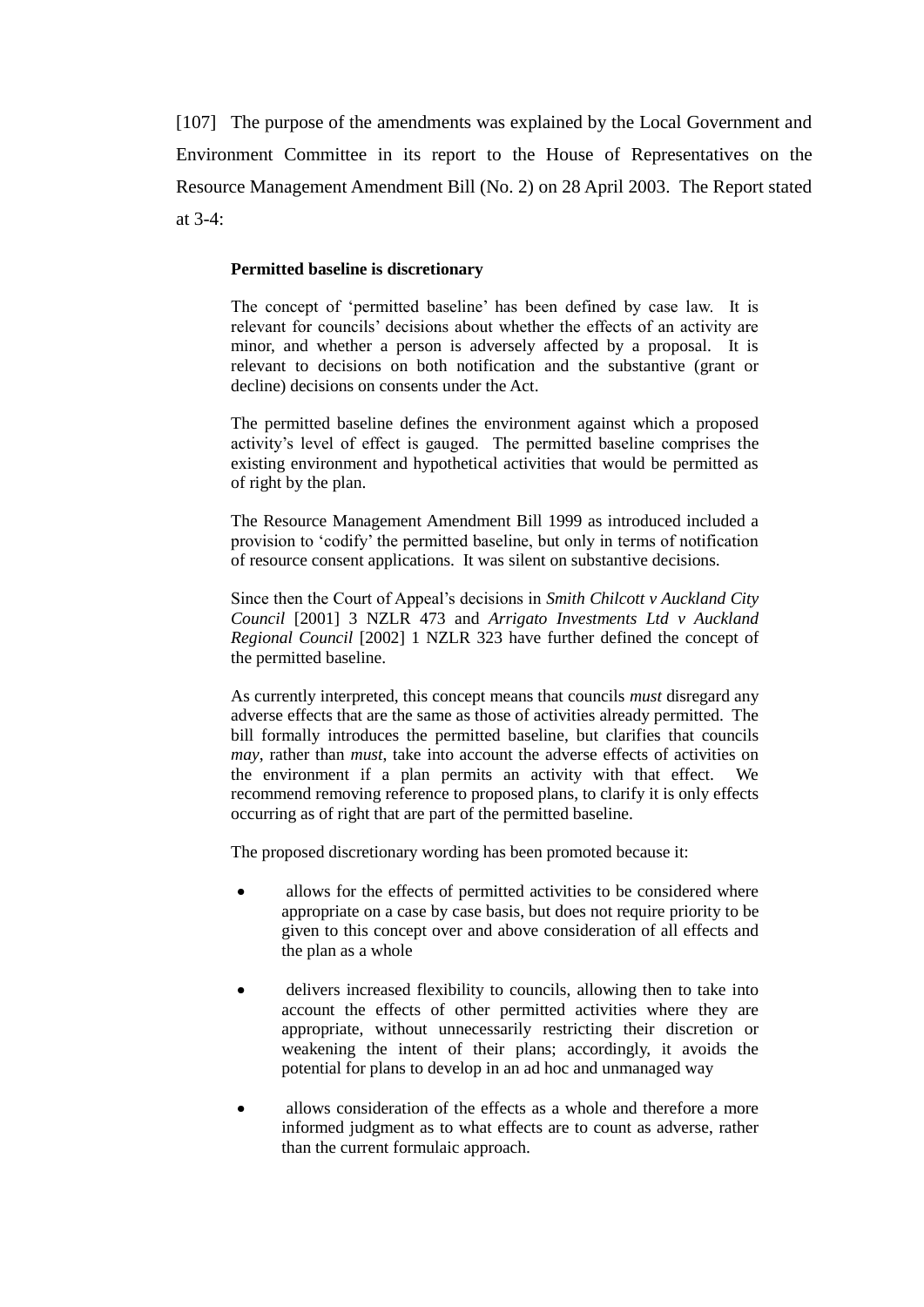The change, however, fails to address problems caused by having a mandatory baseline in the context of new section 104 (and new section 104A). **In this context, mandatory consideration of the permitted baseline for decisions is not necessarily beneficial. Making both tests discretionary should rectify this situation. A mandatory permitted baseline does not offer a balanced approach to considering consent applications. It may also prevent the consent authority from taking into account some of the matters stated in Part II of the Act**.

We recommend that clause 44 be amended accordingly. This would amend new section 104 of the principal Act and insert a new section 104A [sic: s 104(1A) which became s 104(2)].

(emphasis added)

 $\overline{a}$ 

[108] There was no suggestion by any of the parties that the legislative history of these provisions should not be taken into account in interpreting them: cf *Turners & Growers Ltd v Zespri Group Ltd (No 2)*. 25

[109] It is clear that in enacting the 2003 amendments to the RMA, Parliament intended to recognise the "permitted baseline" concept and to make its application a discretionary matter. One of the reasons for making the application of the concept discretionary was to ensure that a consent authority was not prevented "from taking into account some of the matters stated in Part II on this occasion of the  $Act$ . Once again the "pervasiveness" of Part 2 was expressly recognised.

[110] In light of the preceding analysis of the decisions of the Court of Appeal in *Arrigato* and *Hawthorn* and the 2003 amendments, it is apparent that:

(a) In terms of the "permitted baseline" concept, which applied to the subject site, the Council and the Environment Court had a discretion whether to take into account and give weight to the unimplemented construction consent (RC 2080553) when considering the effects of Carrington's application for the subdivision consent, a non-complying activity contrary to both ss  $6(a)$  and (b) of the RMA and the provisions of the District Plan.

<sup>25</sup> *Turners & Growers Ltd v Zespri Group Ltd (No 2)* HC Auckland CIV-2009-404-004392, 13 August 2010, at [28]-[32].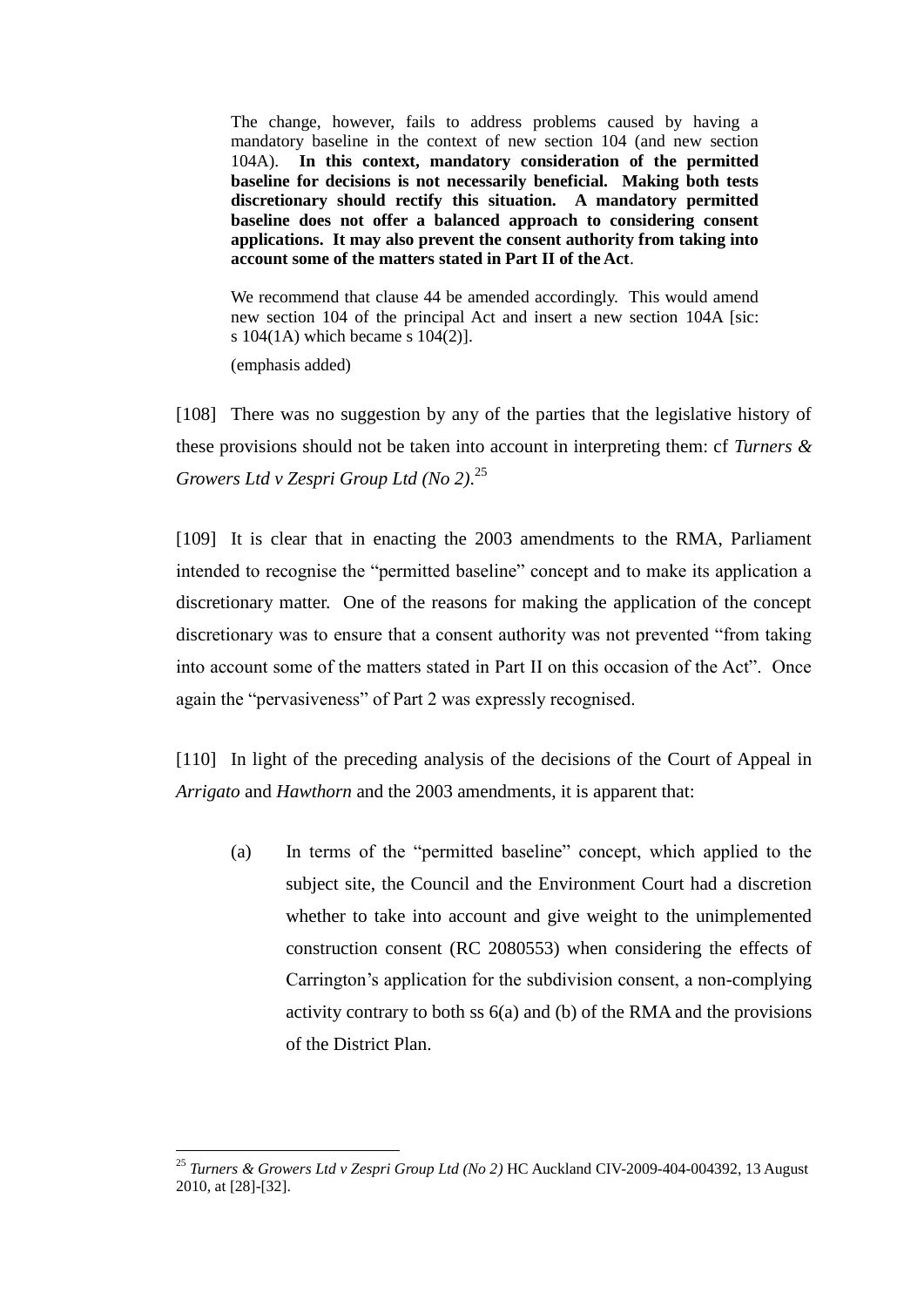- (b) Unimplemented RC 2080553, which related to the subject site, was not a relevant consideration when the Council and the Environment Court were considering the future state of the environment beyond the subject site.
- (c) The Environment Court therefore erred in deciding otherwise and in not exercising the required discretion (although it is clear that it would otherwise have declined the application).

[111] In reaching these conclusions I have rejected the submissions to the contrary for Carrington and the Council which were not supported by an analysis of the relevant provisions of the RMA and the decisions of the Court of Appeal in *Arrigato* and *Hawthorn*.

*The answers to the questions*

[112] My answer to question 1 is therefore "No":

The Environment Court was not obliged to include the residential units consented under RC 2080553 within the future environment upon being satisfied that the consent was likely to be implemented when determining whether the subdivision consent should be upheld or cancelled having regard to the matters in ss 6(a) and (b) of the RMA.

[113] I address the consequences of my answer to question 1 later in the judgment.

[114] In view of my answer to question 1, it is not necessary to answer question 2, but for completeness I do so.

[115] For the following reasons, I consider that the answer to question 2 is "yes":

Even if the Environment Court was obliged to include the consented units in the future environment, it was able to decline to grant consent.

[116] First, the text and scheme of the relevant provisions establish that in the present context a consent authority's decision is essentially discretionary: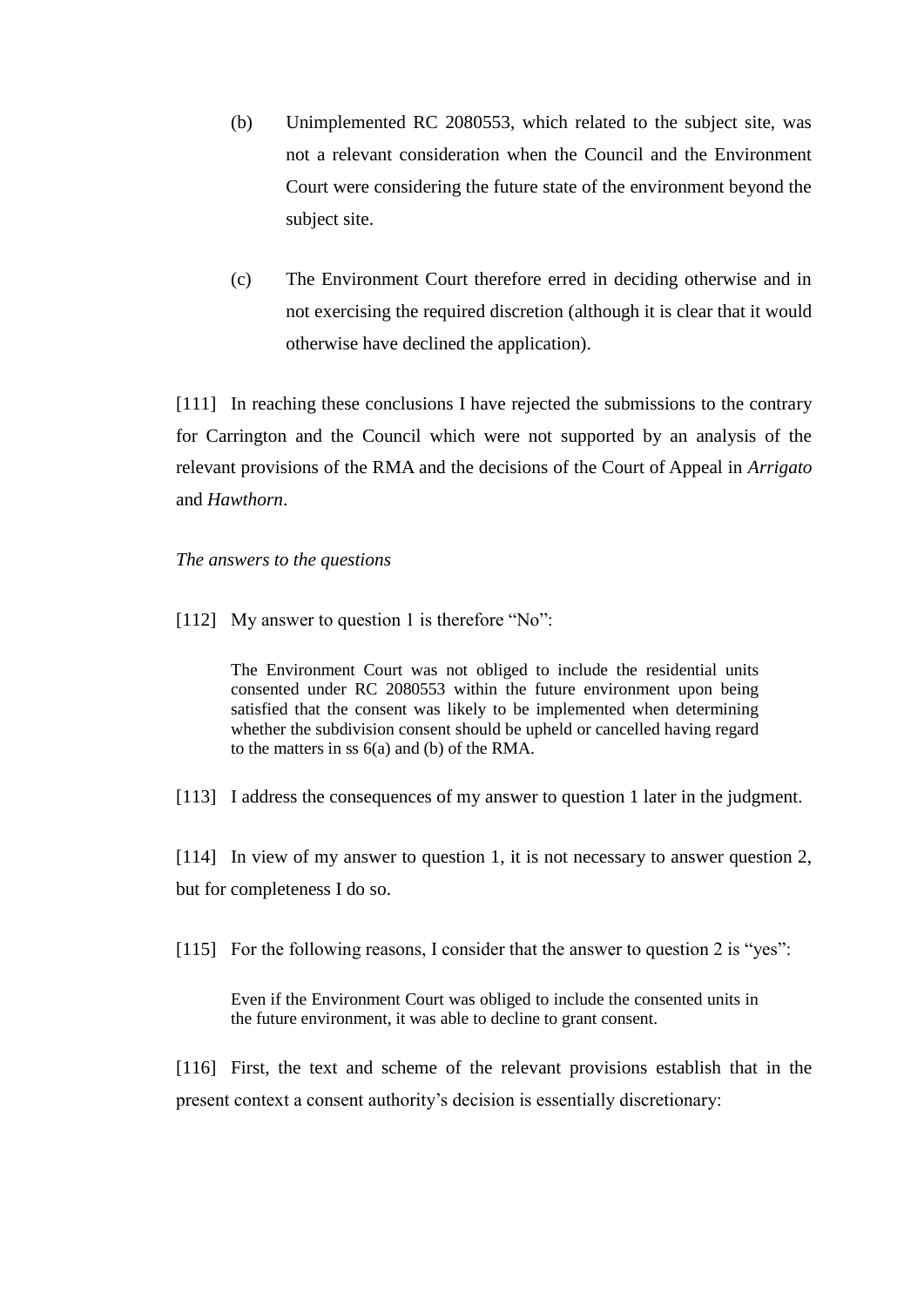- (a) A consent authority's decision whether or not to grant a resource consent application for a non-complying activity, such as Carrington's subdivision, is a discretionary decision: ss 77B(5)(b) and 104B(a).
- (b) In exercising that discretion the consent authority must have regard to the matters prescribed by s  $104(1)$ , but subject to "Part 2" and, in the case of s  $104(1)(a)$ , the discretion conferred by s  $104(2)$  to disregard an adverse effect of the activity on the environment if the plan permits an activity with that effect.
- (c) In exercising that discretion the consent authority must also recognise that under s  $104D(1)$  it may grant the application "only if it is satisfied" that the "gateway" requirements of either (a) or (b) are met.

[117] Second, notwithstanding the fact that Carrington had obtained its dwelling house consent (RC 2080553) and that consent was considered relevant to "the future" environment" in terms of s  $104(1)(a)$  (contrary to my answer to question 1), the Environment Court, as the consent authority, was still not prevented from exercising its discretions when considering the subdivision application and from taking into account, as required by Part 2, s  $104(2)$  and s  $104D(1)$  and  $(2)$ , and s  $104(1)(c)$ , the following further relevant considerations:

- (a) the matters of national importance referred to in s  $6(a)$  and (b);
- (b) the fact that under the District Plan the subdivision was not permitted;
- (c) its view as to good resource management factors; and
- (d) its reservations about Carrington proceeding with construction of the residential units without freehold titles which required the subdivision consent: interim decision at [102]-[106].

[118] Third, the Environment Court's view at [158] of its decision that the second of the s 104D(1) "gateway tests" was met because of its decision to recognise RC 2080553 as part of the future environment, did not prevent it from exercising its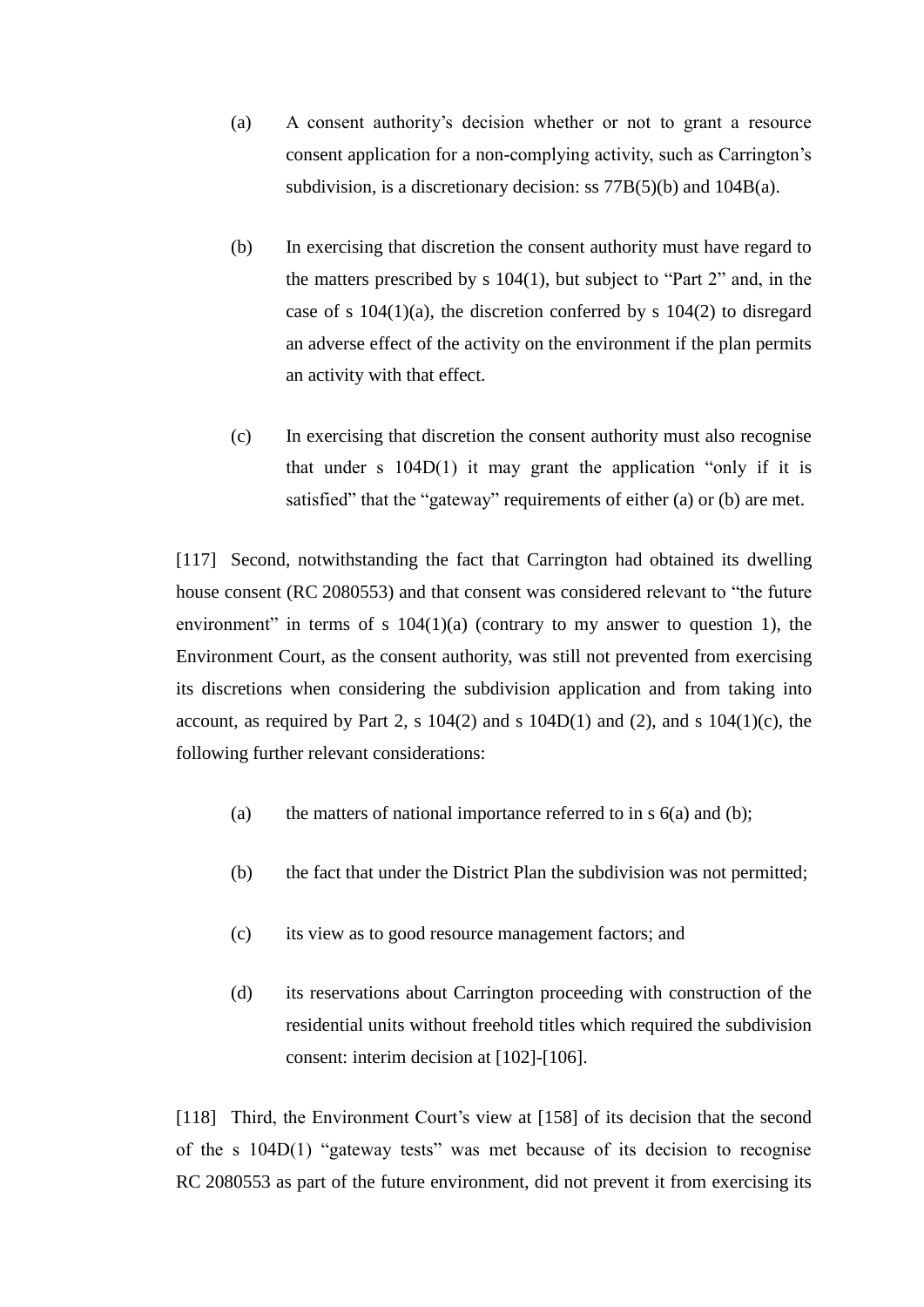overriding discretion to decline the subdivision application on the grounds it identified as relevant and as potentially persuasive in the absence of RC 2080553. While RC 2080553 was considered relevant, it was not necessarily determinative, especially in face of the other considerations such as the "central" Part 2 factors. As already noted, these were not excluded in this context: cf *Auckland City Council v John Woolley Trust*.

[119] In terms of s 104D(1), an application for consent for a non-complying activity may be granted "only if" a consent authority is "satisfied" that either "gateway" (a) or (b) is met. The fact that one of the gateways is met, however, does not mean that the consent authority is then automatically required to grant the application without taking into account other relevant considerations which may be crucial in the exercise of the overall discretion.<sup>26</sup> The matters in s 104(1)(b) and (c) require consideration as well as the environmental effects of the proposal. The consent authority must have regard to the plans and policy statements mentioned.

[120] Fourth, the existence of an overriding discretion is reinforced by  $s \frac{104(1)}{c}$ which provides that the consent authority must, subject to Part 2, have regard to:

Any other matter the consent authority considers relevant and reasonably necessary to determine the application.

In terms of s 104(1) this mandatory consideration makes it clear that a consent authority's view under s 104(1)(a) in respect of any actual and potential effects on the environment of allowing the activity is not necessarily determinative. The consent authority must also have regard to any other matter it considers relevant and reasonably necessary to determine the application. This requirement not only confirms the existence of the overriding discretion but also makes it clear that other matters may in the circumstances of a particular case outweigh the view reached in terms of s 104(1)(a). A finding that a proposal has only minor environment effects may be outweighed by other good reasons of planning and policy.<sup>27</sup> While there are limits on the matters that the consent authority may consider under s 104(1)(b) and

<sup>26</sup> *Dye v Auckland Regional Council* [2002] 1 NZLR 337 (CA) at [5].

<sup>27</sup> *McKenna v Hastings District Council* (2009) 15 ELRNZ 41 (HC) at [59]-[65]; and *Stirling v Christchurch City Council* [2010] NZEnvC 401.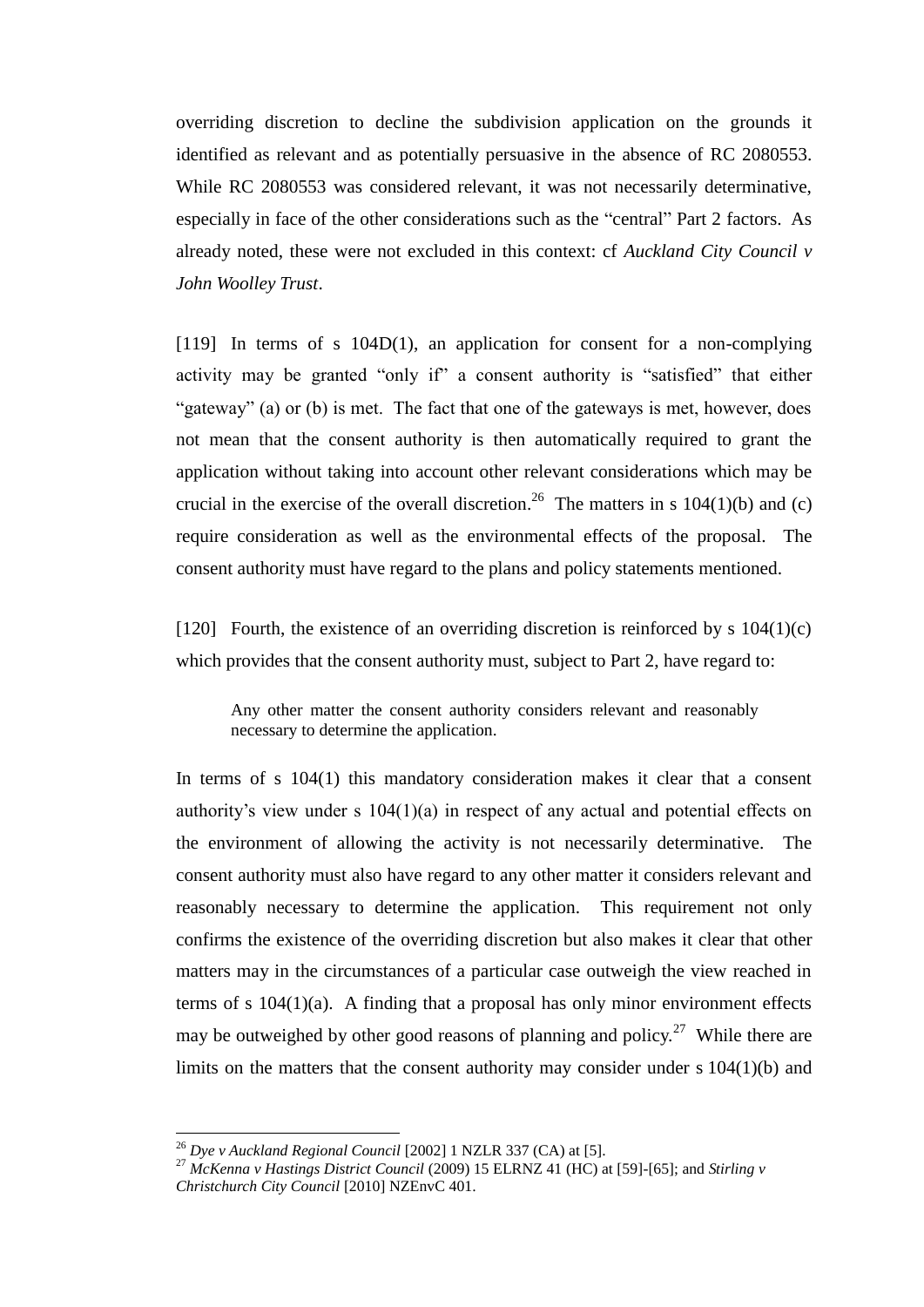$(c)$ ,<sup>28</sup> there may be a significant number of other factors to consider alongside the environmental effects.<sup>29</sup>

[121] In the present case in terms of s  $104(1)(c)$  the Environment Court identified several other relevant matters, namely:

- (a) The strategy deliberately adopted by Carrington to maximise the socalled "permitted baseline/existing environment" prior to seeking subdivision consent which fell "well short of the concept of integrated resource management embodied in the RMA": at [136] and [138]; and
- (b) The Council's failure to inquire of Carrington whether or not it was anticipated that subdivision would follow RC 2080553 and to consider whether or not a subdivision was required as part of the overall consent package in accordance with "the long-standing" principle that all resource consent applications necessary for a proposal ought [to] be made at the same time": at [139].

In this context it is significant that Carrington's planner acknowledged that Carrington's process was contrary to principles of good resource management practice and Carrington did not dispute this on appeal.

[122] The Environment Court decided, however, that the existence of RC 2080553, which on the basis of *Hawthorn* was relevant to the "future environment" under s 104(1)(a), effectively prevented the Court from taking these other matters into account in the course of exercising its overriding discretion. The Environment Court therefore did not carry out the required weighing exercise at all. It simply put these other matter aside. In doing so it erred.

[123] I do not accept the submission by Ms Baguley for the Council that this conclusion creates the difficulties or problems for councils which she identified. Consent authorities should comply with the requirements of the RMA when

<sup>28</sup> *Dye v Auckland Regional Council* at [43]-[49]; and *Central Plains Water Trust v Synlait Ltd* [2009] NZCA 609, [2010] 2 NZLR 363 at [89].

<sup>29</sup> See *Brookers Resource Management* (online ed, Brookers) at [A104.06]-[A104.10].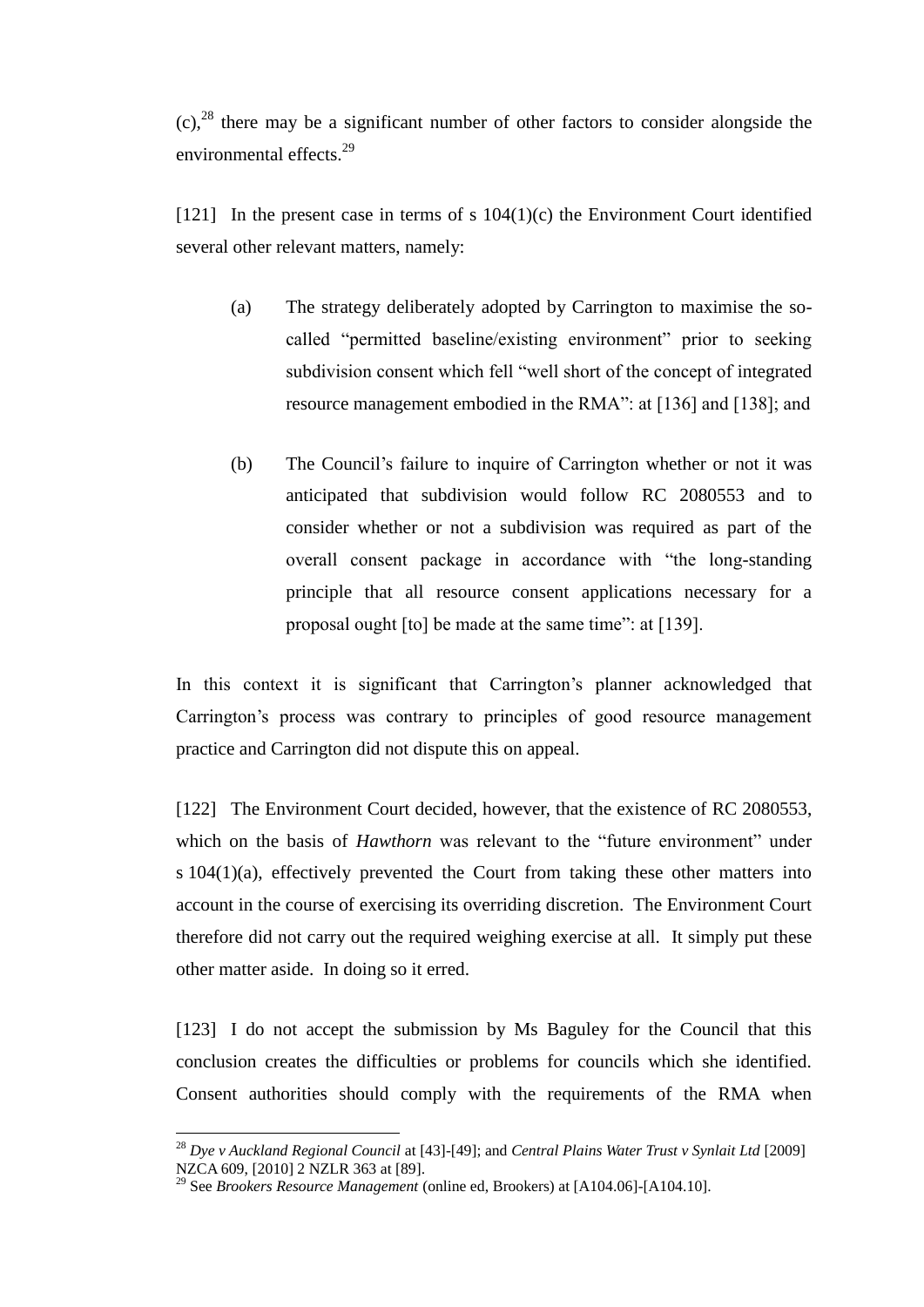exercising their statutory functions and powers and adopt and apply principles of good resource management practice. If that had occurred here and the Council had required Carrington's subdivision application to be made at the same time as the land use application, the Council would have been able to have considered them together in the usual way.

[124] In this context there is merit in the submission for Ngāti Kahu that Carrington, whose planner acknowledged that its process was contrary to principles of good resource management practice, should not be permitted to take advantage of its own wrongdoing, especially in the face of the matters of national importance referred to in s 6(a) and (b) which it is not disputed apply in this case: *Progressive Enterprises Ltd v North Shore City Council.*<sup>30</sup>

[125] I also do not accept Ms Baguley's submission that s 91 of the RMA was necessarily inapplicable because the proposal for the land use consent did not require the subdivision consent. Under s 91:

### **91 Deferral pending application for additional consents**

- (1) A consent authority may determine not to proceed with the notification or hearing of an application for a resource consent if it considers on reasonable grounds that—
	- (a) Other resource consents under this Act will also be required in respect of the proposal to which the application relates; and
	- (b) It is appropriate, for the purpose of better understanding the nature of the proposal, that applications for any one or more of those other resource consents be made before proceeding further.
- (2) Where a consent authority makes a determination under subsection (1), it shall forthwith notify the applicant of the determination.
- (3) The applicant may apply to the Environment Court for an order directing that any determination under this section be revoked.

[126] As already noted, the Environment Court considered that, in accordance with the concept of integrated resource management embodied in the RMA and the longstanding principle, reinforced by s 91, that all resource consent applications

<sup>30</sup> *Progressive Enterprises Ltd v North Shore City Council* [2006] NZRMA 72 (HC) at [79].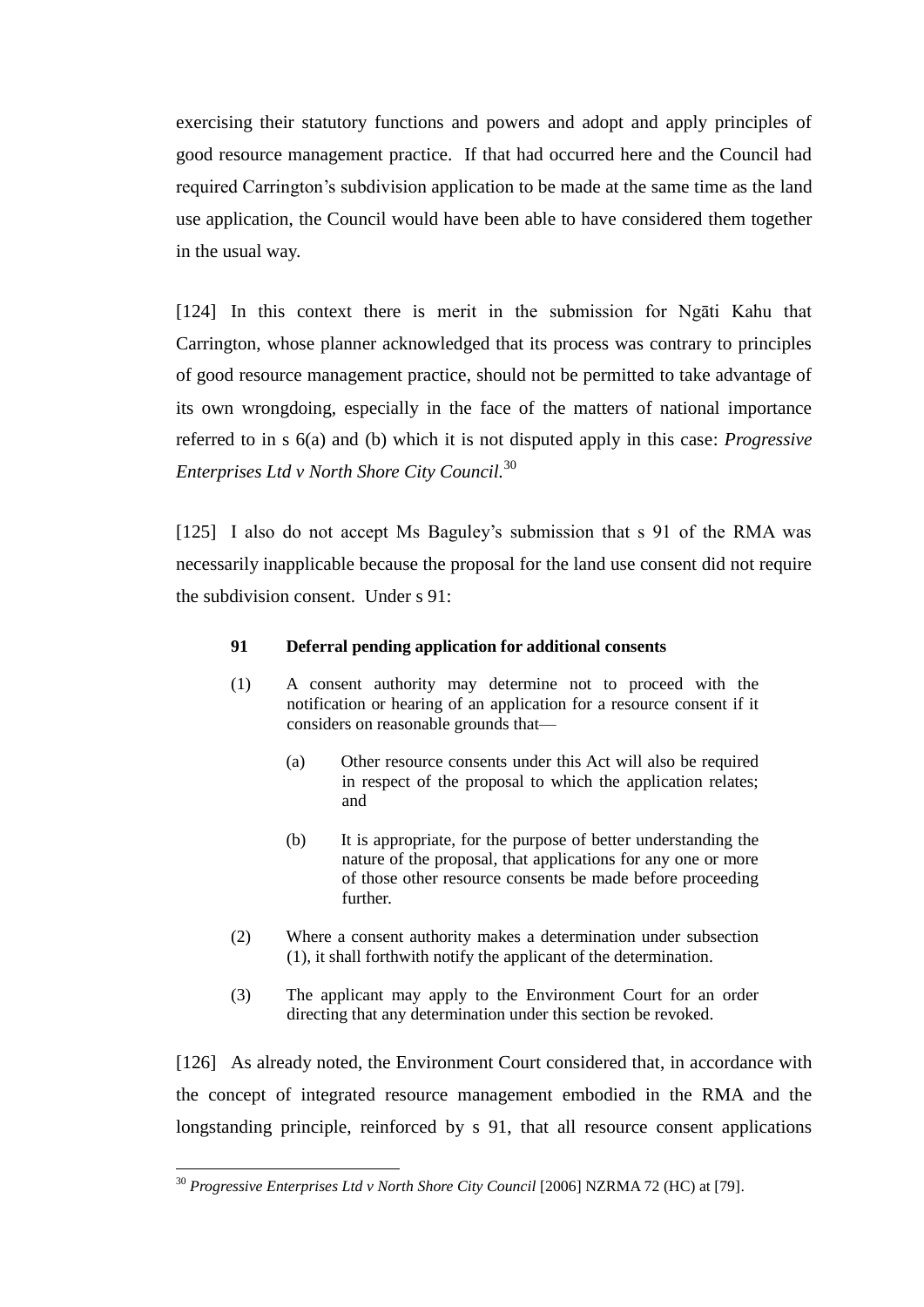necessary for a proposal ought to be made at the same time, Carrington's application for a subdivision consent ought to have been made at the same time as its application for the land use consent. This meant that if the Council had proceeded in accordance with well-established principles of good resource management practice and the longstanding principle it might well have decided in terms of s 91(1)(a) that the subdivision consent was also required in respect of the land use proposal. If it had done so, s 91 would have been applicable.

[127] The submissions for the Council tended to overstate the nature of the adverse consequences for the Council of an affirmative answer to question 2.

[128] As already noted, I address the consequences of my answers to questions 1 and 2 later in the judgment.

# **Question 3**

[129] The third agreed question of law is:

Was the Environment Court in error when considering whether subdivision consent should be refused by reference to s 6(a) and (b) of the RMA to take into account only the environment including the 12 residential units already consented under RC 2080553, but have no regard to the permitted baseline in relation to the potential for development of seven residential units on the subdivision site as a permitted activity?

### *Submissions for Carrington*

- [130] For Carrington, Mr Brabant submitted that:
	- (a) The District Plan Rules permitted the development of seven residential units on Carrington's site without a resource consent, ie "as of right": Environment Court decision at [74].
	- (b) Since the introduction of s 104(2), which made the application of the permitted baseline discretionary, the Environment Court was obliged to consider whether the effects of permitted activities should be taken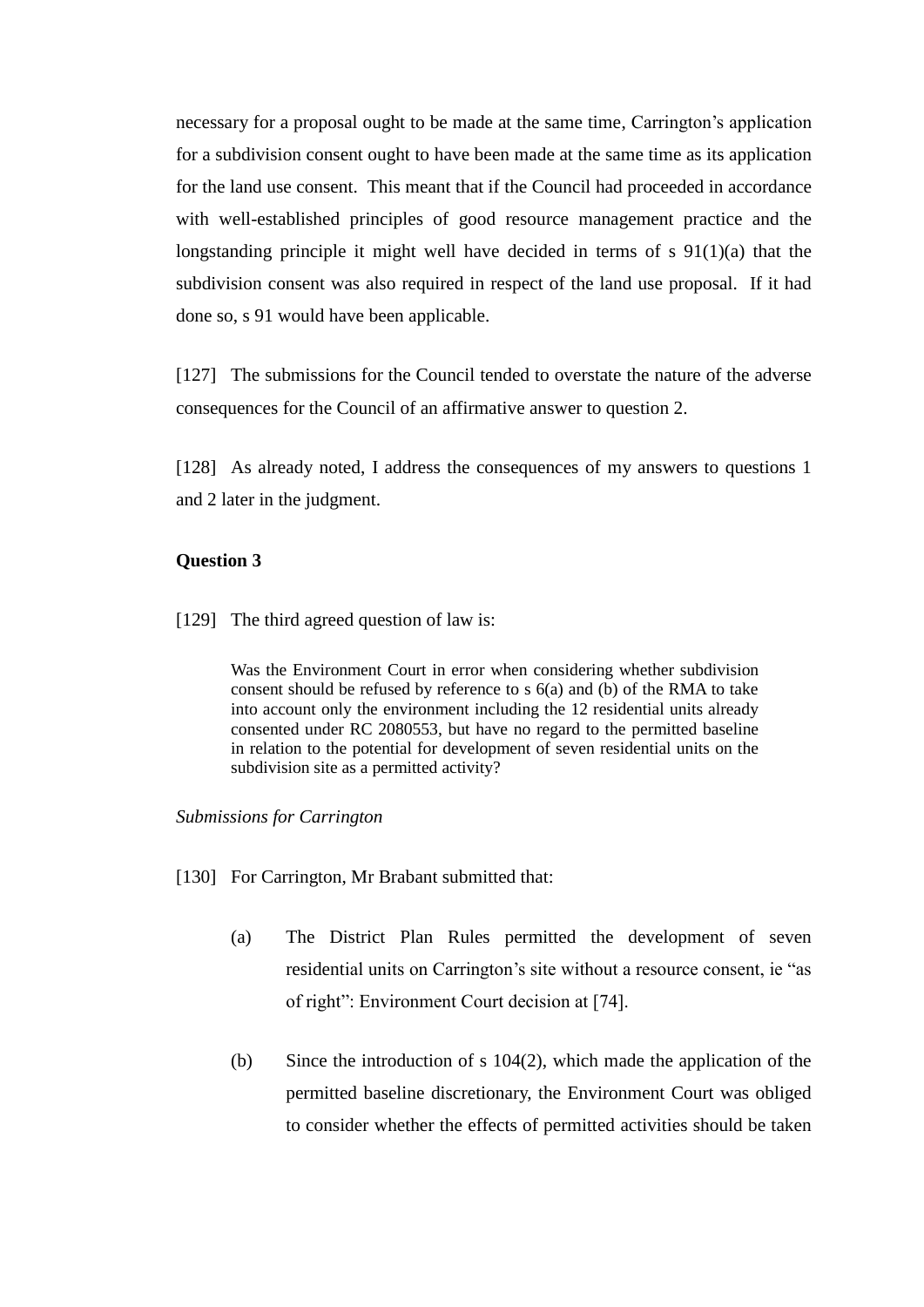into account along with the effects of a consent that was likely to be implemented: *Auckland Regional Council v Living Earth Ltd*. 31

(c) The Environment Court failed to turn its mind to the permitted effects of seven residential units, as well as the effects of implementing RC 2080553.

[131] Mr Brabant also submitted that if Ngāti Kahu's appeal to the High Court was allowed, then no purpose would be served in remitting the matter back to the Environment Court. At the same time Mr Brabant sought a ruling on this point in the event of further appeals and reconsideration by the Environment Court.

# *Submissions for Ngāti Kahu*

[132] In response for Ngāti Kahu, Mr Gardner-Hopkins submitted that the issue was a matter properly dealt with by the Environment Court if the matter was referred back because:

- (a) Carrington's appeal point invites the High Court to assess the scope and content of the permitted baseline, which was a matter properly within the jurisdiction of the specialist Environment Court.
- (b) Carrington had insisted that the entire record be produced presumably to invite the High Court to make an evaluation of the permitted baseline from the evidence before the Environment Court. Such factual evaluation on appeal on points of law was plainly contrary to practice and principle: *Murphy v Rodney District Council*. 32
- (c) In any event such evidence as there was before the Environment Court was scant.

<sup>31</sup> *Auckland Regional Council v Living Earth Ltd* [2009] NZRMA 22 at [47].

<sup>32</sup> *Murphy v Rodney District Council* [2004] 3 NZLR 421 (HC) at [32].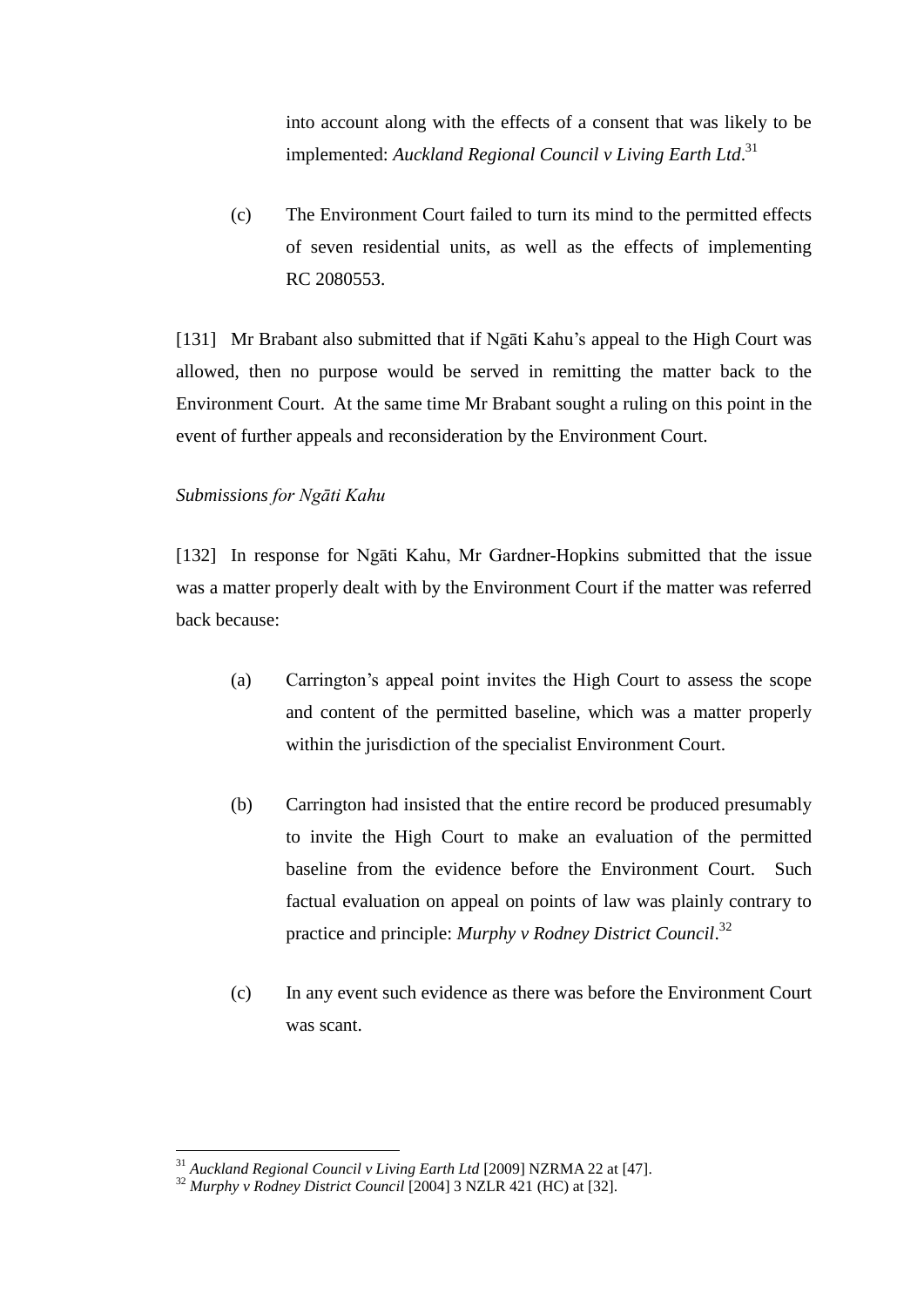(d) It was accepted that the Environment Court did not address the permitted baseline in any detail, perhaps reflecting the limited attention to it by the parties.

[133] In these circumstances Ngāti Kahu was content that if the appeal was allowed this aspect ought to be referred back to the Environment Court as part of its reconsideration.

### *Answer to question*

[134] I agree with the submissions for Ngāti Kahu that it would be for the Environment Court and not for the High Court to exercise the discretion involved in determining the scope and content of the permitted baseline in this case. Whether this issue should be remitted to the Environment Court for further consideration is addressed later in the judgment.

# **Question 4**

[135] The fourth agreed question of law is:

In relation to the proposed revised conditions of subdivision consent, was the Environment Court within its powers in directing a condition of consent must be added to the effect that the subdivision cannot be completed until construction of the residential units authorised by RC 2080553 has been completed?

[136] In view of my answers to questions 1 and 2 and the decision in my other judgment, it is not necessary for me to answer question 4, but, in view of the possibility of further appeals and reconsideration by the Environment Court, I do so.

### *The Environment Court's reasons for the condition*

[137] The Environment Court's reasons for imposing the condition the subject of this question of law were:

[132] In any event, in this case, any uncertainties as to the implementation of RC 2080553 can be appropriately addressed if we determine to uphold the subdivision consent granted to CLF [Carrington] by the Council. We consider that the appropriate mechanism to achieve certainty is the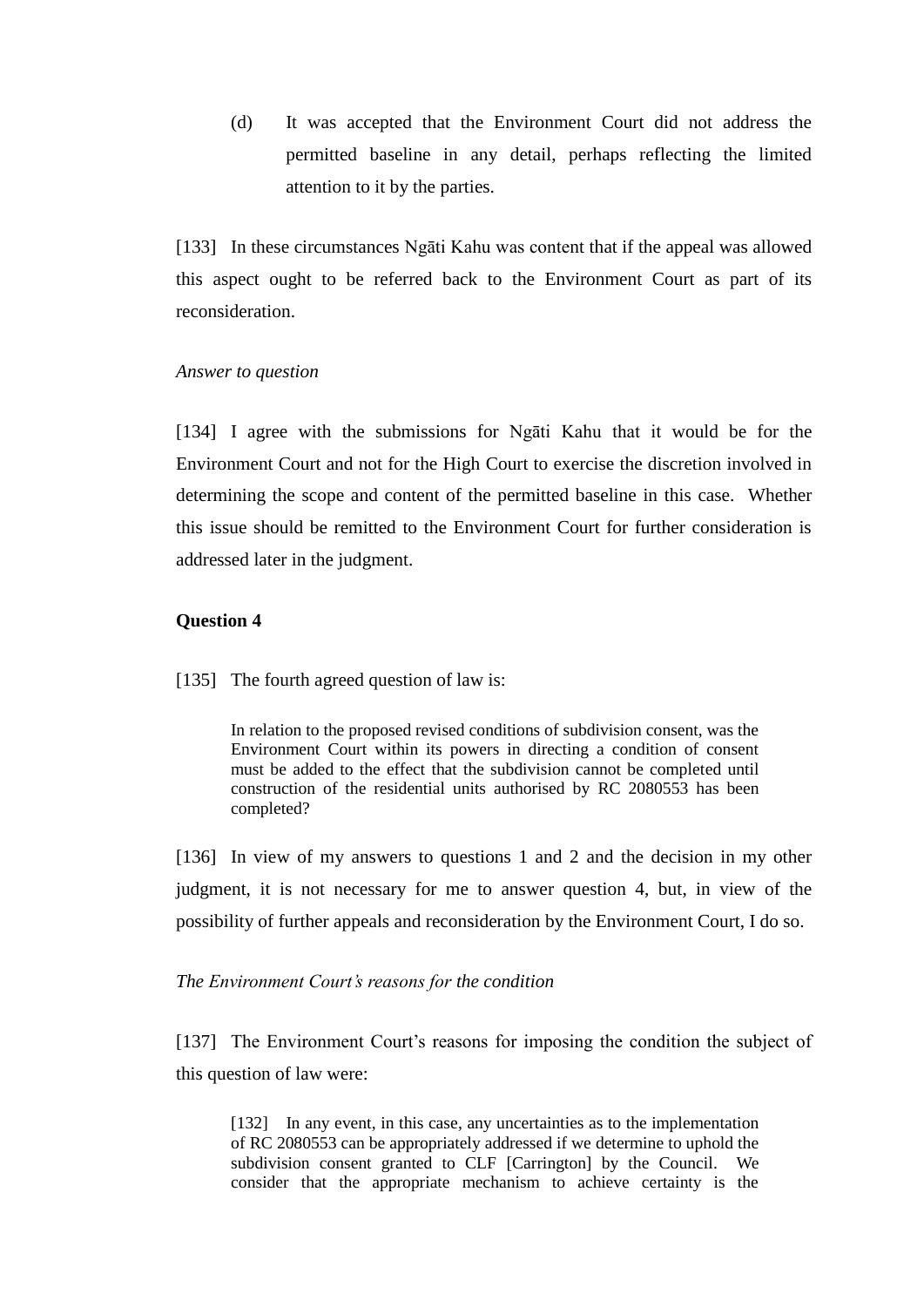imposition of a condition on any subdivision consent providing (in summary) that effect may not be given to the consent until such time as construction of the 12 residential units has taken place. This was not a matter which was raised with or by Counsel during the course of the hearing and the appropriate form of any such condition is something which would need further discussion and resolution.

[133] We consider that such a condition is necessary in this case for a number of reasons:

- Firstly, it would be inappropriate for subdivision consent to be  $\bullet$ granted without such a condition. If the subdivision consent was allowed to stand alone without being tied to the pre-existence of the 12 residential units, then the issue of the subdivision titles of itself would enable construction of residential units irrespective of whether effect is given to RC 2080553. It is not sufficient to say that the Building Design Guidelines contained in the subdivision approval would manage the effects of future buildings. That is to miss the point, that without the likely existence of the buildings pursuant to RC 2080553 it is uncertain (at best) that subdivision would be approved in the subject location.
- Secondly, undertaking the 12 residential unit development is something which is entirely within CFL's control. This is not a situation where an unimplemented resource consent is to be given effect to by a third party on land not subject to CFL's control.
- $\bullet$ Thirdly, the imposition of such a condition is entirely consistent with the evidence given by Mr Kelly on behalf of CFL that if necessary he would give effect to the 12 residential unit consent and then reapply for subdivision consent should Ngati Kahu's appeal be upheld in this case.<sup>51</sup> This is more than just a matter of requiring CFL to *put its money where its mouth is*. Imposition of the condition ensures that the future environment will be that which formed the basis of the subdivision application.
- Fourthly, the condition resolves any uncertainty as to whether or not  $\bullet$ an earthworks consent is in fact needed to enable the residential unit development to proceed. Such a consent might or might not be required. That may not be known until such time as engineering plans for the excavation works are drawn up and final development plans for each of the 12 residential units have been completed. The need for any earthworks consent might ultimately be determined by the speed at which the residential development takes place as  $5,000^3$ of excavation/fill are allowed every 12 months so that a development, which might not meet the permitted activity standard if undertaken over a 12 month period, could meet such standard if undertaken over a longer period. Those matters are simply not known at this time.
- Finally, the imposition of such condition avoids the difficulty of this Court having to anticipate the outcome of the High Court proceedings whilst enabling us to make a determination on the merits of the appeal as we heard it.
- <sup>51.</sup> Cf, EIC, para 14 previously quoted para [101] supra.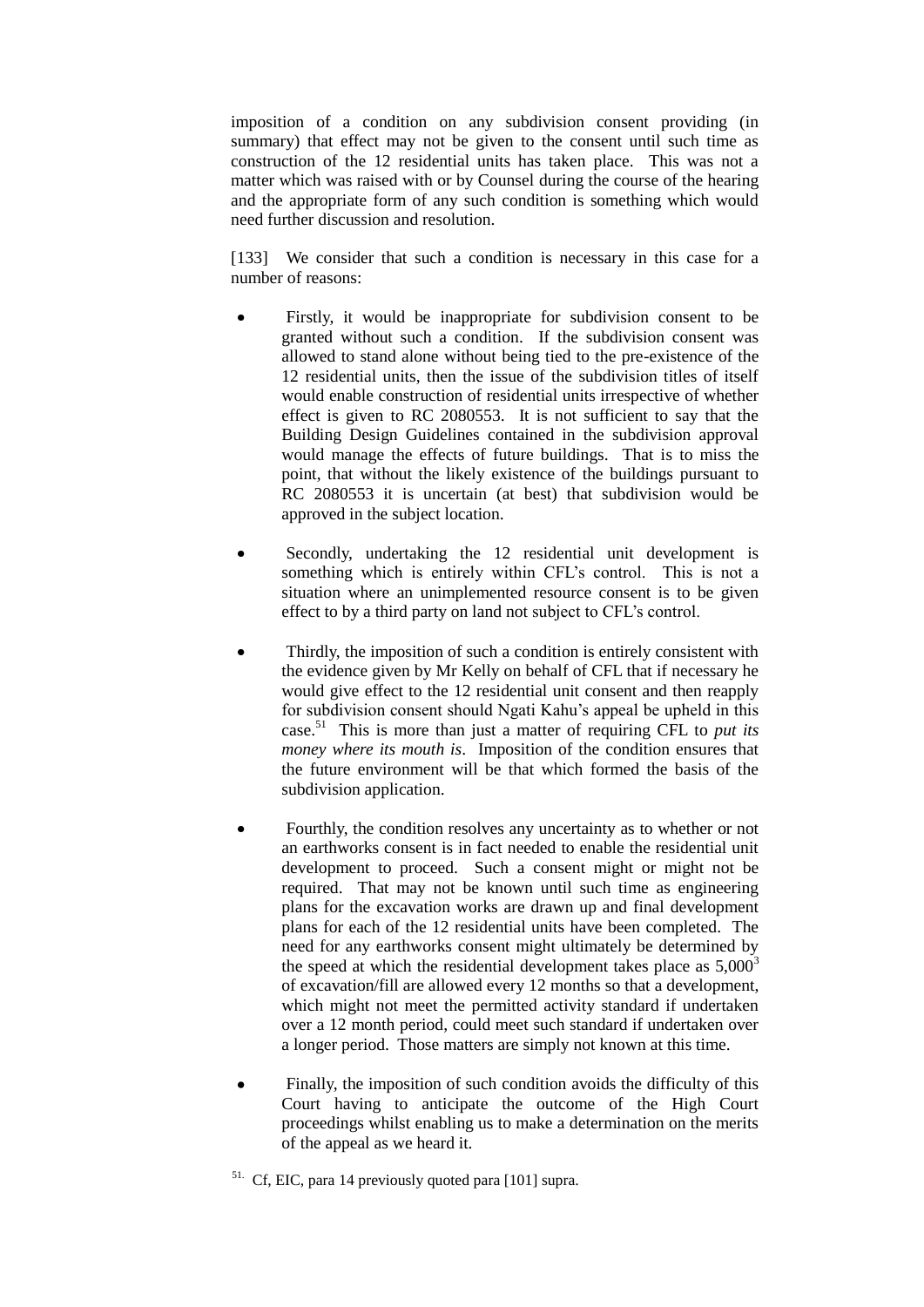$\overline{a}$ 

[138] For Carrington, Mr Brabant accepted that:

- (a) the Environment Court had power to impose conditions under s 108(2)(c) of the RMA provided that they were related to the subdivision, imposed only for a planning purpose and were reasonable: *Waitakere City Council v Estate Homes Ltd*; <sup>33</sup> and
- (b) the condition the Environment Court indicated it intended to impose was "related to the subdivision".

[139] Mr Brabant submitted, however, that the proposed condition was not imposed only for a planning purpose and was unreasonable.

[140] In support of his submission that the proposed condition was not imposed only for a planning purpose, Mr Brabant submitted that:

- (a) Contrary to the "likelihood of implementation" test required by *Hawthorn*, the Environment Court had introduced a test of "certainty" of implementation".
- (b) On the assumption that Carrington subdivided and sold the vacant sites and either the consented dwellings were not constructed and the land was used for another permitted activity or only some of the dwellings were constructed, then the effects of concern to the Environment Court were not worse and were arguably diminished if fewer than 12 residential units were built or construction was over a period of time as permitted by s 125 of the RMA.
- (c) Imposition of the proposed condition purportedly to avoid the Environment Court having to "anticipate the outcome of High Court proceedings‖ resulted in the Environment Court imposing a condition

<sup>33</sup> *Waitakere City Council v Estate Homes Ltd* [2006] NZSC 112, [2007] 2 NZLR 149 at [59], [61], [66] and [68].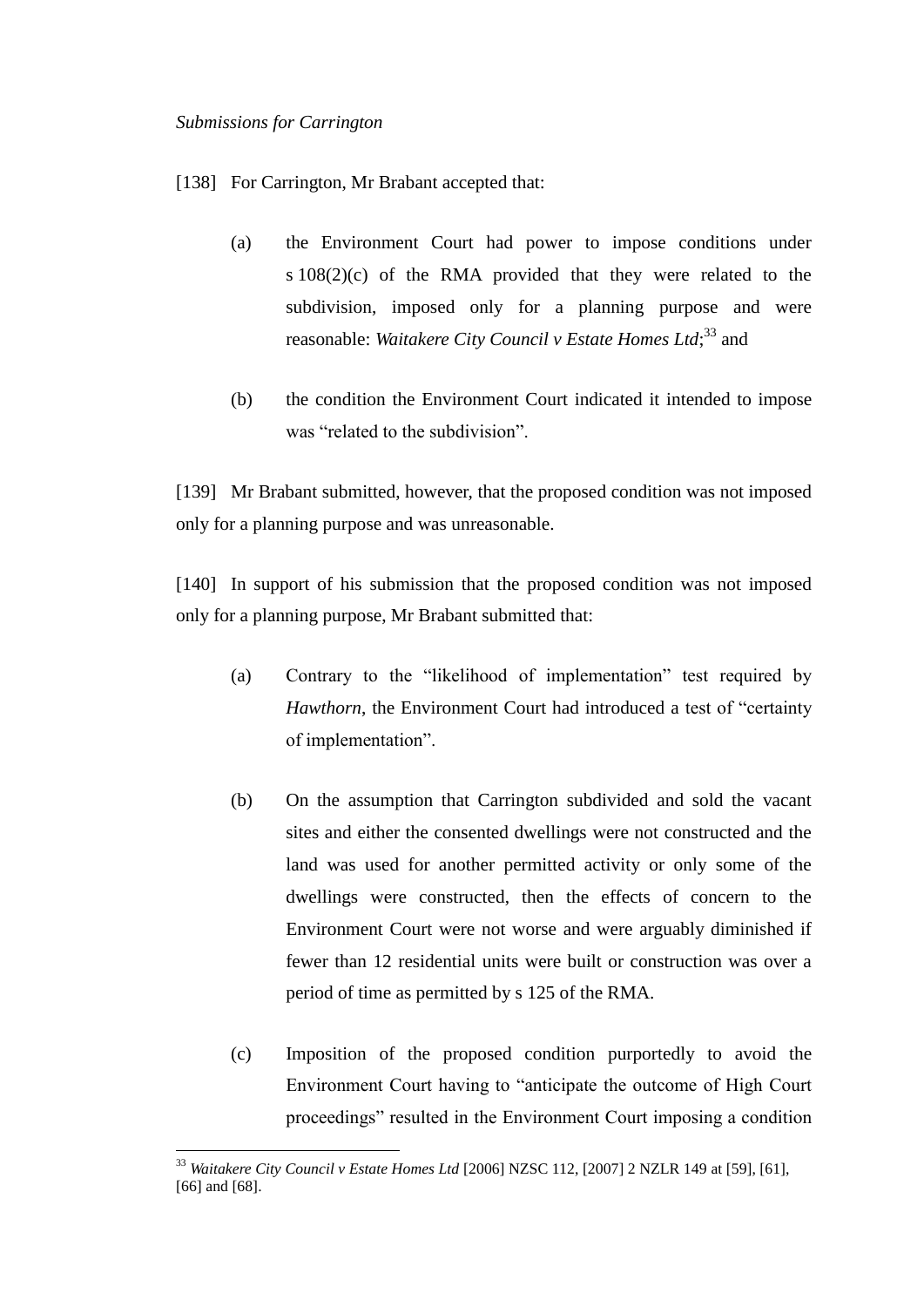for "external or ulterior concerns". A condition imposed for those purposes was unlawful.

[141] In support of his submission that the condition was unreasonable, Mr Brabant referred to the five bullet points in [133] of the Environment Court decision and pointed out that:

- (a) The Environment Court considered that without the likely existence of the buildings under RC 2080553 it was uncertain that the subdivision would be approved in the subject location. But that consideration related to whether or not the subdivision consent was to be upheld. The Environment Court determined that the Ngāti Kahu appeal failed on the basis that it was satisfied implementation of consent RC 2080553 was likely.
- (b) The fact that Carrington might be able to achieve compliance with a condition did not make the condition reasonable.
- (c) It was unreasonable for the Environment Court to impose the condition on the basis that this would force Carrington to build all the residential units itself (and not just that they all had to be built by Carrington), but that they all would need to be constructed before any title could be uplifted. That would be a punitive condition outside the proper scope of conditions imposed by consent authorities. It was not necessary to force all 12 houses to be in place before titles were issued to ensure "that the future environment will be that which formed the basis of the subdivision application".
- (d) It was not an appropriate condition because it attempted to "force the issue" as to whether or not an earthworks consent was required for no apparent planning purpose. If an earthworks consent was required, then an application would be made and determined in the usual way. The imposition of the proposed condition was not necessary to ensure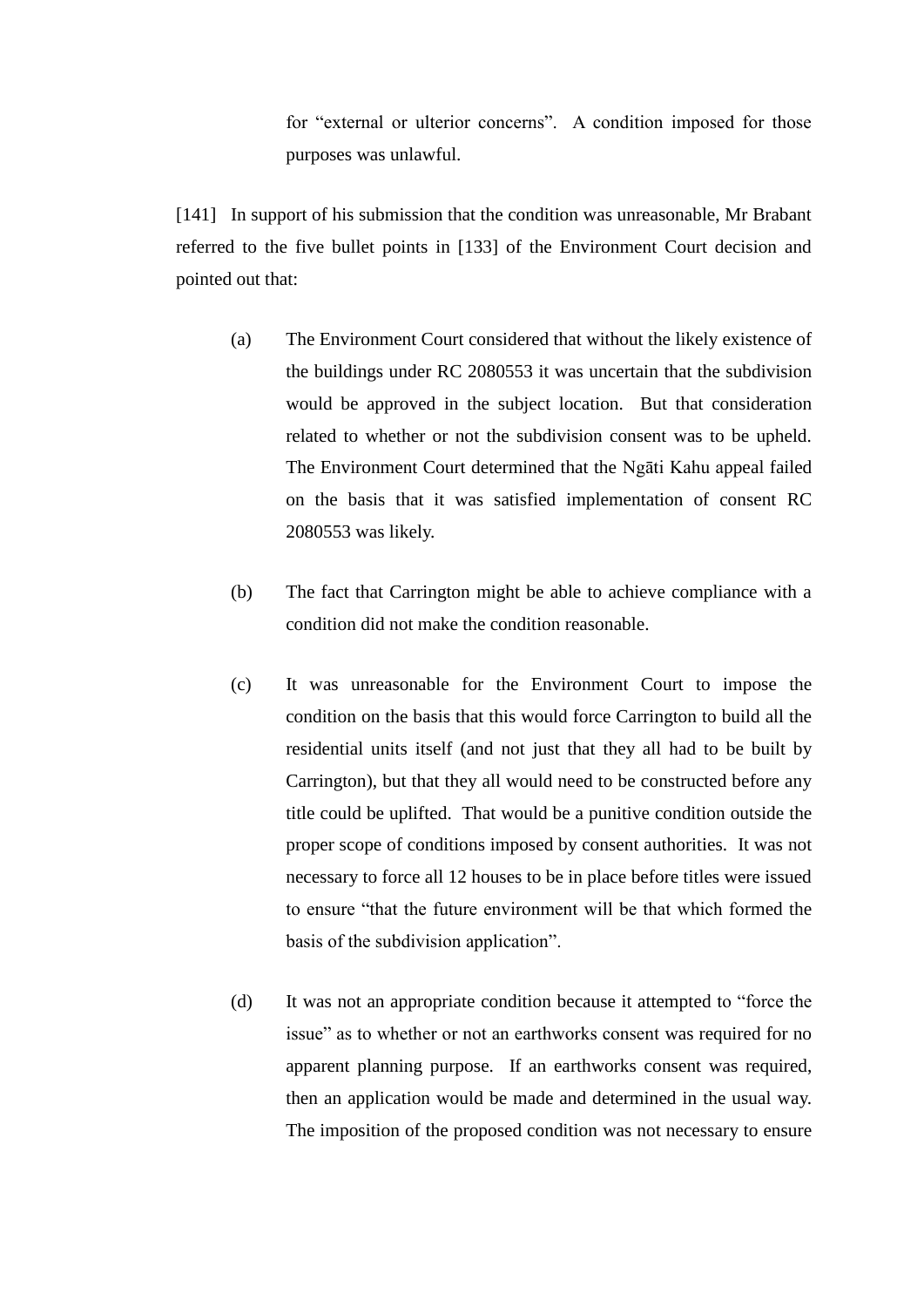an appropriate decision was made as to whether consent to that earthworks application should be granted or refused.

(e) The outcome of the declaratory judgment and judicial review proceeding was not connected in any logical or reasonable way with the imposition of a requirement that all 12 residential units be constructed before titles were issued. If the judicial review proceeding resulted in the non-notification of the application for the residential dwellings consent being set aside and as a consequence RC 2080553 also being set aside, then the condition was unnecessary because Carrington would not be able to construct the 12 residential units unless the application was notified, determined and consent granted again, although Carrington would be able to construct seven dwellings as a permitted activity. If Ngāti Kahu was successful in its Declaratory Judgment proceeding, the Court could conceivably declare that development of any buildings within an 800 metre setback from the coast would be in breach of the terms of the settlement agreement so the condition would be unnecessary and in a sense contrary to such a finding.

[142] Mr Brabant submitted that, if the Court ruled in Carrington's favour on this question, it should also direct the Environment Court to delete the direction set out in [215] of its decision or declare the condition unlawful.

# *Submissions for Council*

[143] The Council supported both Carrington's appeal against the imposition of this condition and its submissions in relation to the unlawfulness of the condition.

[144] In addition Ms Baguley for the Council submitted that:

(a) The Council, as a consent authority, was concerned that there was an expectation that it might be legally obliged to impose conditions which link resource consents together rather than properly assessing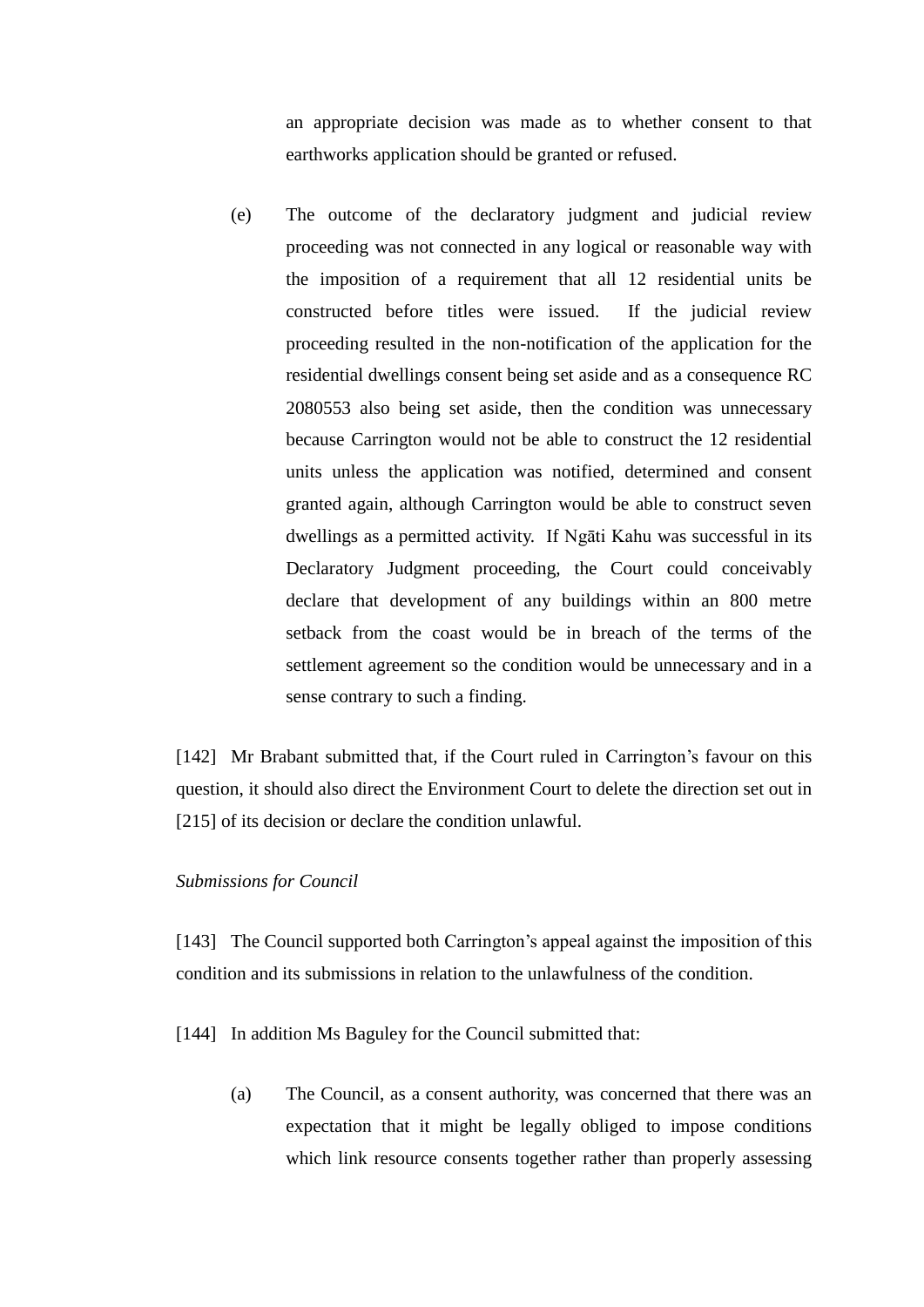the merits of the individual proposal before it. It would be unreasonable for a consent authority to make the implementation of a consent conditional on the implementation of an entirely separate consent. Issues regarding expiry/lapse and variation of the interlinked consents would become too difficult to administer. There were also potential difficult consequences in terms of notification of variations if two consents were linked together.

(b) As a matter of policy, unless s 91 of the RMA applied, it made no sense at law or in planning terms for consents to be treated as interdependent. The proper test for the Council at the time of assessment was what were the effects of the particular proposal, and what conditions were reasonable to ensure a consent was implemented in a way which met the purposes of the RMA and avoided, remedied and/or mitigated effects on the environment to the extent that the decision maker intended when it granted consent. The effects of other consents should not be imported into the proposal being assessed except by the lawful routes of assessment of the existing environment and the permitted baseline. Imposing the condition reinstated s 91 contrary to the statutory scheme.

### *Submissions for Ngāti Kahu*

[145] In response for Ngāti Kahu, Mr Gardner-Hopkins submitted that the condition was reasonable and would have a resource management effect in preventing additional earthworks unless an additional consent was obtained:

- (a) The subdivision would create 12 sites in respect of which  $5,000 \text{ m}^3$  of earthworks would be permitted (ie  $60,000 \text{ m}^3$  in total).
- (b) While the design guidelines referred to by Carrington limit earthworks to 300 m<sup>3</sup> per building site (ie 3,600 m<sup>3</sup> in total), that excluded the construction of accessways.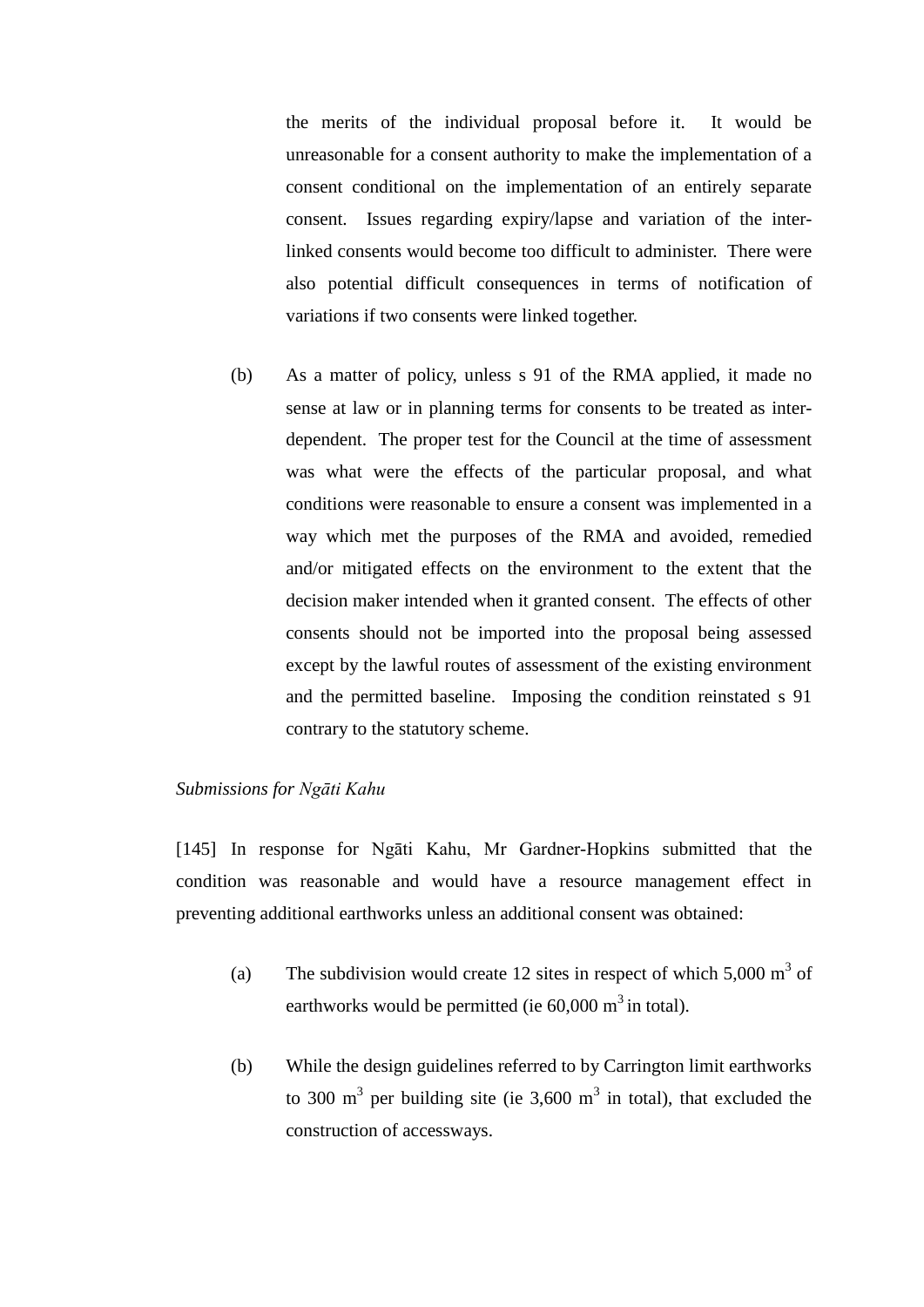### *Is the condition valid?*

[146] I agree with Carrington and the Council as to the invalidity of the proposed condition, but I do not accept their submissions for reaching that conclusion. In my view the proposed condition is invalid simply because it was not imposed for a proper planning purpose and was therefore unreasonable. In requiring Carrington to complete construction of the residential units before completing the subdivision, the Environment Court imposed a condition which was inconsistent with its own views that principles of good resource management practice required the subdivision to precede the construction of the units and that the two consent applications ought to have been considered together: interim decision at [139]-[140]. I do not consider therefore that the Environment Court should have endeavoured to have overcome the deficiencies in the planning and consent process it had identified by the imposition of this condition. The Council ought to have followed principles of good resource management practice and also exercised its power under s 91 of the RMA to consider the two consent applications together. The imposition of the condition did not achieve this result.

[147] I also note that Ngāti Kahu did not really make any strong submissions to support the validity of the condition.

[148] My answer to question 4 therefore is "No":

In relation to proposed revised conditions of subdivision consent, the Environment Court was not within its powers in directing that a condition of consent must be added to the effect that the subdivision cannot be completed until construction of the residential units authorised by RC 2080553 had been completed.

### **Outcome**

[149] It is now necessary to consider the impact of my decision in the other proceeding, which quashes the Council's decisions relating to RC 2080553 and which directs the Council to proceed with Carrington's application for the 12 dwelling houses on a notified basis, on the outcome of these appeals against the decision of the Environment Court.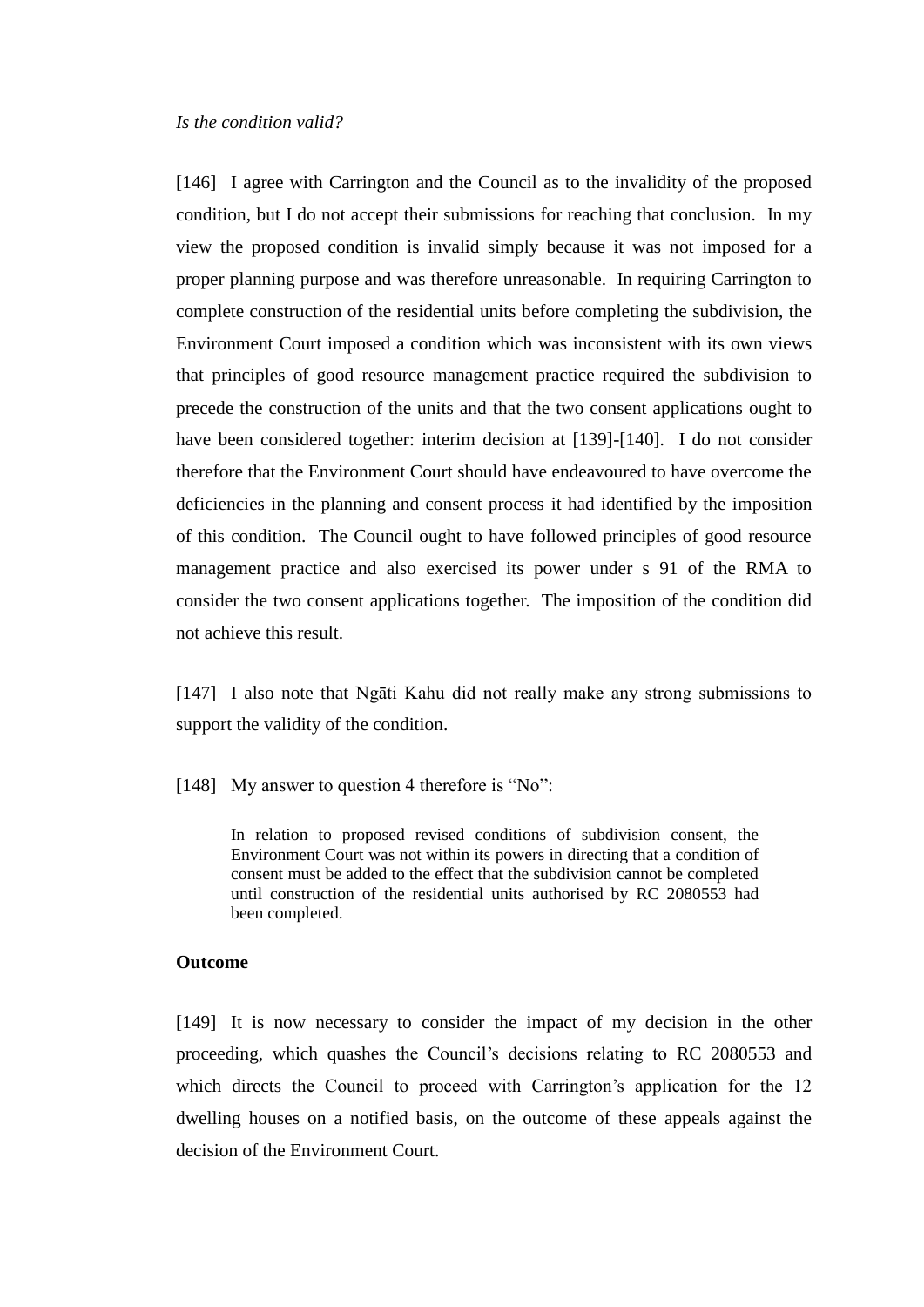# *Submissions for Carrington*

[150] For Carrington, Mr Brabant submitted that a decision in the judicial review proceeding quashing the dwellings consent (RC 2080553) would not affect the decision of the Environment Court upholding the subdivision consent because:

- (a) except perhaps in comparatively rare cases of flagrant invalidity, an unlawful decision or administrative act is recognised as operative unless and until set aside by the Court: *AJ Burr Ltd v Blenheim Borough Council, Murray v Whakatane District Council* and *Coromandel Marine Farmers Association Inc v Waikato Regional Council*; 34
- (b) Ngāti Kahu had not sought a stay of the Council hearing or appeal hearing pending determination of its challenge to the validity of RC 2080553;
- (c) the Council and the Environment Court proceeded on the basis that RC 2080553 was extant and in full force and effect, and had not been set aside by a superior court; and
- (d) a residential dwelling was available as of right on each of the 12 subdivided sites.

# *Submissions for the Council*

[151] For the Council, Ms Baguley adopted the submissions for Carrington and submitted that the High Court must treat RC 2080553 as being valid regardless of the outcome of the judicial review proceeding because:

(a) there is no general discretion to enable any other result;

 $\overline{a}$ <sup>34</sup> *AJ Burr Ltd v Blenheim Borough Council* [1980] 2 NZLR 1 (CA) at 4; *Murray v Whakatane District Council* [1997] 3 NZLR 276 (HC) at 320; and *Coromandel Marine Farmers Association Inc v Waikato Regional Council* HC Auckland CIV-2006-419-877, 7 March 2008.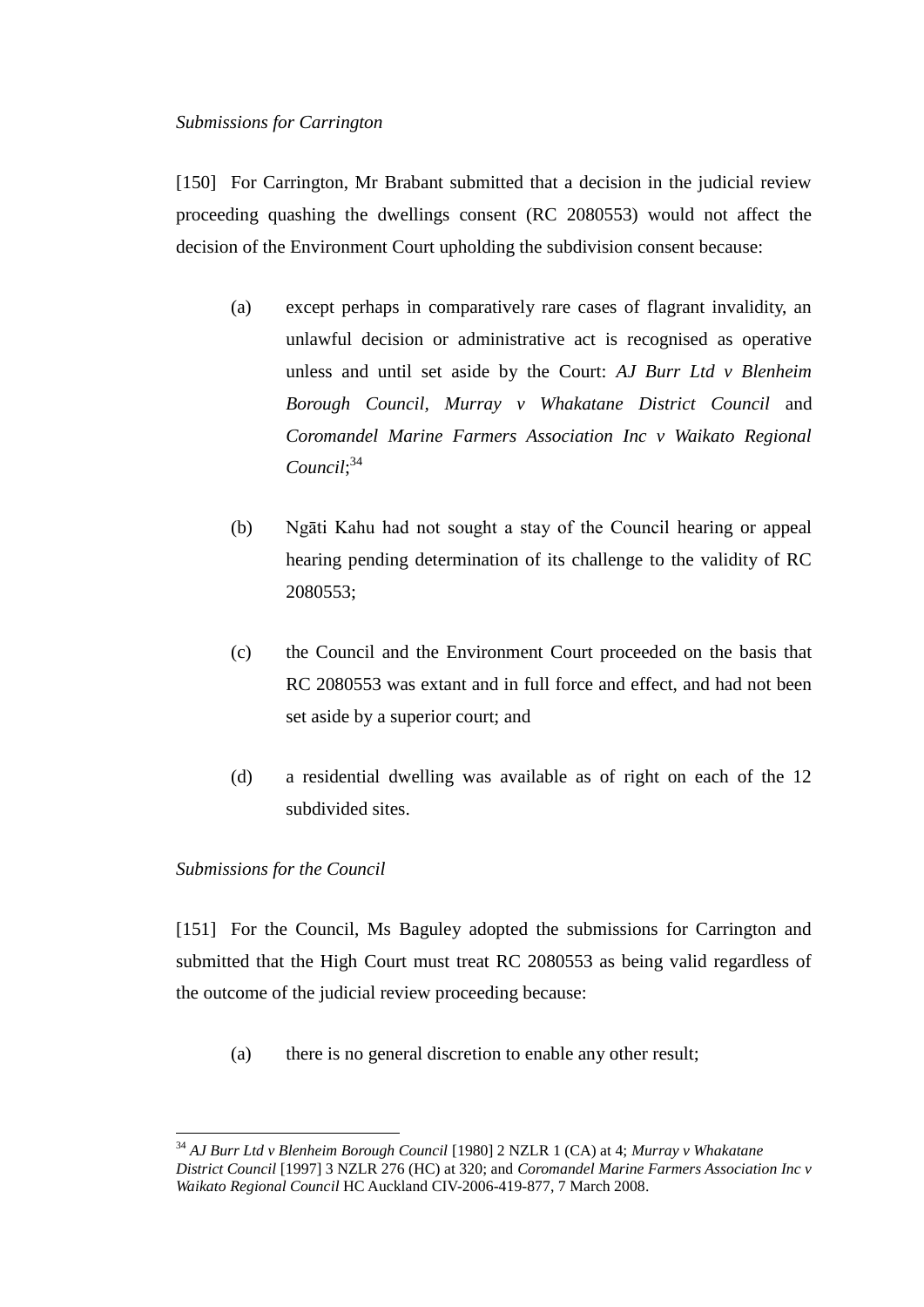- $(b)$  it would be an error of law to "unwind" the subdivision consent by taking retrospective judicial notice of the outcome of the judicial review proceeding;
- (c) the integrity of the evidence and Court record in each proceeding must be severally maintained; and
- (d) policy reasons would mitigate against relying on a finding in the judicial review proceeding for the purpose of determining the appeals. To require the Council and the Environment Court to anticipate the existence and outcome of the judicial review proceeding would result in administrative chaos: *Anderson v Valuer-General*. 35

# *Submissions for Ngāti Kahu*

- [152] For Ngāti Kahu, Mr Gardner-Hopkins submitted that:
	- (a) while an unlawful decision may be operative unless and until it is set aside by the Court, when it is set aside the impugned decision is invalidated retrospectively and for all purposes: cf *Martin v Ryan*; 36
	- $(b)$  the subdivision consent was "intimately linked" with the dwellings consent (RC 2080553) so that it would be artificial to treat them as unrelated: cf *Rennie v Thames Coromandel District Council*;<sup>37</sup> and
	- (c) it would be in the interests of justice for the subdivision consent to be set aside if RC 2080553 is quashed because it is abundantly clear that the subdivision consent would not have been granted without RC 2080553 which was critical to the Environment Court decision: at [164] and [175].

<sup>35</sup> *Anderson v Valuer-General* [1974] 1 NZLR 603 (SC).

<sup>36</sup> *Martin v Ryan* [1990] 2 NZLR 209 (HC) at 238.

<sup>37</sup> *Rennie v Thames Coromandel District Council* (2008) 14 ELRNZ 192 at [145]-[146].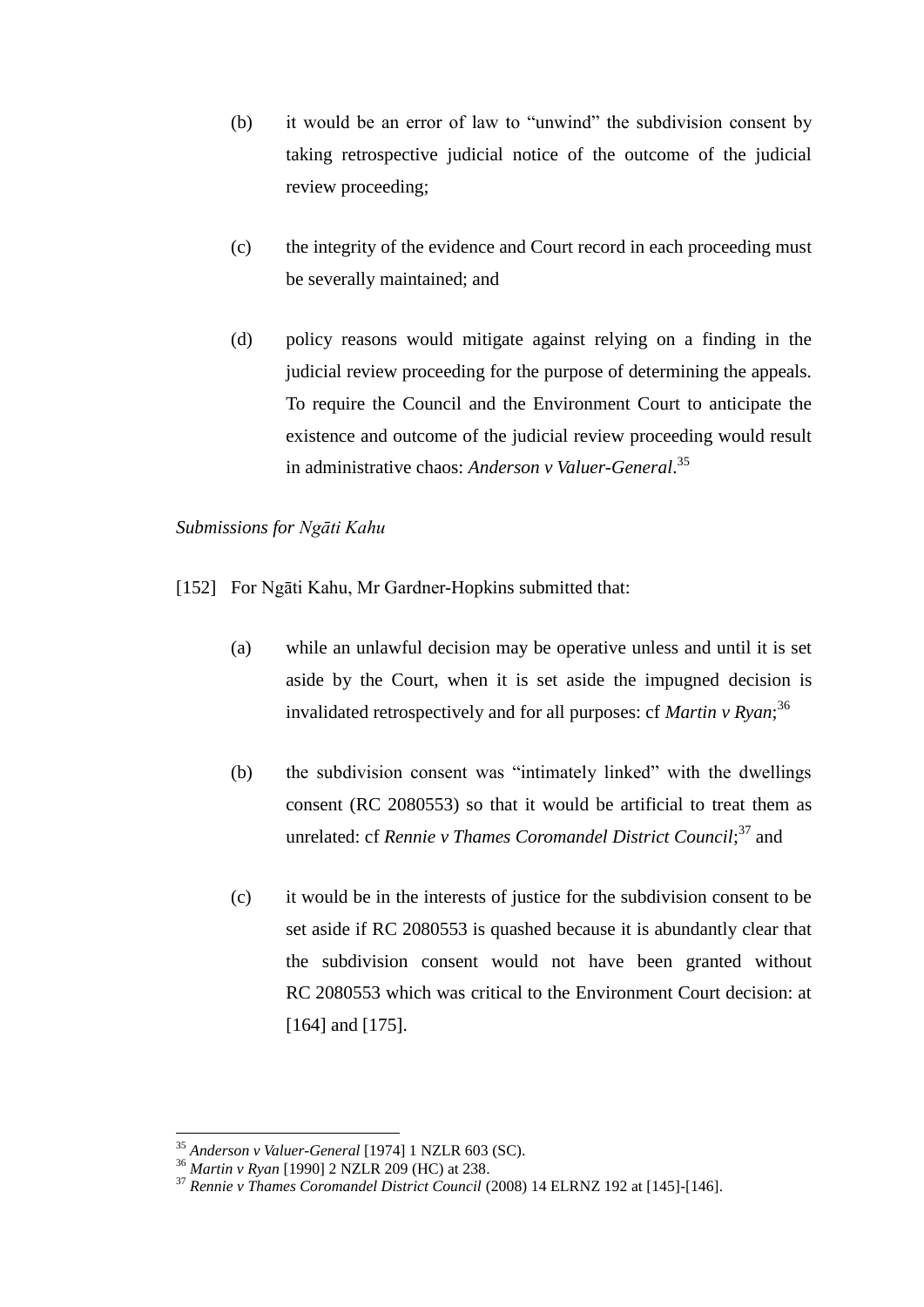[153] Under r 20.19 of the High Court Rules the High Court may make any decision that it thinks the Environment Court should have made or it may direct the Environment Court to:

- (a) rehear the appeal concerned; or
- (b) consider or determine (whether for the first time or again) any matters the Court directs; or
- (c) enter judgment for any party to the appeal the Court directs.

If the High Court gives a direction to the Environment Court, it must state its reasons for doing so.

[154] In deciding whether it was appropriate to decide the issues in the High Court, I would need to be satisfied that the issues did not turn on questions of specialist judgment concerning facts or the exercise of discretions which the legislature contemplated would be determined on appeal from a consent authority by the Environment Court as an expert tribunal: *Waitakere City Council v Estate Homes Ltd*. 38

[155] My decision in the other proceeding quashing RC 2080553 means that the basis for the decision of the Environment Court has been removed. Now that Carrington is unable to implement RC 2080553, it is clear that the principal reason for the Environment Court decision, namely the likelihood of Carrington implementing RC 2080553, no longer exists. In these circumstances I accept the submissions for Ngāti Kahu that I should exercise the discretion of the High Court under r 20.19 to set aside the decisions of the Environment Court and the Council in respect of the subdivision consent.

<sup>38</sup> *Waitakere City Council v Estate Homes Ltd* (SC) at [70].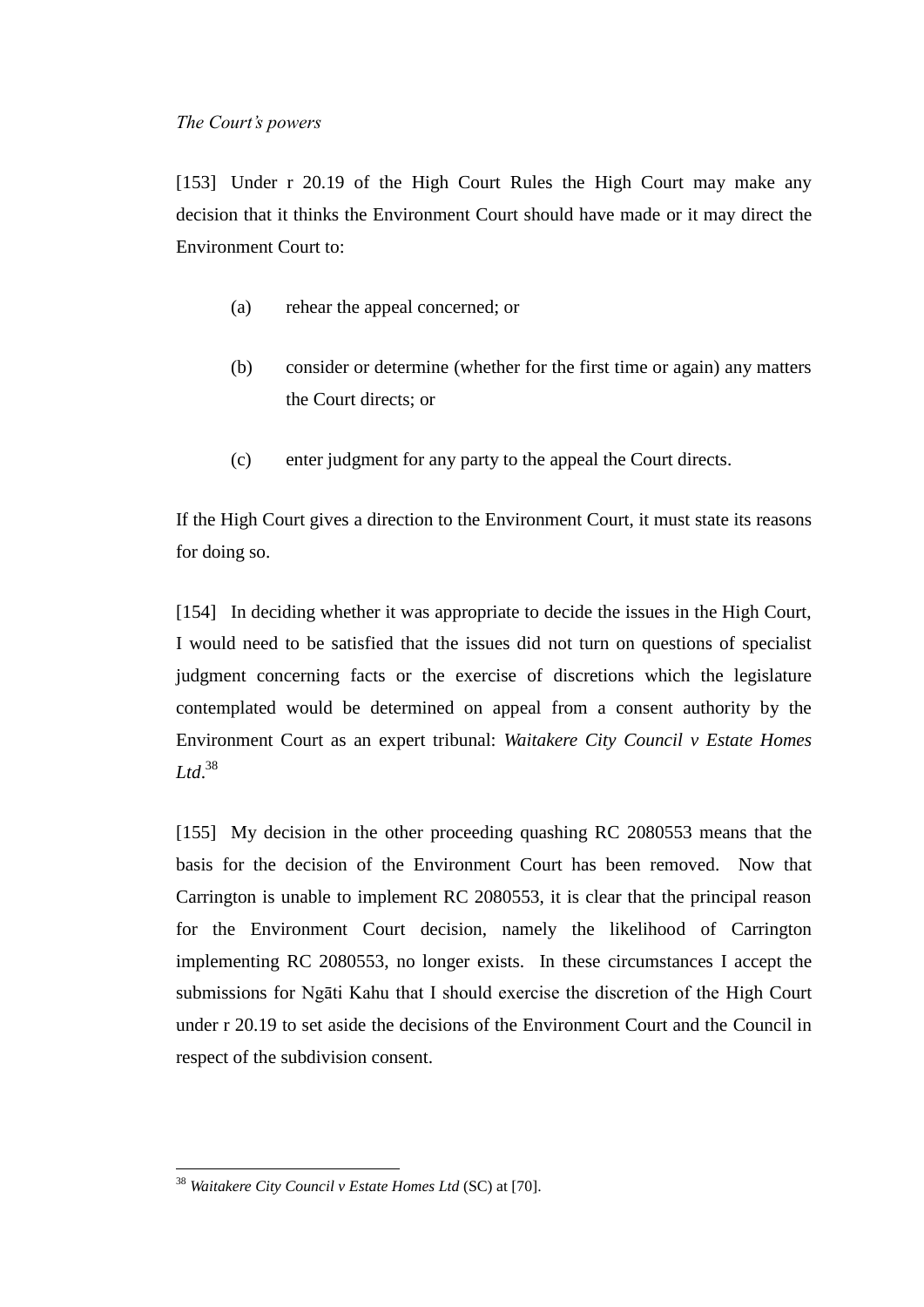[156] In doing so, I reject the submissions for Carrington and the Council on this issue because:

- (a) while RC 2080553 was a valid resource consent until I quashed it in the other proceeding, its invalidity now undermines the decision of the Environment Court;
- (b) this is not a case where the invalidity of the earlier decision (RC 2080553) undermines a later decision (by the Environment Court) which would otherwise have been upheld. If I had not decided to quash RC 2080553, I would have allowed the appeals and referred the case back to the Environment Court under r 20.19 with a direction that the Court consider and determine the appeal again taking into account my answers to the questions on the ground that it would have been appropriate for the Environment Court, as the specialist tribunal under the RMA, and not the High Court, to exercise the discretions under ss  $77B(5)(b)$  and  $104B(a)$  of the RMA in accordance with my answers to questions 1-3;
- (c) as the Environment Court correctly accepted, the applications for the subdivision and dwelling house consents for the same site are "intimately linked" and it would be artificial to treat them as unrelated;
- (d) the other proceeding and these appeals are closely connected and should not be viewed separately or in isolation. Carrington and the Council themselves submitted that I should take into account in the other proceeding the finding of fact by the Environment Court that the subdivision site was not situated on top of Te Ana; and
- (e) the decision will not result in "administrative chaos". Rather, in the event that notwithstanding the terms of the settlement agreement Carrington pursues its applications, the Council will be able to consider the two applications together in accordance with principles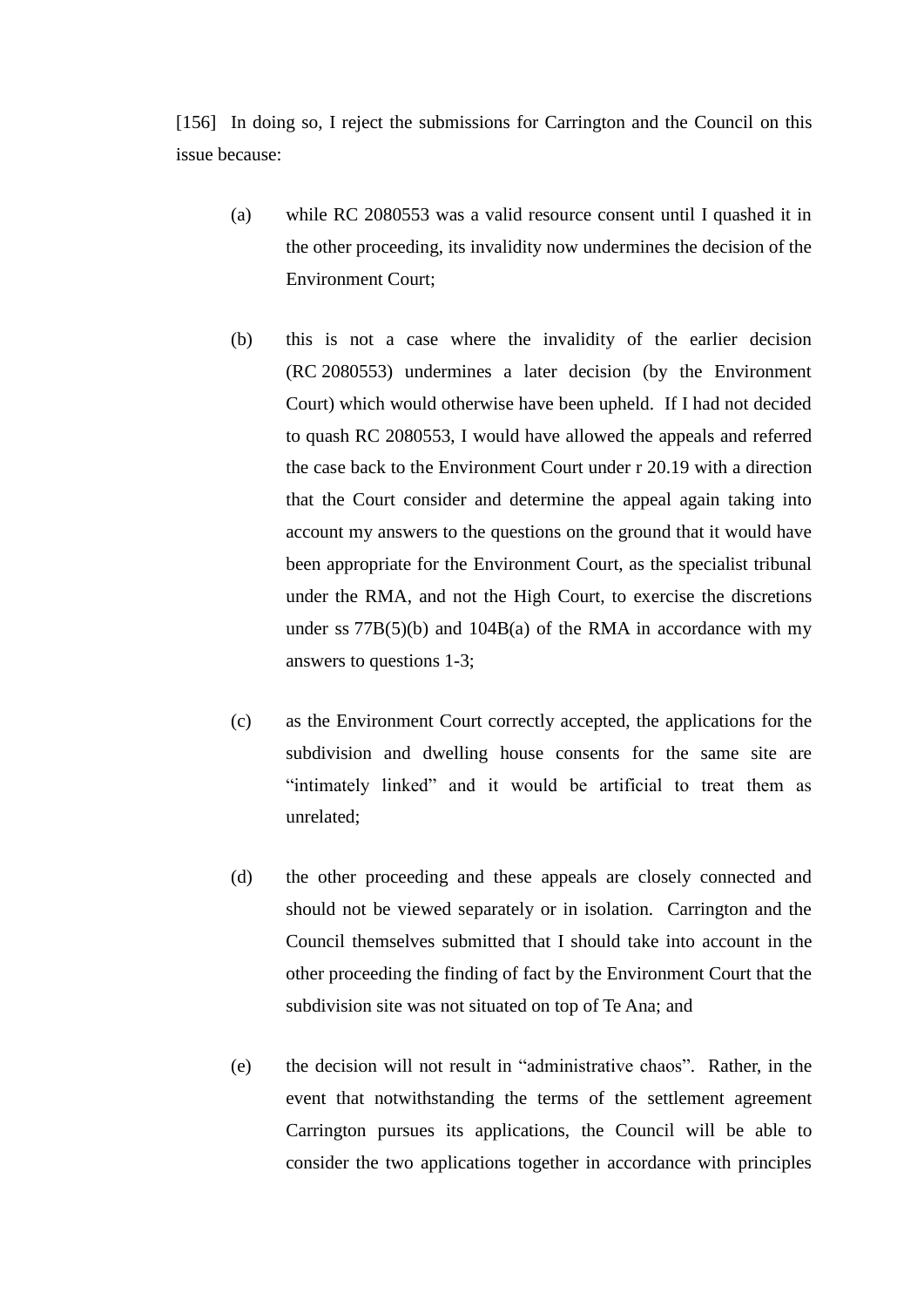of good resource management practice and the long standing principle that all resource applications for a proposal ought to be made at the same time.

# **Result**

- [157] My answers to the four agreed questions of law are:
	- (a) The Environment Court was not obliged to include the residential units consented under RC 2080553 within the future environment upon being satisfied that the consent was likely to be implemented when determining whether the subdivision consent should be upheld or cancelled having regard to the matters in ss 6(a) and (b) of the RMA.
	- (b) Even if the Environment Court was obliged to include the consented units in the future environment, it was able to decline to grant consent.
	- (c) It would have been for the Environment Court and not for the High Court to exercise the discretion involved in determining the scope and content of the permitted baseline in this case.
	- (d) In relation to proposed revised conditions of subdivision consent, the Environment Court was not within its powers in directing that a condition of consent must be added to the effect that the subdivision cannot be completed until construction of the residential units authorised by RC 2080553 had been completed.

[158] As RC 2080553 has been quashed in the judicial review proceeding, the decision of the Environment Court is also set aside.

[159] On the question of costs, I note that Ngāti Kahu has been successful in its appeal in respect of questions 1 and 2 and Carrington has been unsuccessful in its appeal on question 3, but successful on question 4. I have considered whether in these circumstances there should be a discount in the quantum of costs awarded to